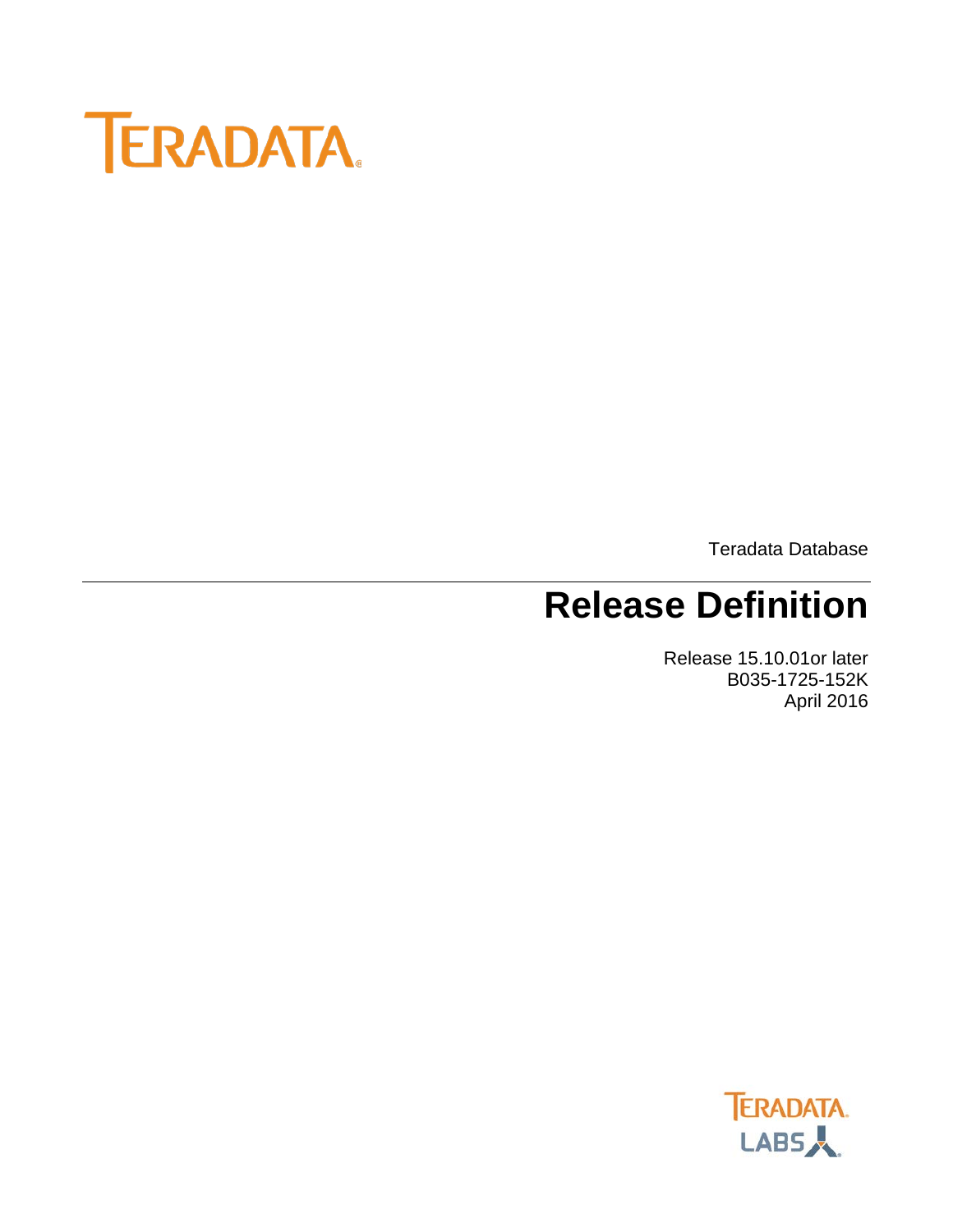The product or products described in this book are licensed products of Teradata Corporation or its affiliates.

Teradata, Active Data Warehousing, Active Enterprise Intelligence, Applications-Within, Aprimo Marketing Studio, Aster, BYNET, Claraview, DecisionCast, Gridscale, MyCommerce, QueryGrid, SQL-MapReduce, Teradata Decision Experts, "Teradata Labs" logo, Teradata ServiceConnect, Teradata Source Experts, WebAnalyst, and Xkoto are trademarks or registered trademarks of Teradata Corporation or its affiliates in the United States and other countries.

Adaptec and SCSISelect are trademarks or registered trademarks of Adaptec, Inc.

AMD Opteron and Opteron are trademarks of Advanced Micro Devices, Inc.

Apache, Apache Avro, Apache Hadoop, Apache Hive, Hadoop, and the yellow elephant logo are either registered trademarks or trademarks of the Apache Software Foundation in the United States and/or other countries.

Apple, Mac, and OS X all are registered trademarks of Apple Inc.

Axeda is a registered trademark of Axeda Corporation. Axeda Agents, Axeda Applications, Axeda Policy Manager, Axeda Enterprise, Axeda Access, Axeda Software Management, Axeda Service, Axeda ServiceLink, and Firewall-Friendly are trademarks and Maximum Results and Maximum Support are servicemarks of Axeda Corporation.

Data Domain, EMC, PowerPath, SRDF, and Symmetrix are registered trademarks of EMC Corporation.

GoldenGate is a trademark of Oracle.

Hewlett-Packard and HP are registered trademarks of Hewlett-Packard Company.

Hortonworks, the Hortonworks logo and other Hortonworks trademarks are trademarks of Hortonworks Inc. in the United States and other countries.

Intel, Pentium, and XEON are registered trademarks of Intel Corporation.

IBM, CICS, RACF, Tivoli, and z/OS are registered trademarks of International Business Machines Corporation.

Linux is a registered trademark of Linus Torvalds.

LSI is a registered trademark of LSI Corporation.

Microsoft, Active Directory, Windows, Windows NT, and Windows Server are registered trademarks of Microsoft Corporation in the United States and other countries.

NetVault is a trademark or registered trademark of Dell Inc. in the United States and/or other countries.

Novell and SUSE are registered trademarks of Novell, Inc., in the United States and other countries.

Oracle, Java, and Solaris are registered trademarks of Oracle and/or its affiliates.

QLogic and SANbox are trademarks or registered trademarks of QLogic Corporation.

Quantum and the Quantum logo are trademarks of Quantum Corporation, registered in the U.S.A. and other countries.

Red Hat is a trademark of Red Hat, Inc., registered in the U.S. and other countries. Used under license.

SAP is the trademark or registered trademark of SAP AG in Germany and in several other countries.

SAS and SAS/C are trademarks or registered trademarks of SAS Institute Inc.

SPARC is a registered trademark of SPARC International, Inc.

Symantec, NetBackup, and VERITAS are trademarks or registered trademarks of Symantec Corporation or its affiliates in the United States and other countries.

Unicode is a registered trademark of Unicode, Inc. in the United States and other countries.

UNIX is a registered trademark of The Open Group in the United States and other countries.

Other product and company names mentioned herein may be the trademarks of their respective owners.

#### **THE INFORMATION CONTAINED IN THIS DOCUMENT IS PROVIDED ON AN "AS-IS" BASIS, WITHOUT WARRANTY OF ANY KIND, EITHER EXPRESS OR IMPLIED, INCLUDING THE IMPLIED WARRANTIES OF MERCHANTABILITY, FITNESS FOR A PARTICULAR PURPOSE, OR NON-INFRINGEMENT. SOME JURISDICTIONS DO NOT ALLOW THE EXCLUSION OF IMPLIED WARRANTIES, SO THE ABOVE EXCLUSION MAY NOT APPLY TO YOU.IN NO EVENT WILL TERADATA CORPORATION BE LIABLE FOR ANY INDIRECT, DIRECT, SPECIAL, INCIDENTAL, OR CONSEQUENTIAL DAMAGES, INCLUDING LOST PROFITS OR LOST SAVINGS, EVEN IF EXPRESSLY ADVISED OF THE POSSIBILITY OF SUCH DAMAGES.**

The information contained in this document may contain references or cross-references to features, functions, products, or services that are not announced or available in your country. Such references do not imply that Teradata Corporation intends to announce such features, functions, products, or services in your country. Please consult your local Teradata Corporation representative for those features, functions, products, or services available in your country.

Information contained in this document may contain technical inaccuracies or typographical errors. Information may be changed or updated without notice. Teradata Corporation may also make improvements or changes in the products or services described in this information at any time without notice.

To maintain the quality of our products and services, we would like your comments on the accuracy, clarity, organization, and value of this document. Please email: teradata-books@lists.teradata.com.

Any comments or materials (collectively referred to as "Feedback") sent to Teradata Corporation will be deemed non-confidential. Teradata Corporation will have no obligation of any kind with respect to Feedback and will be free to use, reproduce, disclose, exhibit, display, transform, create derivative works of, and distribute the Feedback and derivative works thereof without limitation on a royalty-free basis. Further, Teradata Corporation will be free to use any ideas, concepts, know-how, or techniques contained in such Feedback for any purpose whatsoever, including developing, manufacturing, or marketing products or services incorporating Feedback.

**Copyright © 2000 - 2016 by Teradata. All Rights Reserved.**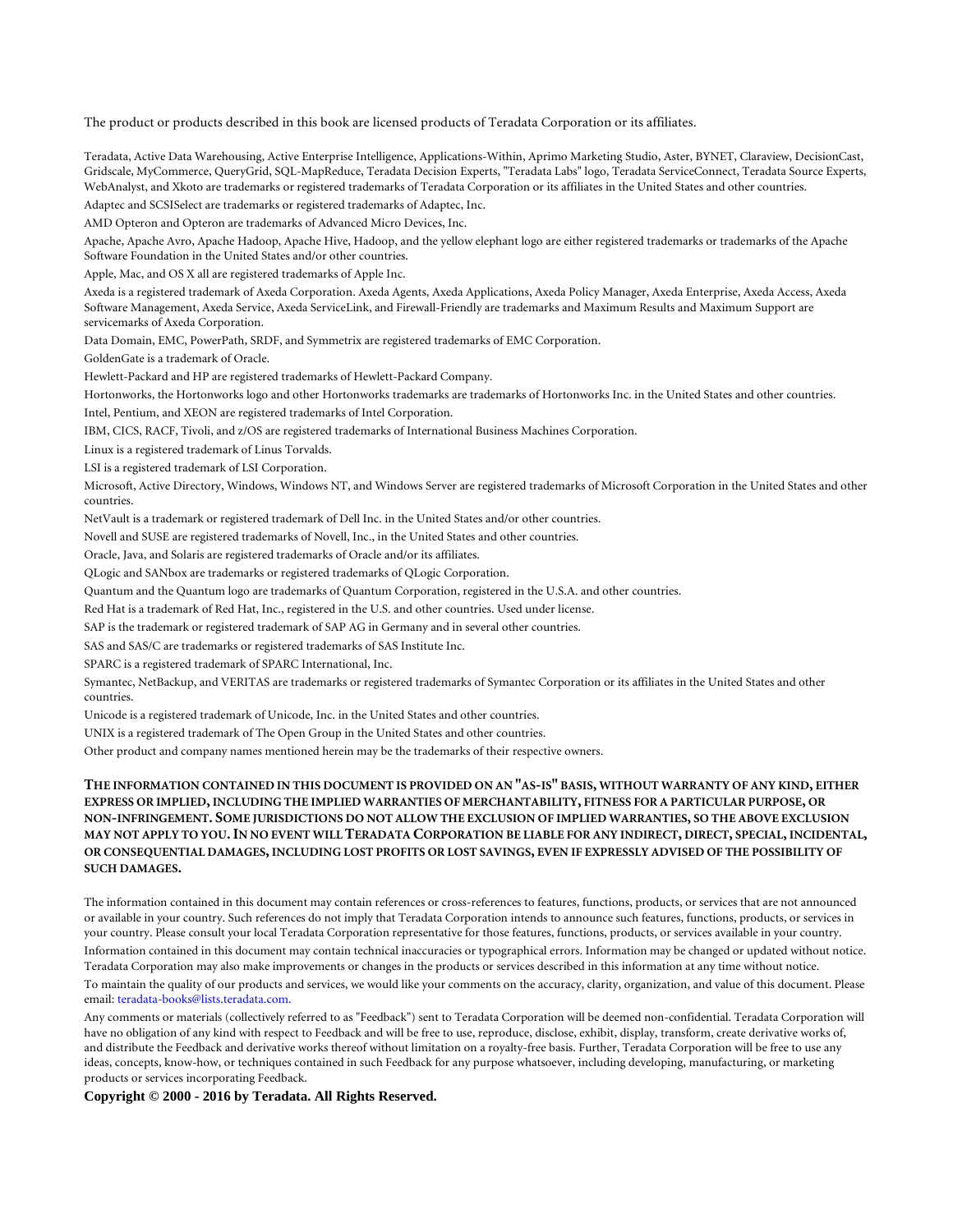## **Table of Contents**

| Data Stream Architecture (DSA) Characteristics Compared to Teradata Archive/Recovery Utility 16 |  |
|-------------------------------------------------------------------------------------------------|--|
|                                                                                                 |  |
| <b>Software Restrictions.</b>                                                                   |  |
|                                                                                                 |  |
|                                                                                                 |  |
|                                                                                                 |  |
|                                                                                                 |  |
|                                                                                                 |  |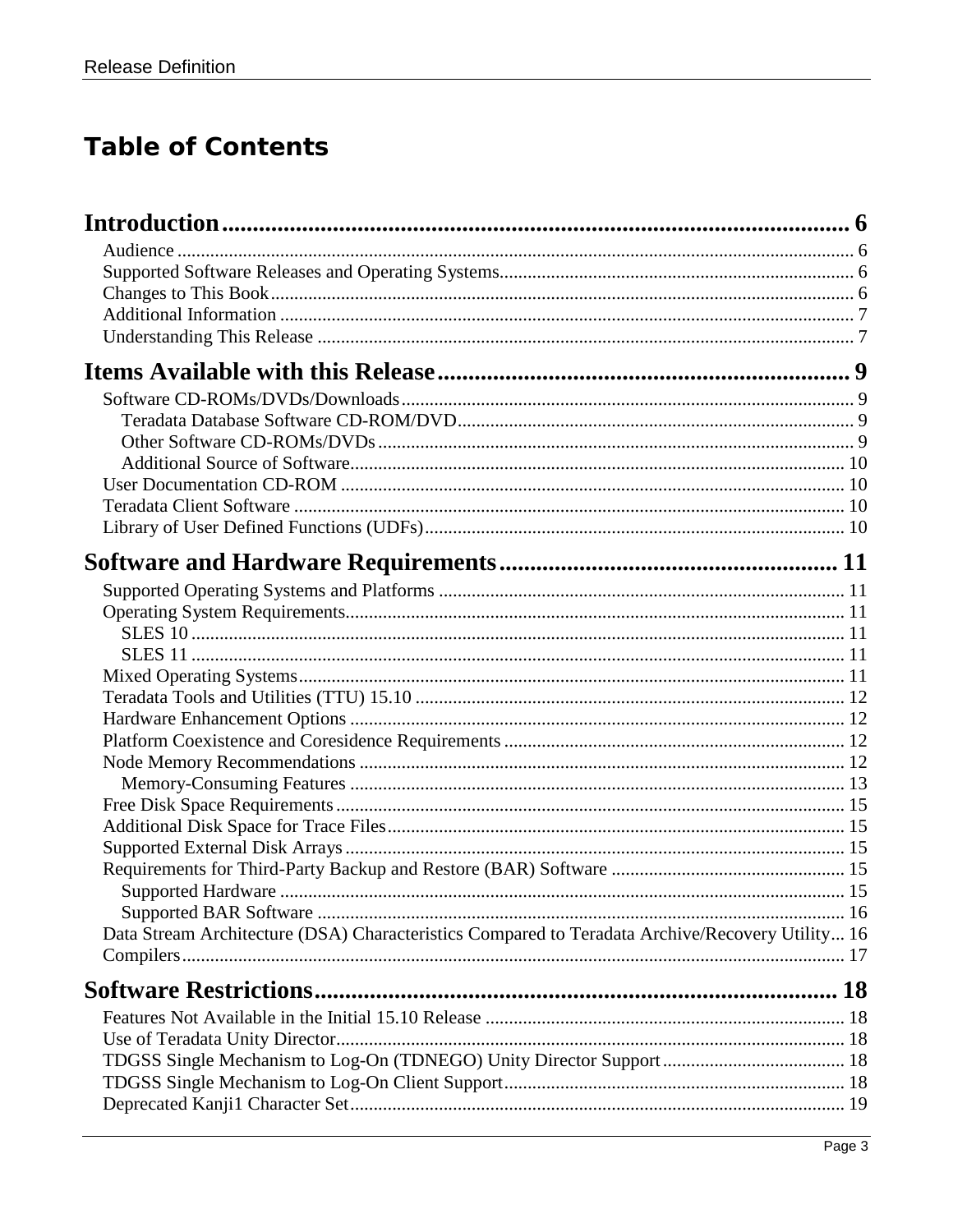| Installation, Upgrade, Migration, and Backdown (IUMB)31 |    |
|---------------------------------------------------------|----|
|                                                         | 31 |
|                                                         |    |
|                                                         |    |
|                                                         |    |
|                                                         |    |
|                                                         |    |
|                                                         |    |
|                                                         |    |
|                                                         |    |
|                                                         |    |
|                                                         |    |
|                                                         |    |
|                                                         |    |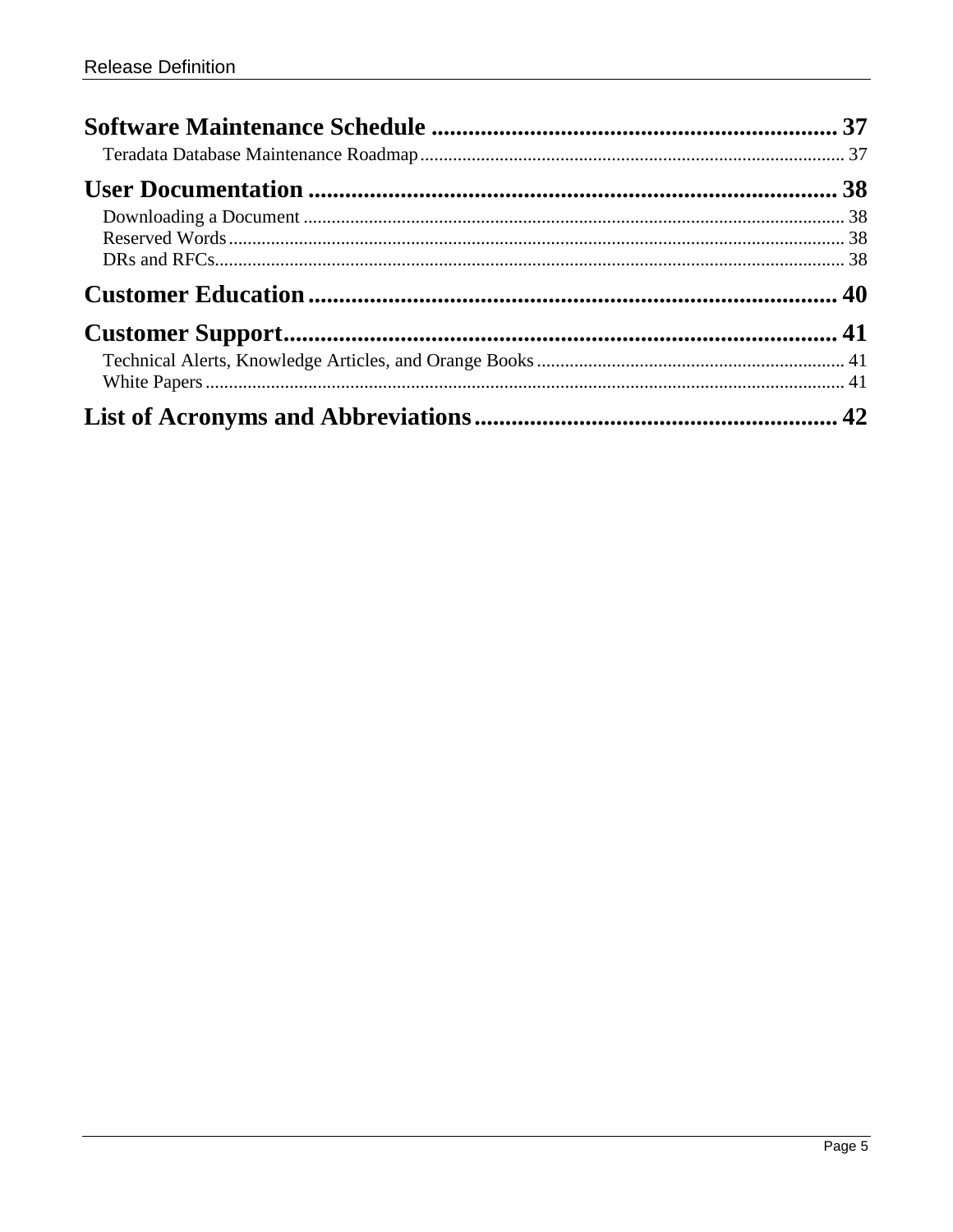# **Introduction**

## <span id="page-5-1"></span><span id="page-5-0"></span>*Audience*

<span id="page-5-2"></span>This document is intended for Teradata customers, field engineers (FEs), and support staff.

## *Supported Software Releases and Operating Systems*

This book supports Teradata® Database 15.10.01 or later.

Teradata Database 15.10 runs on the following operating systems:

- SUSE Linux Enterprise Server (SLES) 10 SP3
- SUSE Linux Enterprise Server (SLES) 11 SP1
- SUSE Linux Enterprise Server (SLES) 11 SP3 (Release 15.10.01 or later)

Teradata Database client applications run on many operating systems. See *Teradata Tools and Utilities 15.10 Supported Platforms and Product Versions* at: [http://www.info.teradata.com.](http://www.info.teradata.com/)

**Note:** The following operating systems are not supported for running Teradata Database 15.10:

- MP-RAS
- Windows
- SLES 9

## <span id="page-5-3"></span>*Changes to This Book*

| <b>Date</b>   | <b>Description</b>                                                                                                                                                                                                                                                   |
|---------------|----------------------------------------------------------------------------------------------------------------------------------------------------------------------------------------------------------------------------------------------------------------------|
| April 2016    | SLES 11 SP3 now available.                                                                                                                                                                                                                                           |
| December 2015 | TeraGSS can now be installed in a directory chosen by the user. See User Selectable<br>Installation Directory for TeraGSS and Changes to the TDGSS Configuration in TTU.                                                                                             |
|               | The tdgsspkgrm utility is removed and the tdgssversion utility no longer supports version<br>٠<br>switching. See User Selectable Installation Directory for TeraGSS.                                                                                                 |
|               | Java 8.0 is required before installing Teradata Database Release 15.10.01.<br>٠                                                                                                                                                                                      |
|               | If you upgrade from a Teradata Database release prior to 15.0, and you were using Teradata<br>Temporal Tables, you can choose to either continue using them or convert to using ANSI<br>standard temporal tables and syntax. See Upgrading Teradata Temporal Tables. |
| July 2015     | For systems with Teradata Secure Zones, SELECT privilege on DBQL tables is revoked from<br>PUBLIC. Users can access DBQL table information through DBC.QryLog* views only, to<br>prevent zone users from accessing information not related to their zones.           |
| June 2015     | Initial release.                                                                                                                                                                                                                                                     |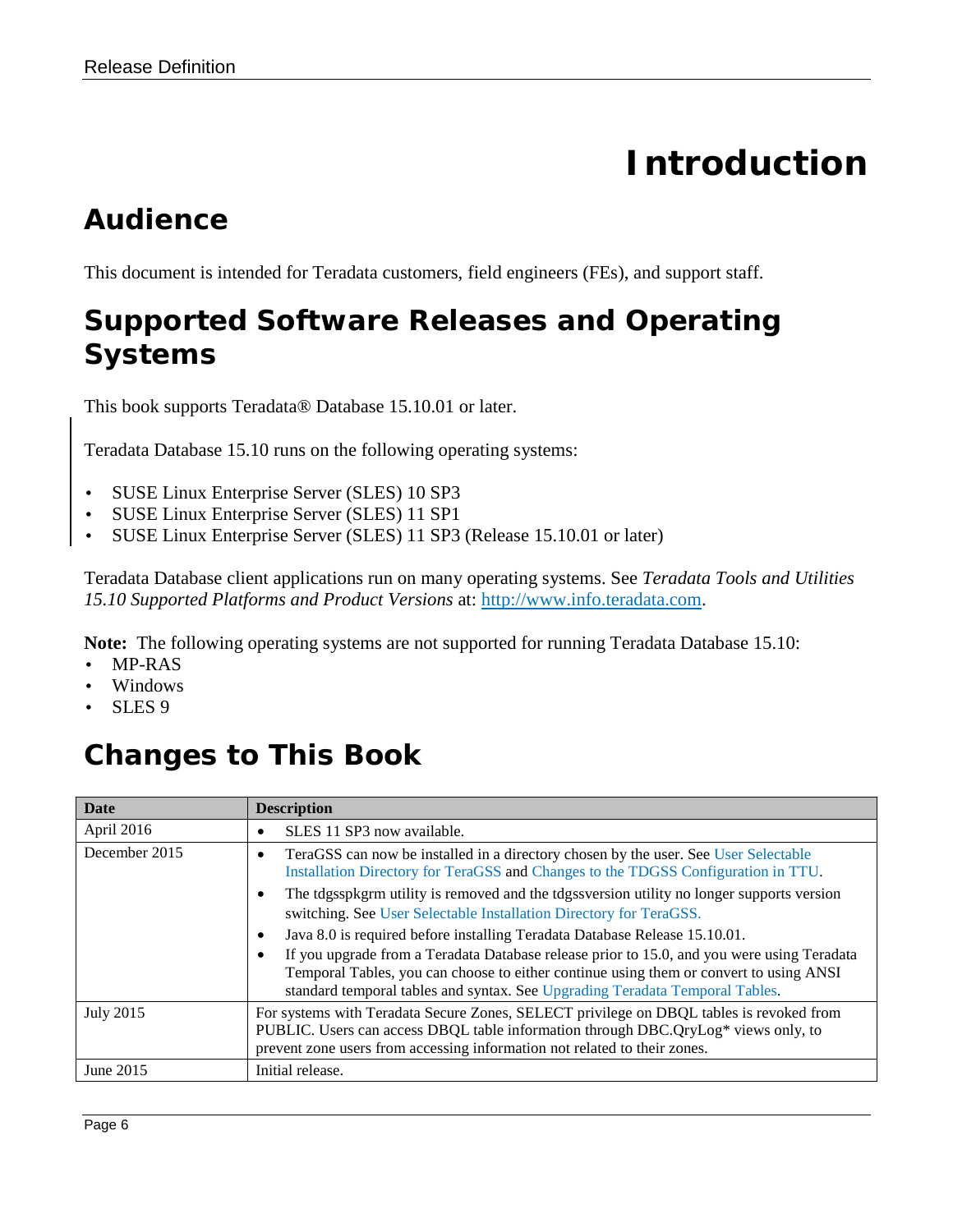## <span id="page-6-0"></span>*Additional Information*

| <b>URL</b>                     | <b>Description</b>                                                          |
|--------------------------------|-----------------------------------------------------------------------------|
| http://www.info.teradata.com/  | Use the Teradata Information Products site to:                              |
|                                | View or download a manual:<br>$\bullet$                                     |
|                                | Under Downloadable Publications, select General Search.                     |
|                                | Enter your search criteria and click Search.<br>2.                          |
|                                | Download a documentation CD-ROM:<br>$\bullet$                               |
|                                | Under Downloadable Publications, select General Search.                     |
|                                | In the Publication Product ID field, enter B035-1909, and click<br>2.       |
|                                | Search.                                                                     |
| http://www.teradata.com        | The Teradata home page provides links to numerous sources of information    |
|                                | about Teradata. Links include:                                              |
|                                | Executive reports, case studies of customer experiences with Teradata,<br>٠ |
|                                | and thought leadership                                                      |
|                                | Technical information, solutions, and expert advice<br>$\bullet$            |
|                                | Press releases, mentions and media resources<br>$\bullet$                   |
| http://www.teradata.com/t/TEN/ | Teradata Customer Education designs, develops and delivers education that   |
|                                | builds skills and capabilities for our customers, enabling them to maximize |
|                                | their Teradata investment.                                                  |
| https://tays.teradata.com      | Use Teradata @ Your Service to access Orange Books, technical alerts, and   |
|                                | knowledge repositories, view and join forums, and download software         |
|                                | patches.                                                                    |
| http://developer.teradata.com/ | Teradata Developer Exchange provides articles on using Teradata products,   |
|                                | technical discussion forums, and code downloads.                            |

To maintain the quality of our products and services, we would like your comments on the accuracy, clarity, organization, and value of this document. Please email [teradata-books@lists.teradata.com.](mailto:teradata-books@lists.teradata.com)

## <span id="page-6-1"></span>*Understanding This Release*

Before you install or upgrade to this release of Teradata Database, you should read the following publications:

• *Release Definition* provides information about basic system requirements.

This revision of *Release Definition* is applicable to Teradata Database 15.10. It contains references to features, functions, and requirements that may not apply to releases prior to 15.10. **Note:** If you are upgrading from an older Teradata Database release, you should read the *Release Definition* for every intervening release.

• *Release Summary* provides information on new features, and changes to existing features, that may affect the way you use Teradata Database. If you are upgrading from an older release of Teradata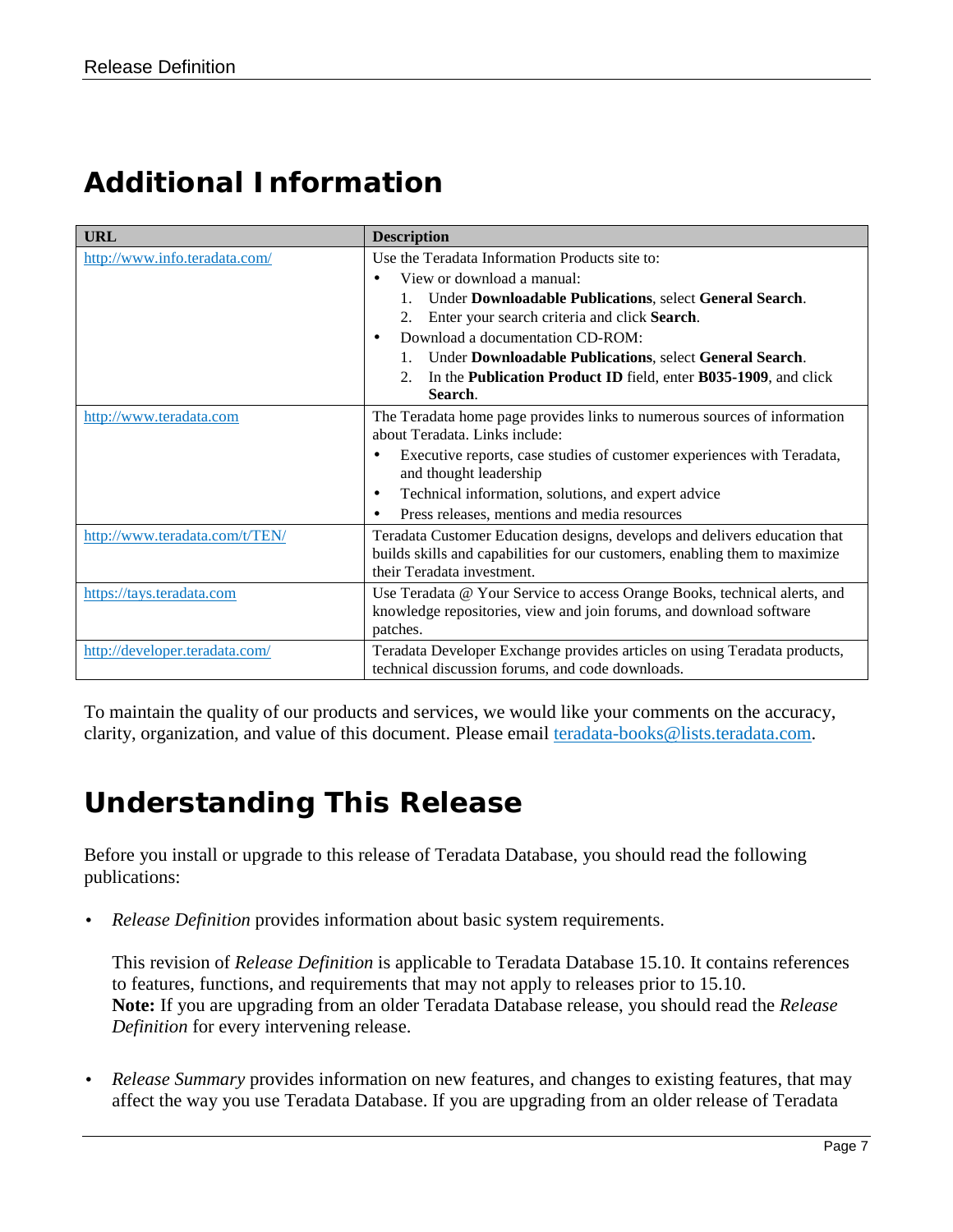Database, you should also read the *Release Summary* for every intervening release to understand how the features in Release 15.10 differ from your current version.

• If you are new to Teradata Database, you should read *Introduction to Teradata* for an overview of Teradata Database features, functions, and capabilities before implementing this release.

#### **References to Teradata Platforms:**

| <b>Teradata Platform Name</b>                    | <b>Abbreviated Teradata Platform Name</b>      |
|--------------------------------------------------|------------------------------------------------|
| Teradata Active Enterprise Data Warehouse        | Teradata Active EDW 5650/6650/6650-            |
| 5650/6650/6650-SSD/6680/6690/6700/6750/6800      | SSD/6680/6690/6700/6750                        |
|                                                  | (Note: 6750 and 6800 - SLES 11 only)           |
| Teradata Data Warehouse Appliance                | Teradata DW Appliance 2650/2690/2700/2750/2800 |
| 2650/2690/2700/2750/2800                         | (Note: 2750 and 2800 - SLES 11 only)           |
| Teradata Integrated Big Data Platform 1650//1700 | Same as full name                              |
| Teradata Data Mart Appliance 560P/670/680        | Teradata Data Mart 560P/670/680                |
|                                                  | (Note: 680 - SLES 11 only)                     |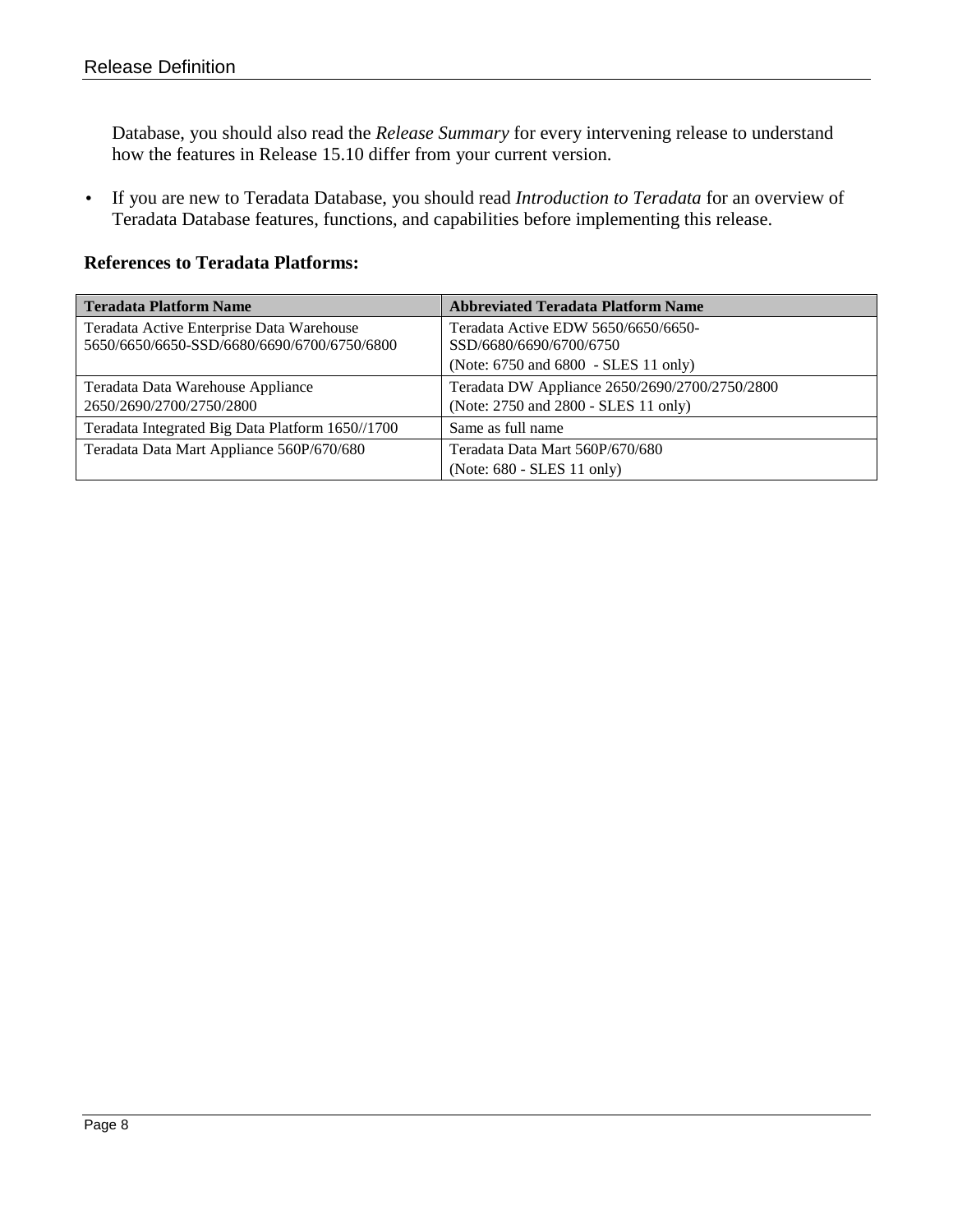# **Items Available with this Release**

### <span id="page-8-1"></span><span id="page-8-0"></span>*Software CD-ROMs/DVDs/Downloads*

#### <span id="page-8-2"></span>**Teradata Database Software CD-ROM/DVD**

You will receive a Teradata Database software CD-ROM/DVD that includes one of the following Teradata Database software variations based on your order:

- Teradata Database for SUSE Linux Enterprise Server 10 SP3
- Teradata Database for SUSE Linux Enterprise Server 11 SP1
- <span id="page-8-3"></span>• Teradata Database for SUSE Linux Enterprise Server 11 SP3

#### **Other Software CD-ROMs/DVDs**

Based on your system requirements, other software CD-ROMs/DVDs may accompany your order, including:

- Two operating system software DVDs that contain the Teradata Database for SLES operating system, service packs, and third-party software (not supplied for non-Teradata SMPs).
- Optional Teradata Tools and Utilities software: One or more CD-ROMs depending on software purchased.
- Teradata 16xx, 26xx, 27xx, 56xx, 66xx, and 67xx platforms use SMWeb and a Service Workstation (SWS).

Software for SMWeb and the SWS is available from Teradata @ Your Service at: [https://tays.teradata.com.](https://tays.teradata.com/) Select the **Software Downloads** tab, click the **Certified** tab, click **Current Lists**, and select the NodeType from the pull-down menu to select the SWS type.

| <b>NodeType</b>         | <b>Supported OS</b>                                                                                           | <b>Required Software</b>                               | <b>Supported Platforms</b>                                                                                                    |
|-------------------------|---------------------------------------------------------------------------------------------------------------|--------------------------------------------------------|-------------------------------------------------------------------------------------------------------------------------------|
| <b>SWS</b><br>Managed   | <b>SLES</b> 10 SP3 64-bit<br><b>SLES</b> 11 SP1 64-bit<br>SLES 11 SP3 64-bit                                  | Software available from:<br>https://tays.teradata.com. | Teradata Active EDW 5650 and<br>higher                                                                                        |
| <b>SWS</b><br>Unmanaged | <b>SLES 10 SP3</b><br>Windows Server 32-<br>bit SP2 (for<br>migrations from<br>AWS on Windows<br>32-bit only) | Software available from:<br>https://tays.teradata.com. | Teradata Extreme Data Appliance<br>1xxx<br>Teradata DW Appliance 26xx and<br>higher<br>Teradata Active EDW 5650 and<br>higher |

**Note:** SWS/SMWeb is required for all MPP systems.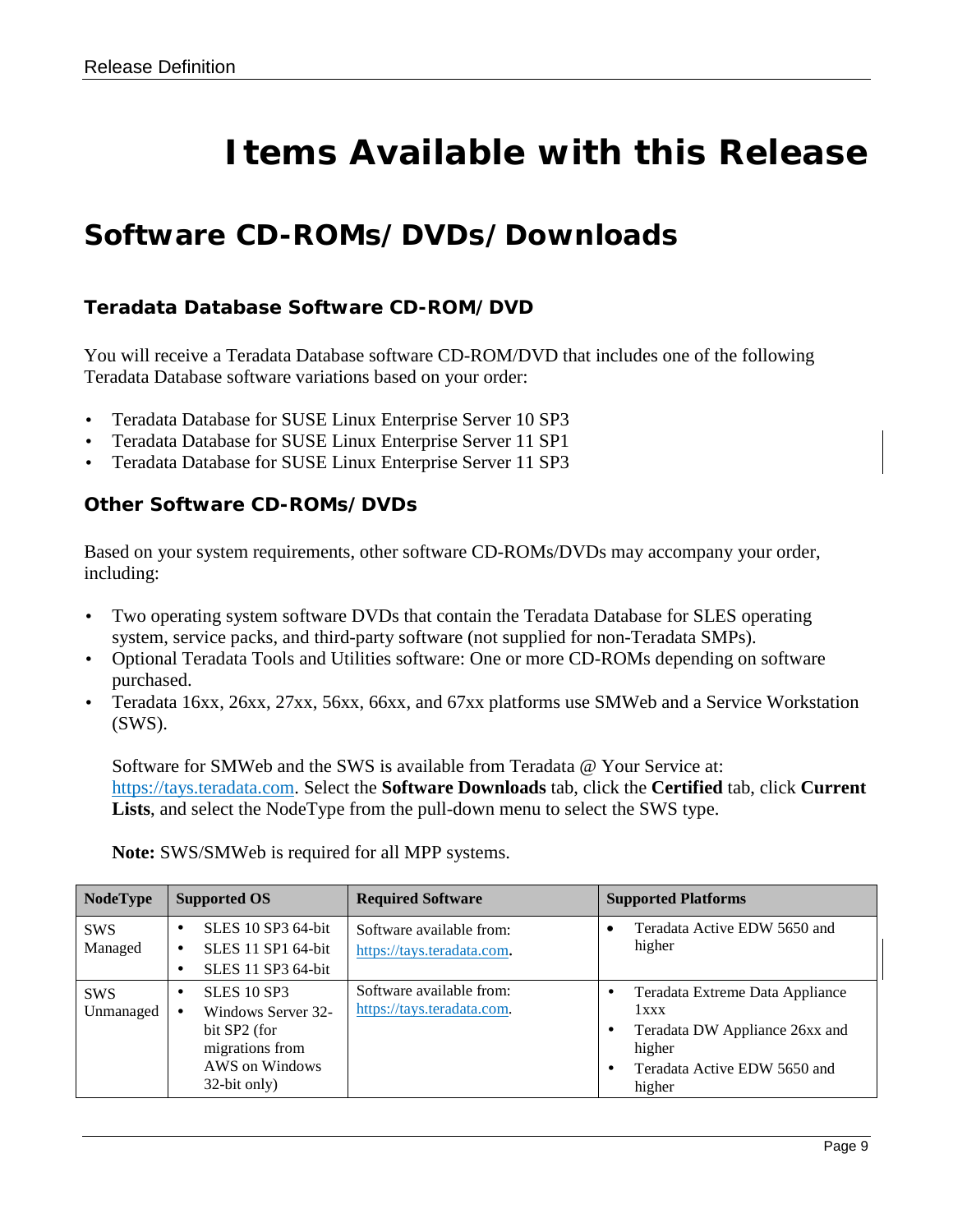#### <span id="page-9-0"></span>**Additional Source of Software**

You can find additional software and software updates (e-fixes) on Teradata @Your Service: [https://tays.teradata.com.](https://tays.teradata.com/)

#### <span id="page-9-1"></span>*User Documentation CD-ROM*

Teradata provides user documentation on a CD-ROM entitled *Teradata User Documentation: Teradata Database 15.10 and Teradata Tools and Utilities 15.10* (B035-1909) with the Release 15.10 software.

- In a browser, navigate to: [http://www.info.teradata.com.](http://www.info.teradata.com/)
- Under Downloadable Publications, select General Search.
- In the Publication Product ID text box, enter the product ID (B035-1909), and click Search.

## <span id="page-9-2"></span>*Teradata Client Software*

Customers with active Service Agreements can find information on Teradata Database and Teradata Tools and Utilities release and client product compatibility in the Teradata Maintenance Release Roadmap on Teradata @ Your Service [\(https://tays.teradata.com\)](https://tays.teradata.com/).

Customers without support agreements should contact their sales or support team.

**Note**: For detailed BAR compatibility information, see the BAR application software compatibility matrix located at [http://cks.teradata.com/skb/i/S11000CFF6E.](http://cks.teradata.com/skb/i/S11000CFF6E)

For detailed information on the full range of tools and utilities, and the individual Teradata client product versions compatible with Teradata Database 15.10, see *Teradata Tools and Utilities Supported Platforms and Product Versions* at: [http://www.info.teradata.com.](http://www.info.teradata.com/)

## <span id="page-9-3"></span>*Library of User Defined Functions (UDFs)*

A library of UDFs is available at the Teradata Developer Exchange download center at: [http://downloads.teradata.com/download.](http://downloads.teradata.com/download)

The terms under which these UDFs are available ("as is" with no support) are described on the website.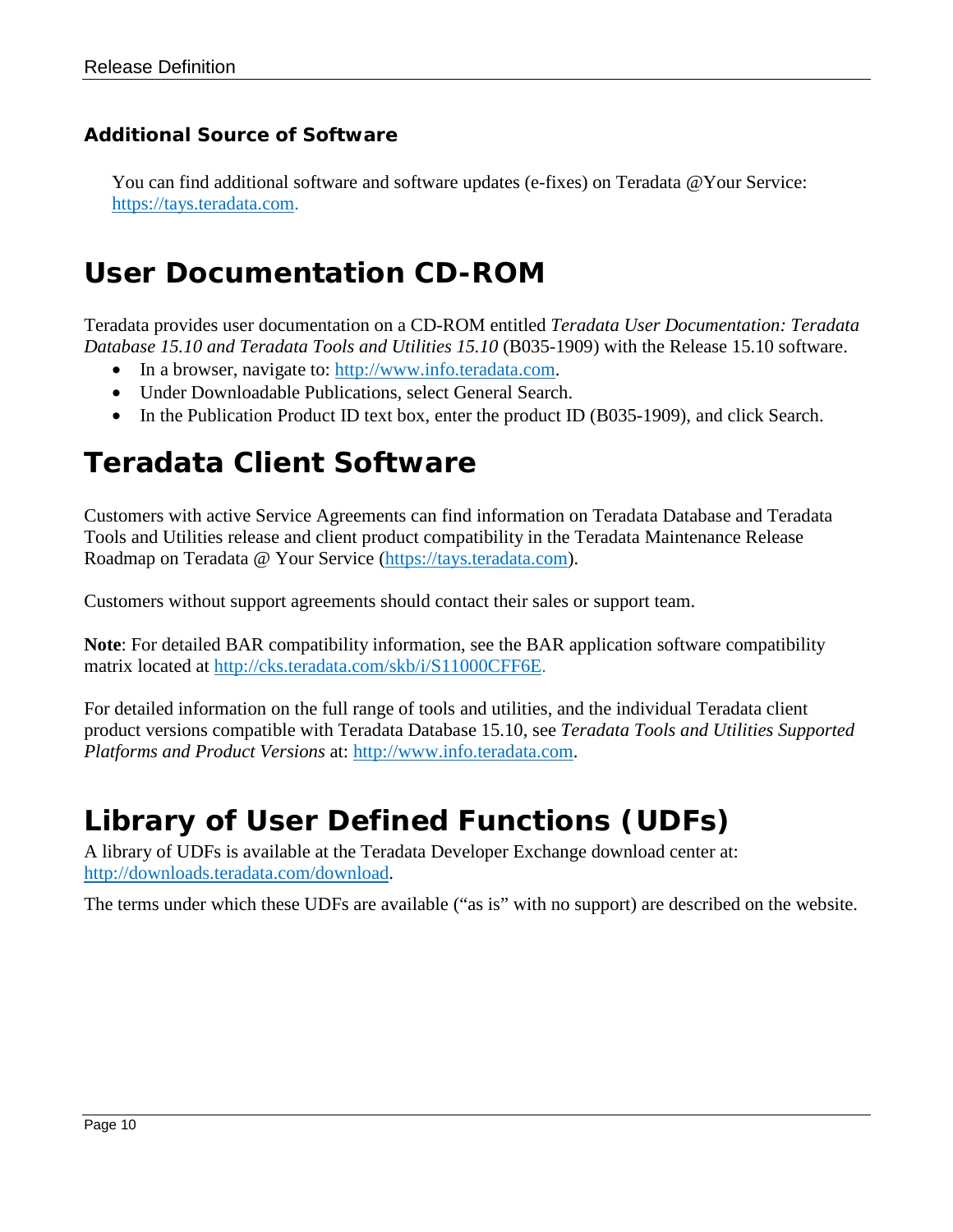# <span id="page-10-0"></span>**Software and Hardware Requirements**

## <span id="page-10-1"></span>*Supported Operating Systems and Platforms*

The platforms listed in this section are certified with Teradata Database Release 15.10, regardless of future platform discontinuation notices. For information on platform discontinuation, see the Knowledge Base Tech Note entitled "Teradata Hardware Discontinuation Roadmap" (available to Teradata personnel only).

See [KAP1B3136](http://cks.teradata.com/support/general/newcase.nsf/i/KAP1B3136?OpenDocument) "Teradata Platform and Minimum Database Version Compatibility Matrix" for the minimum database/PDE version supported on a particular platform for specific operating systems.

## <span id="page-10-2"></span>*Operating System Requirements*

#### <span id="page-10-3"></span>**SLES 10**

<span id="page-10-4"></span>TD 15.10.00 runs on SLES 10 SP3.

#### **SLES 11**

TD 15.10.00 runs on SLES 11 SP1. TD 15.10.01 or later runs on SLES 11 SP1 or SLES 11 SP3.

## <span id="page-10-5"></span>*Mixed Operating Systems*

A mixed operating system includes both Trusted Parallel Application (TPA) nodes and non-TPA nodes.

Following are the basic system requirements for mixed operating systems:

- All TPA nodes must run the same operating system, but you can mix non-TPA nodes in any combination of the allowable operating systems.
- TPA nodes need not run on the same operating system as non-TPA nodes.
- Mixed OS allows two consecutive generations of nodes/storage across TPA and/or non-TPA nodes.
- The same version of BYNET must be deployed across the system.

Allowable platform combinations are the same as allowed for coexistence and coresidence systems.

For details see the platform, database, and operating system compatibility matrix: [KAP1B3136.](http://cks.teradata.com/support/general/newcase.nsf/i/KAP1B3136?OpenDocument)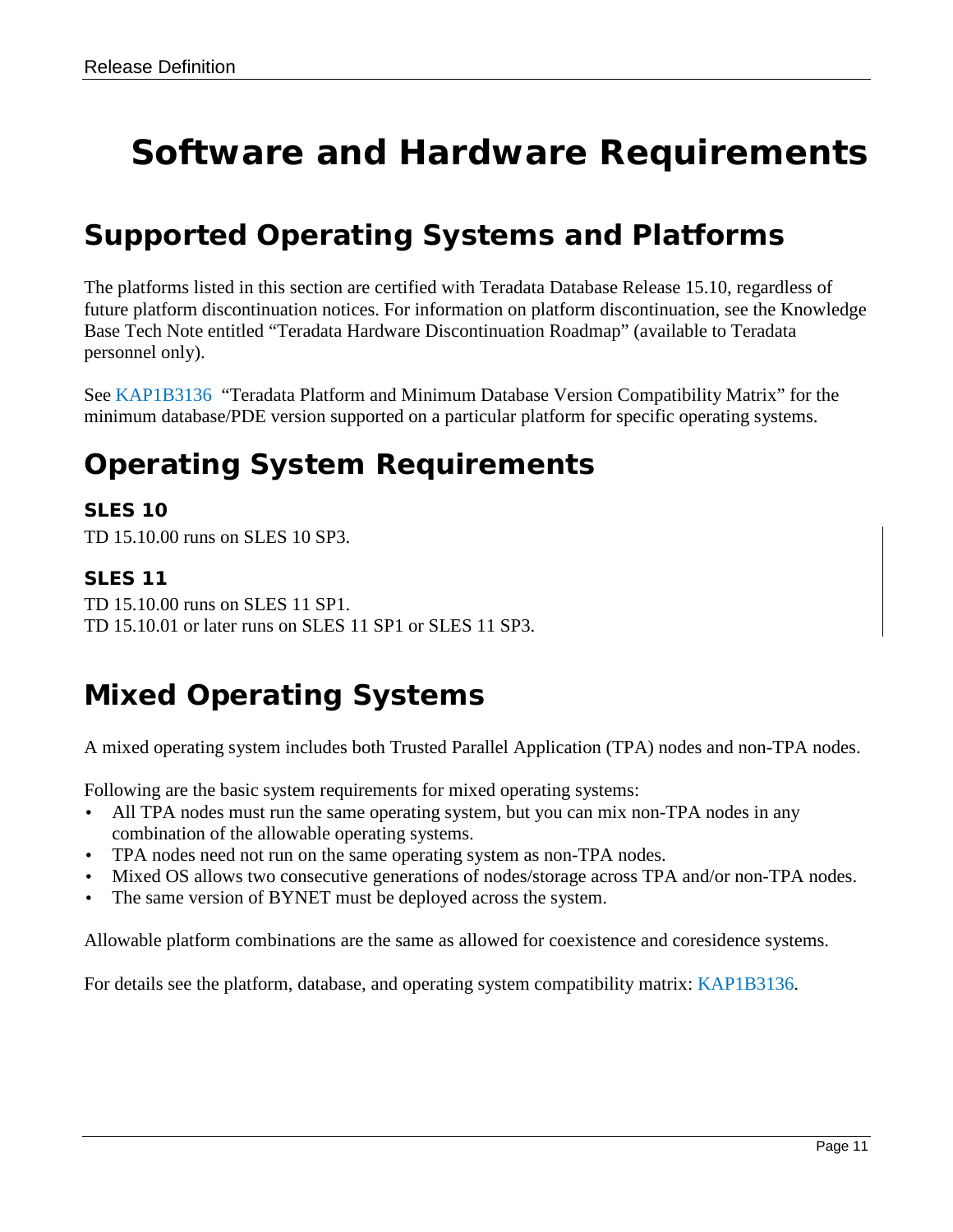## <span id="page-11-0"></span>*Teradata Tools and Utilities (TTU) 15.10*

TTU 15.10 is the new version of Teradata Tools and Utilities released with Teradata Database 15.10.

TTU 15.10 supports two database releases forward (Release 16.0 and Release 16.10) and supports four releases back (Releases 15.0, 14.10, 14.00, and 13.10).

Current documentation about TTU and Database compatibility can be found in *Teradata Tools and Utilities Supported Platforms and Product Versions* at [http://www.info.teradata.com.](http://www.info.teradata.com/)

## <span id="page-11-1"></span>*Hardware Enhancement Options*

You can upgrade Teradata system nodes, or add new nodes to a system, to enhance system capacity or performance. Teradata offers the following system enhancements, which are subject to some limitations by platform type:

- **Coexistence** allows you to combine existing system nodes with certain newer, more powerful node models, while assigning an unbalanced number of AMPs per node to optimize the usage of both current and new platform resources.
- **Coresidence** allows you to combine existing system nodes with certain newer, more powerful node models, while assigning a fixed number of AMPs per node, which may limit the usage of newer platform resources.
- **Upgrade** allows you to replace processors in an existing node to make it functionally equivalent to a more powerful node model.

## <span id="page-11-2"></span>*Platform Coexistence and Coresidence Requirements*

Determining whether a Teradata node can coexist or coreside with other node models depends on the platform type, performance class, the operating system, and the installed BYNET version of each node.

Coexistence and coresidence requirements are not part of the standard user documentation set, and are only available to Teradata personnel at [http://infocentral.daytonoh.teradata.com/tsd-library/isupr.cfm.](http://infocentral.daytonoh.teradata.com/tsd-library/isupr.cfm)

## <span id="page-11-3"></span>*Node Memory Recommendations*

For best performance, Teradata recommends that each node has at least the minimum recommended RAM shown in the table below and at least 2 GB per Vproc (AMP, PE, TVS, GTW).

When upgrading to Release 15.10.01, several factors (including workload, more use of large memory features, newer OS Service Packs, new Teradata features and functionality, more AMPs/node, more nodes/system) can cause some systems, especially large ones, to require additional memory.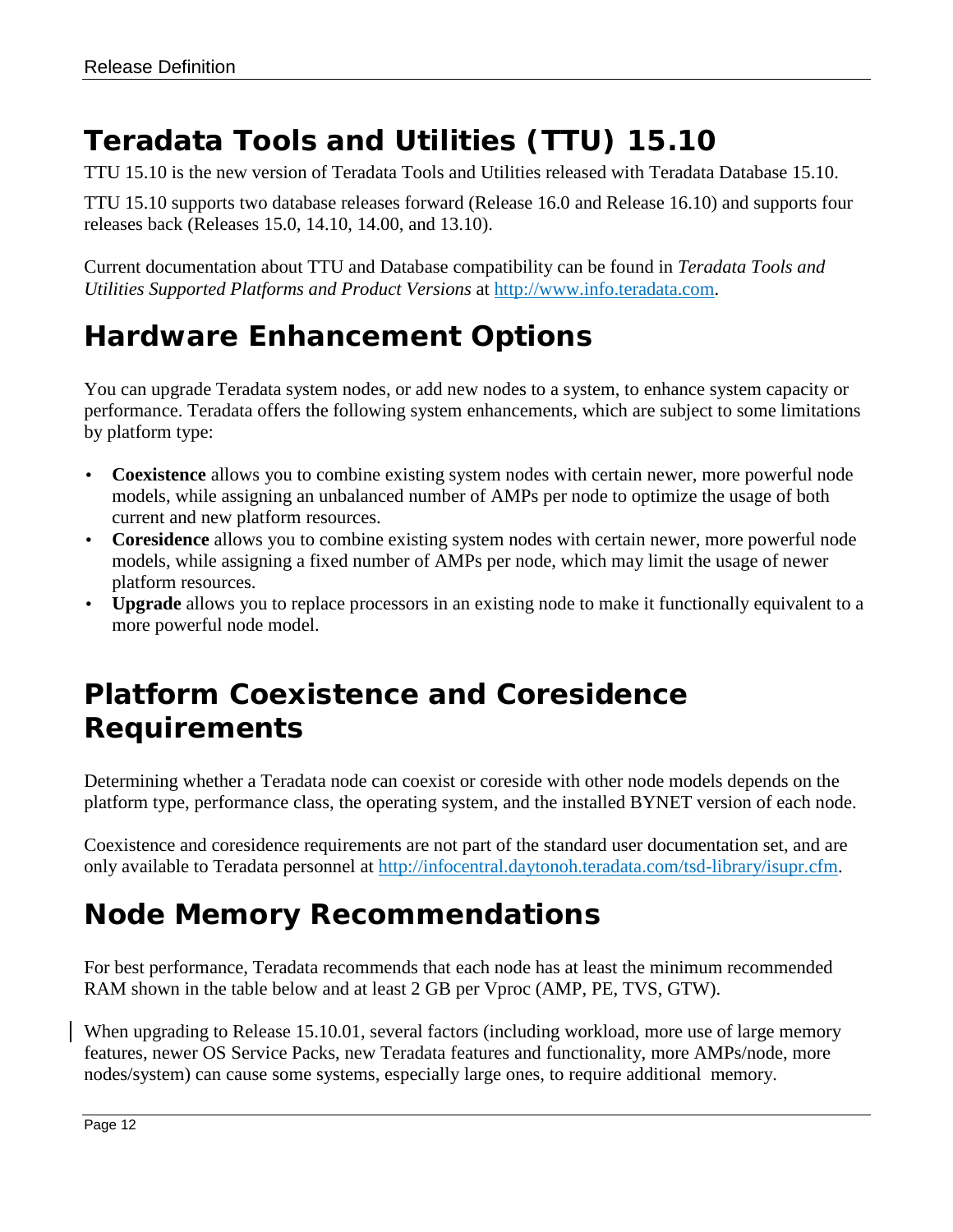The general guidelines for memory follow; however, memory requirements are workload dependent, so your system's actual memory requirements may differ.

**Note:** To use the in-memory feature for EDW systems (67xx and 6800) the minimum required RAM is 512 GB and for appliances (27xx and 2800) the minimum required RAM is 256 GB.

#### **General Guidelines**:

- 2.0 GB memory per Vproc (AMP, PE, TVS, GTW)
- Additional memory based on size of system, AMPs per node, AWT use, and feature

Please see Knowledge Article [KAP1B3136](http://cks.teradata.com/support/general/newcase.nsf/i/KAP1B3136?OpenDocument) for node memory recommendations, including the default installed RAM per node, recommended minimum RAM per node, and recommended maximum RAM per node.

**Note:** The maximum amount of memory allowed per node may be increased between database releases. Always double check what the maximum memory is for your platform.

For memory requirements on third-party SMP platforms, see *Teradata Database Node Software Field Installation Guide: Third-Party, Single Node Systems* at [www.info.teradata.com.](http://www.info.teradata.com/)

While Release 15.10 can run on a system with the recommended minimum RAM, performance may not be optimal, depending on the system configuration and the Teradata Database features you use. You should also factor in the following to determine the optimal memory configuration:

- Workload
- Memory-consuming features
- Performance requirements
- Cost of memory

#### <span id="page-12-0"></span>**Memory-Consuming Features**

These features may require more memory for optimum system performance:

| <b>Release First Available</b> | <b>Memory Consuming Features</b>                                            |
|--------------------------------|-----------------------------------------------------------------------------|
| <b>Pre-14.0</b>                | PPI and multi-value compression<br>$\bullet$                                |
|                                | Join index, hash-join, stored procedures, and 128K data blocks<br>$\bullet$ |
|                                | Cylinder read                                                               |
|                                | LOBs and UDFs                                                               |
|                                | 1 MB response buffer                                                        |
|                                | Larger than 1 MB plan cache                                                 |
|                                | External stored procedures                                                  |
|                                | Table functions                                                             |
|                                | <b>Array INSERT</b>                                                         |
|                                | Java stored procedures                                                      |
|                                | Online archive memory enhancements                                          |
|                                | More than 80 AWTs per AMP<br>٠                                              |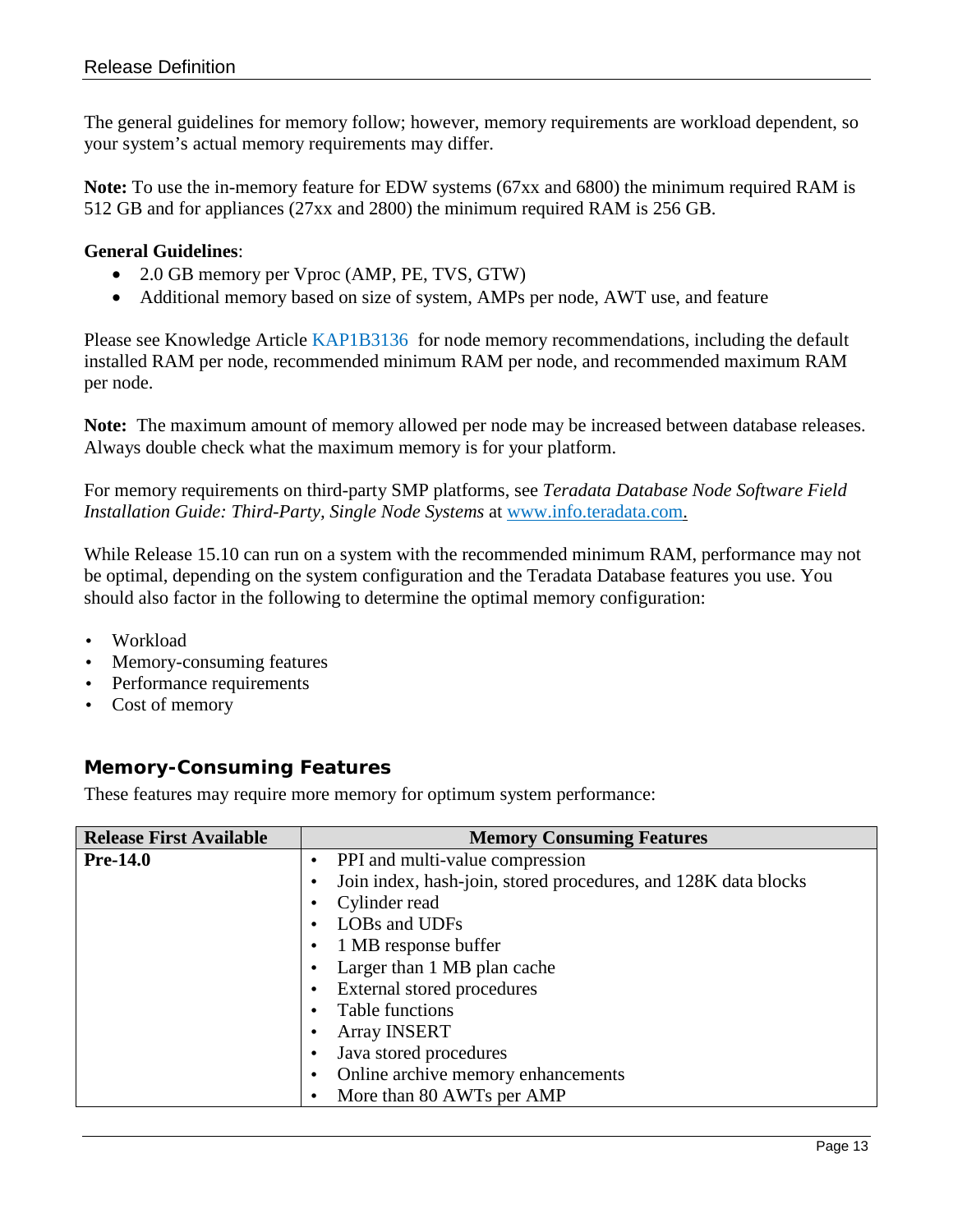| <b>Release First Available</b> | <b>Memory Consuming Features</b>                                                                     |
|--------------------------------|------------------------------------------------------------------------------------------------------|
|                                | Expanded table header<br>$\bullet$                                                                   |
|                                | Geospatial data type<br>$\bullet$                                                                    |
|                                | Increased join/subquery limits<br>$\bullet$                                                          |
|                                | <b>Teradata Virtual Storage</b><br>$\bullet$                                                         |
|                                | Tunable UDF memory limit<br>$\bullet$                                                                |
|                                | Algorithmic compression and block level compression<br>$\bullet$                                     |
|                                | XML DBQL logging<br>$\bullet$                                                                        |
|                                | Global and Persistent Data (GLOP)<br>$\bullet$                                                       |
|                                | Large cylinder with cylinder read<br>$\bullet$                                                       |
|                                | More than 20 AMPs/Vprocs per node (all releases)<br>$\bullet$                                        |
|                                | <b>Temporal DBS</b> support<br>$\bullet$                                                             |
| <b>14.0</b>                    | Teradata Columnar<br>$\bullet$                                                                       |
|                                | Partial Online Reconfiguration<br>$\bullet$                                                          |
|                                | SLES 11 (first available in Release 14.0.2)<br>$\bullet$                                             |
| 14.10                          | <b>Auto Stats Enhancements</b><br>$\bullet$                                                          |
|                                | Data Stream Architecture<br>$\bullet$                                                                |
|                                | Extended object naming<br>$\bullet$                                                                  |
|                                | Geospatial indexing<br>$\bullet$                                                                     |
|                                | Incremental planning and execution<br>$\bullet$                                                      |
|                                | <b>Teradata Intelligent Memory</b><br>$\bullet$                                                      |
|                                | Teradata XML<br>$\bullet$                                                                            |
|                                | 1 MB data block<br>$\bullet$                                                                         |
|                                | 1 MB spool row<br>$\bullet$                                                                          |
|                                | 128K parser tree segments<br>$\bullet$                                                               |
| 15.0                           | JSON data type<br>$\bullet$                                                                          |
|                                | 3D Geospatial<br>$\bullet$                                                                           |
|                                | Scripting and Language support<br>$\bullet$                                                          |
|                                | <b>DBQL</b> – Show Parameters<br>$\bullet$                                                           |
|                                | 1 MB Phase 2<br>$\bullet$                                                                            |
|                                | <b>Script Table Operators</b>                                                                        |
|                                | QueryGrid: Teradata Database-to-Hadoop<br>$\bullet$                                                  |
| 15.10                          | XSLT_SHRED_BATCH<br>$\bullet$                                                                        |
|                                | In-memory optimizations<br>٠<br><b>BSON</b> and <b>UBSON</b>                                         |
|                                | $\bullet$                                                                                            |
|                                | <b>Columnar Primary AMP/Primary Index</b><br>$\bullet$<br><b>SQL Interface for Ferret SHOWBLOCKS</b> |
|                                | $\bullet$                                                                                            |
|                                | Parameterized Query Logging<br>٠                                                                     |

For further information on memory requirements refer to the "Performance Management" Appendix C in the *Database Administration* book at [http://www.info.teradata.com/.](http://www.info.teradata.com/)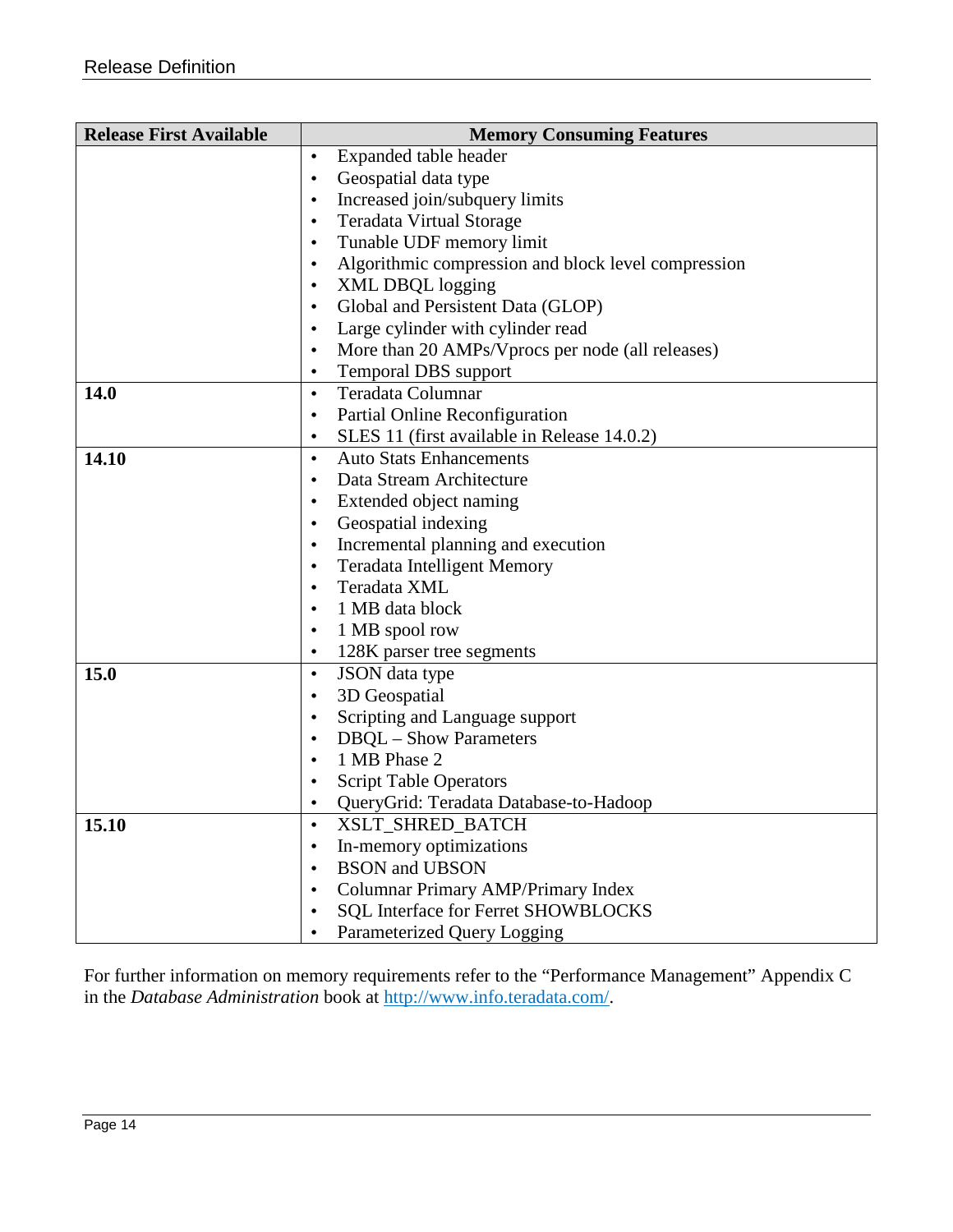## <span id="page-14-0"></span>*Free Disk Space Requirements*

For information on the amount of free disk space required on each Teradata Database node to upgrade to this release, see Teradata Knowledge Article IDA00108C82. The article is found at [http://cks.teradata.com.](http://cks.teradata.com/) Enter the ID (IDA00108C82) in the Search text box. Select Minimum Starting Version and Free Space Requirements for Teradata Database Upgrades and Migrations.

### <span id="page-14-1"></span>*Additional Disk Space for Trace Files*

The Write Ahead Logging (WAL) feature requires 5 MB per AMP of disk space for File System trace files. For example, if there are 10 AMPs per node, then trace files would require 50 MB per node of additional disk space, located in /var/opt/teradata/tdtemp.

### <span id="page-14-2"></span>*Supported External Disk Arrays*

Teradata Database 15.10 supports the following disk array/platform combinations.

| Disk Array    | <b>Supported Platform</b>          |
|---------------|------------------------------------|
| EMC 6294-300x | Teradata Active EDW 5600 and lower |
| EMC 6295-400x | Teradata Active EDW 5600 and lower |
| Teradata 6843 | Teradata Active EDW 56xx           |
| Teradata 6844 | Teradata Active EDW 56xx           |

#### **Notes:**

- All supported external disk arrays are compatible with both RAID 1 and RAID 5, except:
	- o Teradata 6844 arrays do not support RAID 5.
- The following platforms are bundled with storage media and are not separately configurable:
	- o Teradata Data Mart 560P, 670, 680
	- o Teradata Integrated Big Data Platform 16xx and 17xx
	- o Teradata Data Warehouse Appliance 26xx, 27xx, and 28xx
	- o Teradata Enterprise Data Warehouse 66xx, 67xx, and 68xx

## <span id="page-14-3"></span>*Requirements for Third-Party Backup and Restore (BAR) Software*

#### <span id="page-14-4"></span>**Supported Hardware**

- $\cdot$  9200 SL500  $*$
- 9202 SL8500
- $\cdot$  9208 SL3000  $*$
- 9209 Key Management System Tape Encryption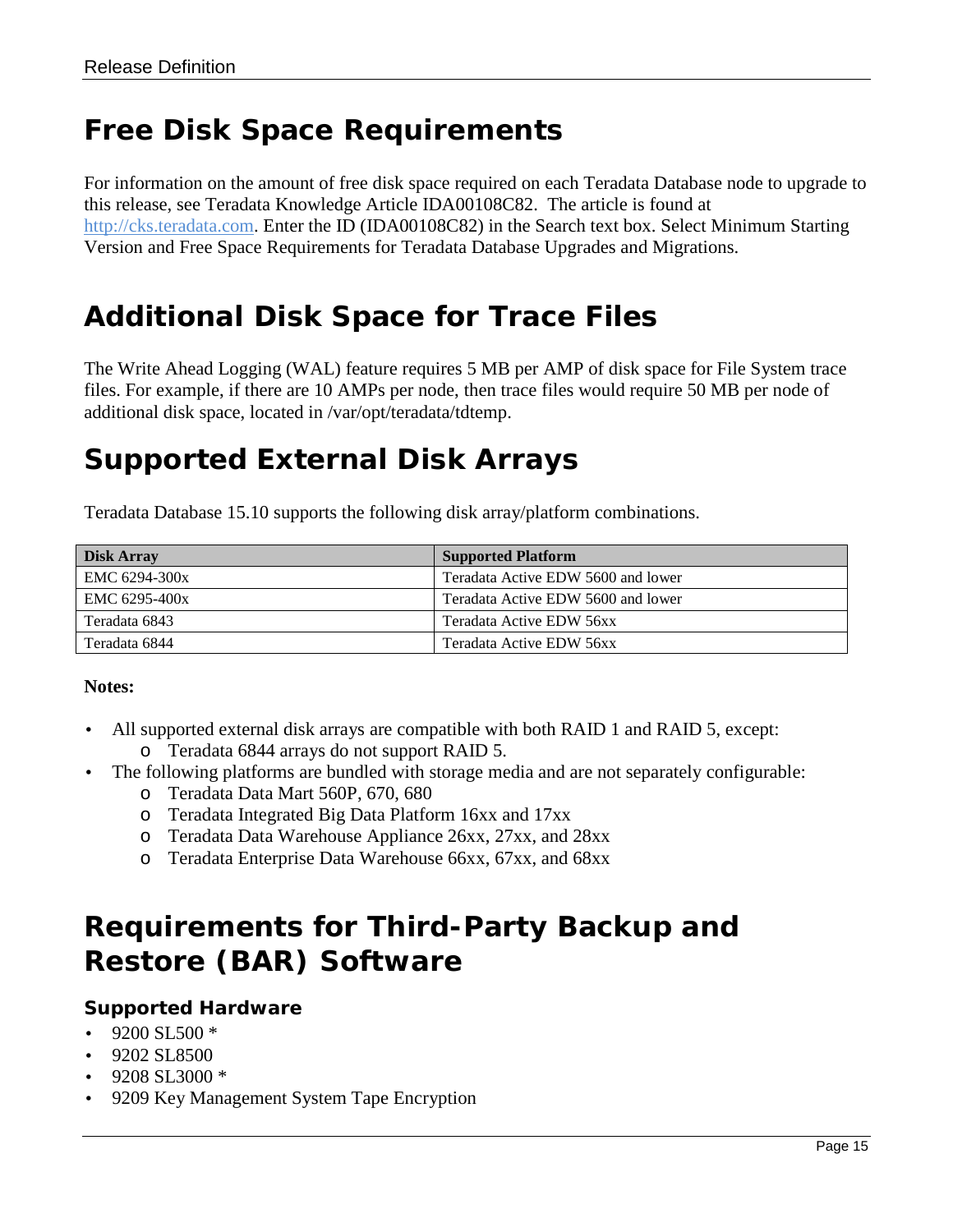- 9205 EMC Disk Library
- 9211 Teradata Managed Server for BAR
- EMC Data Domain DD890
- Quantum i80, i500, and i6000 Tape Libraries

\* This hardware is no longer sold, but is still supported for Release 15.10.

#### <span id="page-15-0"></span>**Supported BAR Software**

<span id="page-15-2"></span>For information on backup and restore software product versions (IBM Tivoli, Symantec NetBackup, and Dell NetVault), see the BAR release matrix: [http://cks.teradata.com/skb/i/S11000CFF6E.](http://cks.teradata.com/skb/i/S11000CFF6E)

For more information on backup and restore software products, see the following documents on [http://www.info.teradata.com:](http://www.info.teradata.com/)

| For more information on                    | See the following documents                                                                                                                                         |  |
|--------------------------------------------|---------------------------------------------------------------------------------------------------------------------------------------------------------------------|--|
| Supported software                         | <b>Teradata BAR Backup Application Software Release Definition</b>                                                                                                  |  |
| <b>Symantec NetBackup</b>                  | Teradata Extension for NetBackup Administrator Guide                                                                                                                |  |
| <b>IBM</b> Tivoli                          | Teradata Extension for Tivoli Storage Manager Administrator Guide                                                                                                   |  |
| Teradata Archive/Recovery<br>Utility (ARC) | Teradata Archive/Recovery Utility Reference<br>For information on ARC versions compatible with this release, see Teradata Tools<br>and Utilities Release Definition |  |

## <span id="page-15-1"></span>*Data Stream Architecture (DSA) Characteristics Compared to Teradata Archive/Recovery Utility*

In addition to Teradata Archive/Recovery Utility (ARC) and third-party BAR solutions, Teradata offers Data Stream Architecture to meet customer BAR needs. DSA support differs from ARC. For example:

- DSA restore processes index builds in parallel for a table. This shortens the time to complete the restore but uses more resources. For this reason DSA allows the customer to use Teradata dynamic workload management software to control the number of parallel DSA jobs that can be run at one time.
- Unlike legacy BAR, DSA establishes a consistency point for offline archive. DSA locks all tables at the beginning of the archive. There is a 100,000 database lock limit on the system.
- Legacy BAR solutions processed privileges separately for each object accessed by a BAR operation. This allowed for the possibility that some BAR tasks assumed to be complete were actually incomplete due to the BAR user lacking the necessary access privileges. DSA checks all access privileges for a job and prevents the job from running if the user does not have the necessary access privileges on all objects in the job.
- Actions automatically performed by DSA that required special action in legacy BAR applications:
	- o Compile UDFs and stored procedures
	- o Alter PPI tables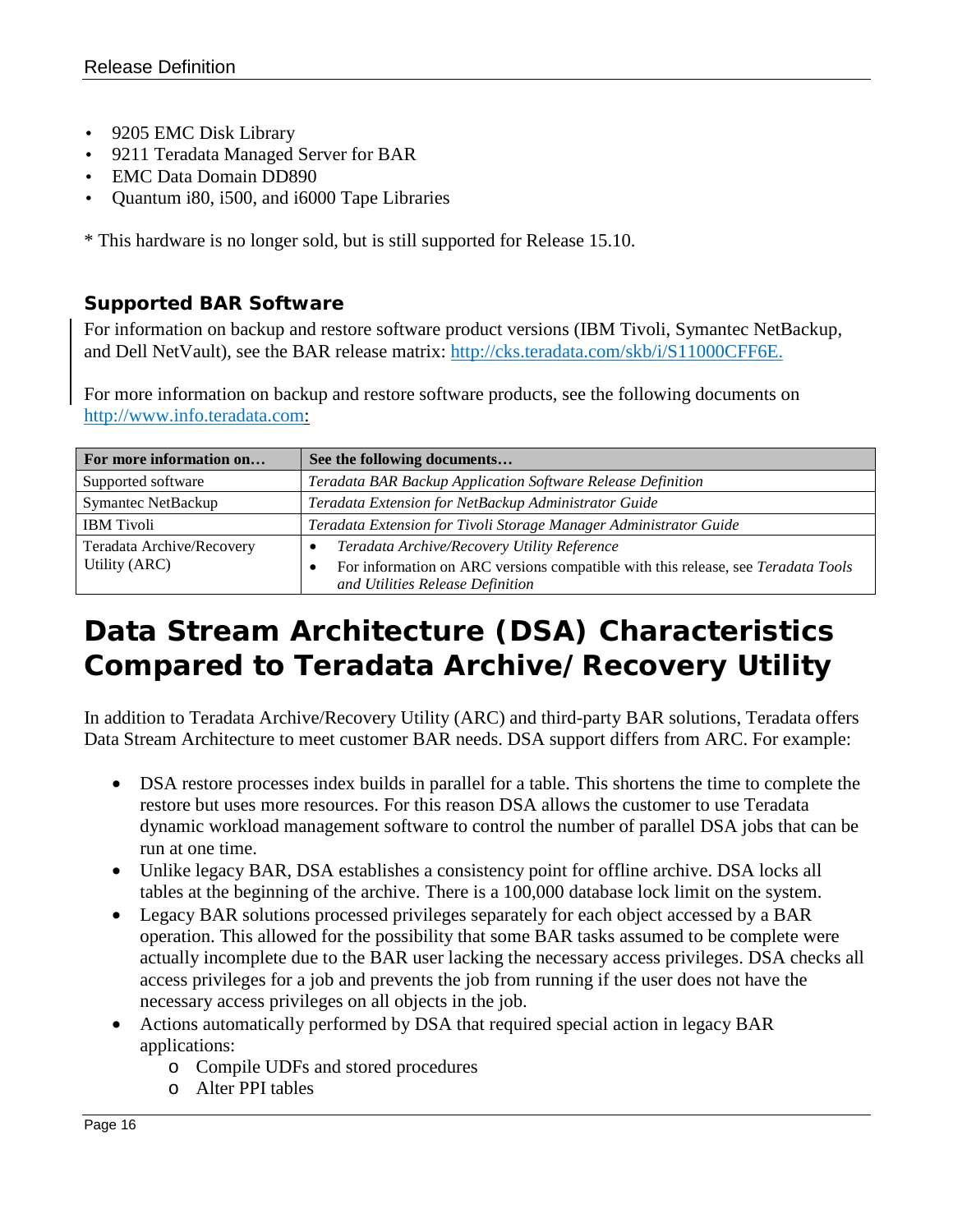- o Revalidate indexes
- o Run post\_dbc\_restore
- DSA has no restart capability.
- DSA removes HUT locks after ABORT but ARC does not.
- DSA does not archive or restore PJ tables.
- DSA does not do PPI partition-level archive or restore.
- DSA does not do cluster dump and restore.
- DSA does not operate with a down AMP.

## <span id="page-16-0"></span>*Compilers*

Installation of a C++ compiler is required on at least one database node configured with a PE VPROC. C++ compilers are included with each Teradata Database release as part of the operating system software disks.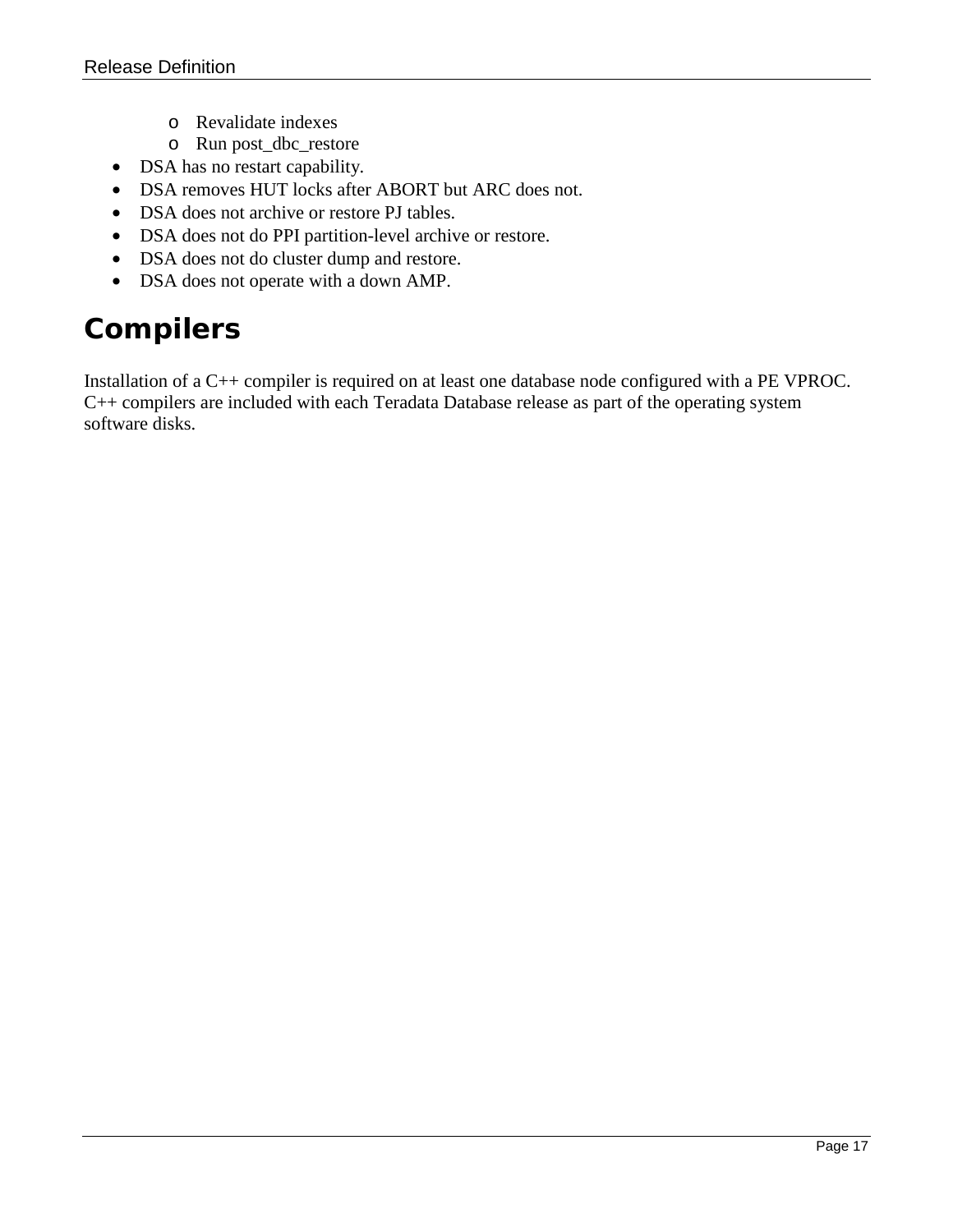# **Software Restrictions**

## <span id="page-17-1"></span><span id="page-17-0"></span>*Features Not Available in the Initial 15.10 Release*

The following features are not available in the initial Teradata Database 15.10 release, but they are expected to be available in a future 15.10 efix or maintenance release.

| <b>Feature</b>                                                                               | <b>Planned Availability</b>                                                                            |  |
|----------------------------------------------------------------------------------------------|--------------------------------------------------------------------------------------------------------|--|
| Teradata QueryGrid connectors                                                                | Additional Teradata QueryGrid connectors will be available in the<br>future.                           |  |
|                                                                                              | Note: Current Teradata QueryGrid Release 15.0 connectors work<br>with Teradata Database Release 15.10: |  |
|                                                                                              | Teradata QueryGrid: Teradata Database-to-Hadoop<br>$\bullet$                                           |  |
|                                                                                              | Teradata QueryGrid: Teradata Database-to-Oracle<br>$\bullet$<br>Database                               |  |
| Unity Director/Loader 14.11 (the current<br>release) do not support Teradata Database 15.10. | Unity Director/Loader for Teradata Database 15.10 will be<br>available in the future.                  |  |

## <span id="page-17-2"></span>*Use of Teradata Unity Director*

<span id="page-17-3"></span>Unity Director is not supported for use with Teradata Database 15.10. It will be available in the future.

## *TDGSS Single Mechanism to Log-On (TDNEGO) Unity Director Support*

When Unity Director becomes available for Teradata Database 15.10 it will not support TDNEGO. Teradata recommends disabling TDNEGO on Unity Director servers when the Unity Director version for 15.10 is installed. See *Security Administration* for details.

## <span id="page-17-4"></span>*TDGSS Single Mechanism to Log-On Client Support*

TDNEGO does not support Windows .NET and JDBC clients. These clients will be available in a future release.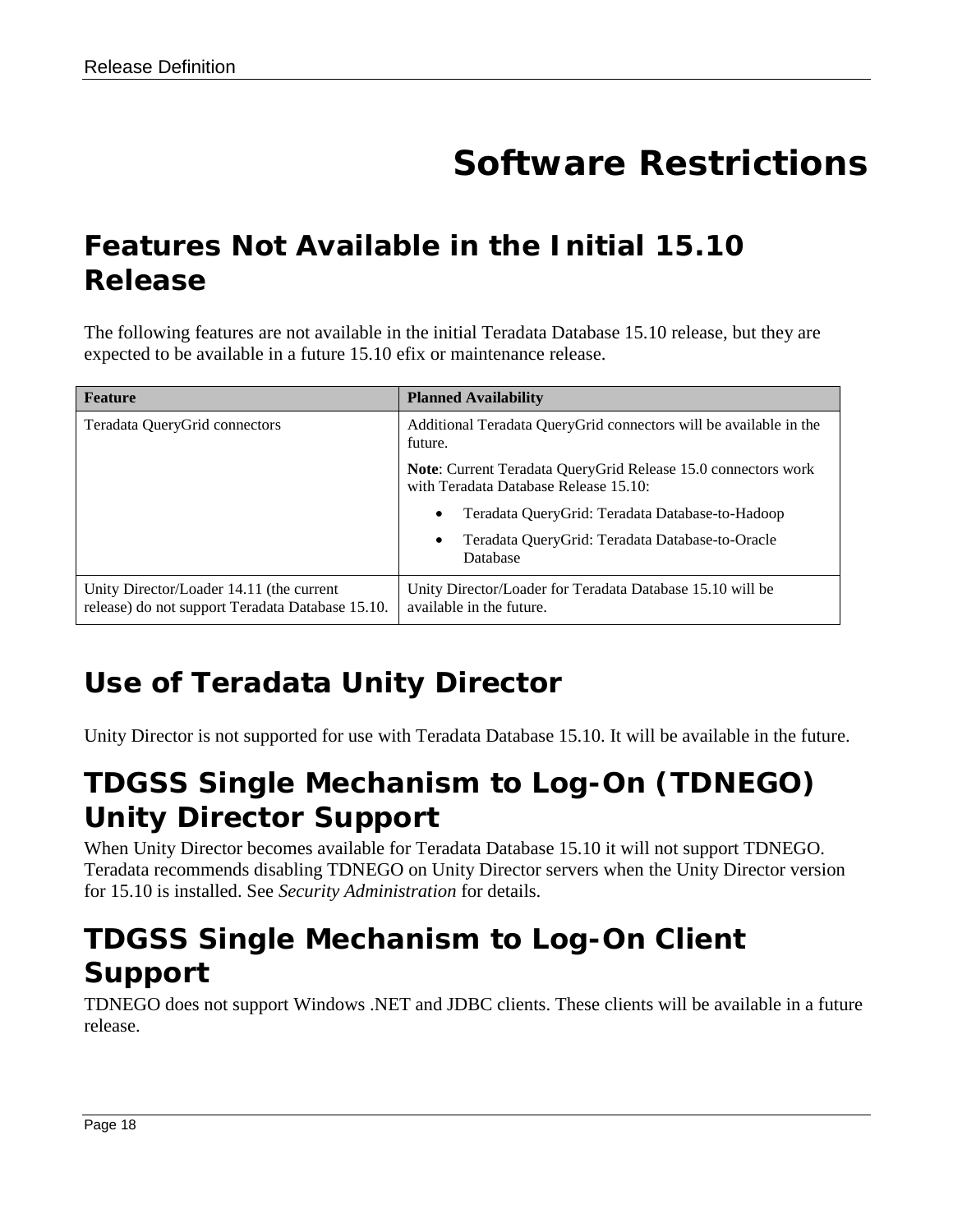## <span id="page-18-0"></span>*Deprecated Kanji1 Character Set*

As of Release 14.0 and up, Kanji1 support is deprecated and planned for discontinuation. Although many Kanji1 queries and applications may continue to operate, you should prepare to convert Kanji1 data to another character set as soon as possible.

During an upgrade to Teradata Database from a pre-14.0 release, the system automatically replaces DEFAULT CHARACTER SET KANJI1 with DEFAULT CHARACTER SET UNICODE in existing user definitions.

#### <span id="page-18-1"></span>**Kanji1 Restrictions**

As part of the plans for discontinuing Kanji1 support, creation of new Kanji1 objects is highly restricted. For example, inclusion of the phrase CHARACTER SET KANJI1 in the following statements returns a syntax error:

- CREATE USER/MODIFY USER
- CREATE TABLE/ALTER TABLE
- CREATE FUNCTION/REPLACE FUNCTION
- CREATE TYPE/ALTER TYPE
- CREATE PROCEDURE/REPLACE PROCEDURE
- CREATE MACRO/REPLACE MACRO
- CREATE VIEW/REPLACE VIEW
- **CAST** function

Use the TRANSLATE function to convert existing Kanji1 data to Unicode or another supported server character set. See "TRANSLATE" in *SQL Functions, Operators, Expressions, and Predicates*.

## <span id="page-18-2"></span>*Security-Related Restrictions*

#### <span id="page-18-3"></span>**Custom Authentication Mechanisms**

Development and deployment of a custom authentication mechanism for use with this release can only be achieved by purchasing the Teradata Security Software Developer Kit.

Note that development and deployment of a custom authentication mechanism results in the creation of a custom encryption software product. Distribution of a custom encryption product outside the U.S. and Canada is regulated by the U.S. Department of Commerce (DOC). An export authorization must be filed for and obtained from DOC in order to export such custom products. For information on obtaining an export authorization, please see the DOC website at **BIS Website**.

If additional information is required, customers should contact their Teradata representative. Teradata representatives requiring help should contact Teradata Corporate Export Compliance in the Law Department of WHQ.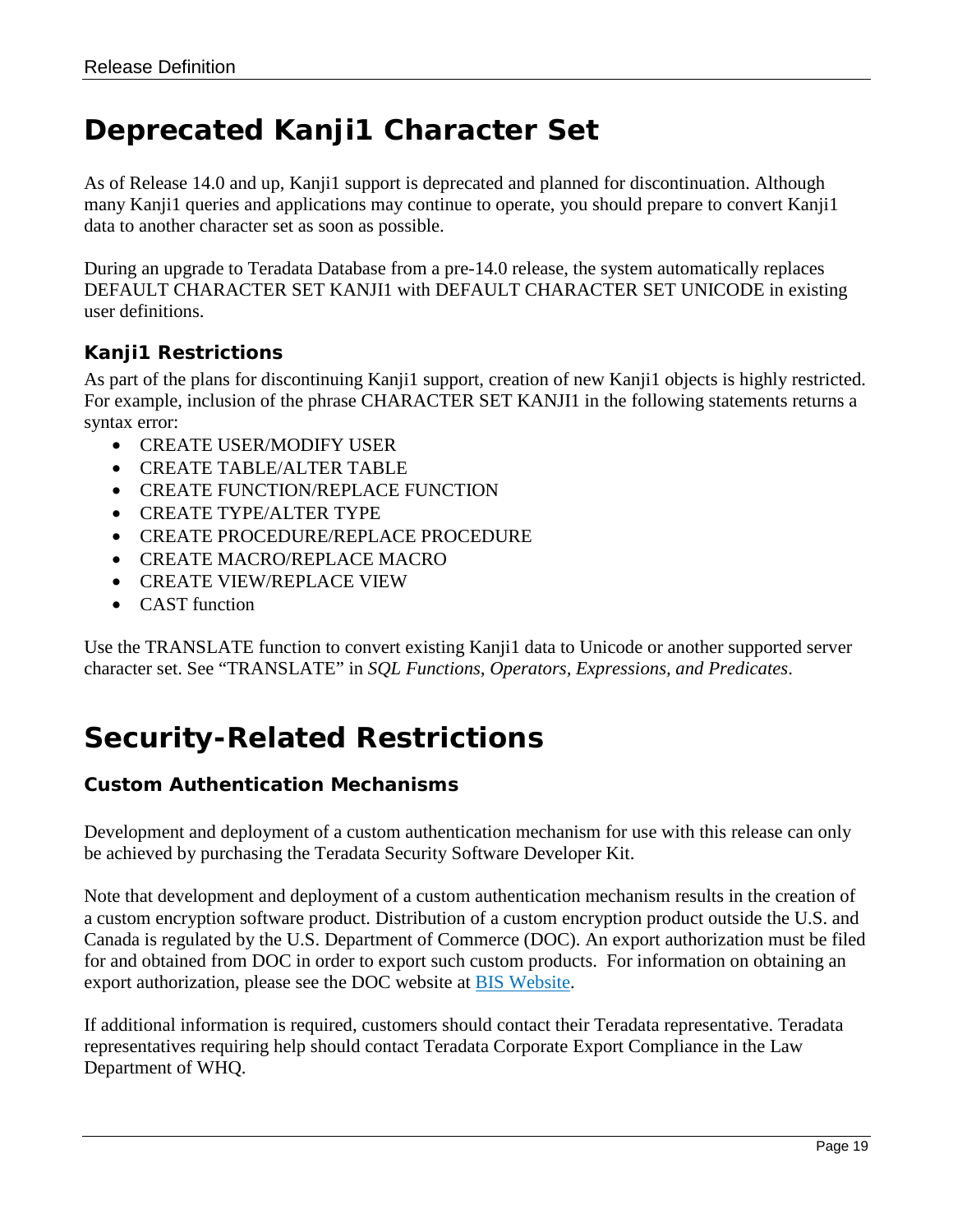**Note**: A custom authentication mechanism is a user authentication mechanism that is above and beyond the eight (8) mechanisms that are provided with Teradata Database:

- 1. Teradata Method 1
- 2. Teradata Method 2
- 3. KRB5 (Kerberos authentication)
- 4. KRB5C (Kerberos authentication)
- 5. NTLM
- 6. NTLMC
- 7. LDAP
- 8. SPNEGO (used for Kerberos authentication for logons from Windows.Net clients)

### <span id="page-19-0"></span>*System-Level Software Restrictions*

- JRE 1.7 must be installed on the database server prior to installing Teradata Database 15.10.
- Only one instance of the Teradata Database is supported on a system.
- Teradata Tools and Utilities, including utilities running on mainframes, must be installed at or upgraded to Teradata Tools and Utilities 15.10 to take advantage of all Teradata Database 15.10 features and functions. Teradata Tools and Utilities will support two database releases forward (the future Teradata 16.0 and Teradata 16.10) and support four releases back (Teradata 15.0, 14.10, 14.00, and 13.10).
- For coexistence and coresidence systems, all nodes within a single MPP system must run the same version of the operating system and the Teradata Database software.
- For additional restrictions, dependencies, and performance considerations when running the Teradata Database applications, see [Running Teradata Database with Other Applications.](#page-33-4)
- Backup and restore management utilities are not provided as part of Teradata Database but are available as separate products. For information, see [Supported BAR Software.](#page-15-2)
- A maximum of 1200 concurrent LAN-connected sessions are allowed per node.
- The maximum number of sessions for mainframe clients is 120 x the number of configured Parsing Engines (PEs) for each TDP (Logical Host ID).

## <span id="page-19-1"></span>*Obsolete and Unsupported Tools, Utilities, Options, and Record Types*

| <b>Utility</b>     | <b>Description</b>                                                                                                                                                                                                                                                                                                                     |
|--------------------|----------------------------------------------------------------------------------------------------------------------------------------------------------------------------------------------------------------------------------------------------------------------------------------------------------------------------------------|
| dbscontrol         | The SHAPasswordEncryption field is obsolete.<br>٠<br>Priority scheduler functions must be controlled through Viewpoint (Teradata Database<br>$\bullet$<br>on SLES 11 only). SLES 10 systems continue to support priority scheduler.<br>The ObjectUseCountCollectRate option is obsolete. Use the DBQL USECOUNT<br>$\bullet$<br>option. |
| dbscsp             | The dbscsp tool, used only on MP-RAS systems, is no longer supported. The executable<br>/usr/ntos/bin/dbgcsp now links to fdlcsp instead of dbscsp.                                                                                                                                                                                    |
| <b>DUL/DULTAPE</b> | Due to discontinuation of support for Teradata Database on Windows, DUL/DULTAPE for                                                                                                                                                                                                                                                    |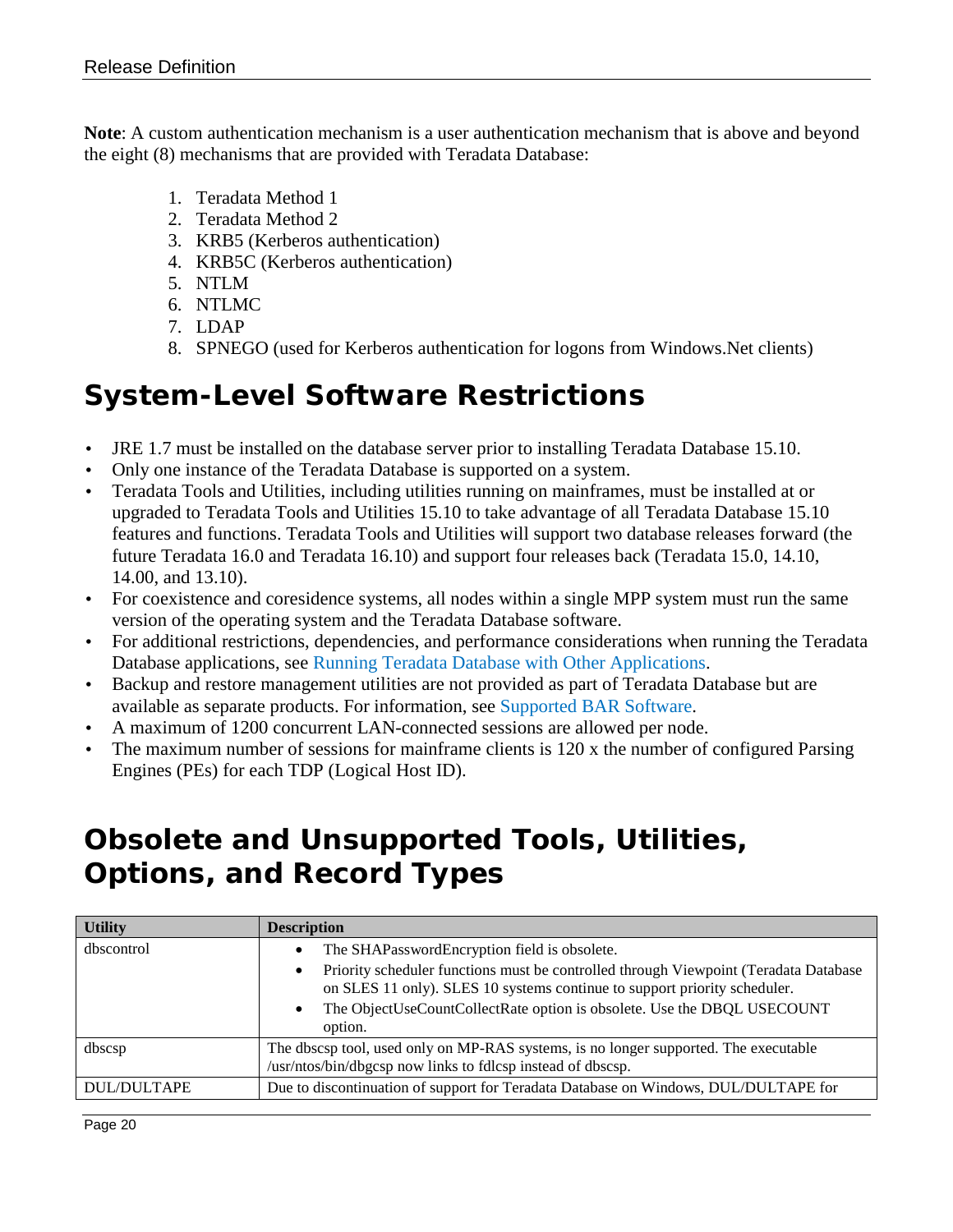| <b>Utility</b>                                                                      | <b>Description</b>                                                                                                                                                                                                                                                                                                                                                                                                                                                                                                                                                                                                                                  |  |
|-------------------------------------------------------------------------------------|-----------------------------------------------------------------------------------------------------------------------------------------------------------------------------------------------------------------------------------------------------------------------------------------------------------------------------------------------------------------------------------------------------------------------------------------------------------------------------------------------------------------------------------------------------------------------------------------------------------------------------------------------------|--|
|                                                                                     | Windows is also discontinued.                                                                                                                                                                                                                                                                                                                                                                                                                                                                                                                                                                                                                       |  |
| Filer                                                                               | CSA WAL log record type is not supported.                                                                                                                                                                                                                                                                                                                                                                                                                                                                                                                                                                                                           |  |
|                                                                                     | /V option of the FIB command is not supported.                                                                                                                                                                                                                                                                                                                                                                                                                                                                                                                                                                                                      |  |
| <b>Teradata Multitool</b>                                                           | Discontinued in Release 14.0 – use Teradata Database command line utilities.                                                                                                                                                                                                                                                                                                                                                                                                                                                                                                                                                                        |  |
| <b>PMON</b>                                                                         | Discontinued in Release 14.0 - use Teradata Viewpoint.                                                                                                                                                                                                                                                                                                                                                                                                                                                                                                                                                                                              |  |
| Teradata Dynamic<br><b>Workload Manager</b>                                         | Discontinued in Release 14.0 - use Teradata Viewpoint.                                                                                                                                                                                                                                                                                                                                                                                                                                                                                                                                                                                              |  |
| Teradata Manager                                                                    | Discontinued in Release 14.0 – use Teradata Viewpoint.                                                                                                                                                                                                                                                                                                                                                                                                                                                                                                                                                                                              |  |
| <b>Teradata Query Director</b>                                                      | Discontinued in Release 14.0 - use Teradata Unity.                                                                                                                                                                                                                                                                                                                                                                                                                                                                                                                                                                                                  |  |
| gdoviewer                                                                           | Utility is no longer supported.                                                                                                                                                                                                                                                                                                                                                                                                                                                                                                                                                                                                                     |  |
| gtwcontrol                                                                          | Removed -b option. Deprecated logons are no longer allowed.                                                                                                                                                                                                                                                                                                                                                                                                                                                                                                                                                                                         |  |
| rcvmanager                                                                          | F7 help is not available.                                                                                                                                                                                                                                                                                                                                                                                                                                                                                                                                                                                                                           |  |
| rssmon                                                                              | The rssmon utility (Resource Sampling System Monitor) was only usable on MP-RAS systems,<br>and is obsolete now that Teradata Database is no longer supported on MP-RAS.                                                                                                                                                                                                                                                                                                                                                                                                                                                                            |  |
| tdgsspkgrm                                                                          | Discontinued in Release 15.10.01.                                                                                                                                                                                                                                                                                                                                                                                                                                                                                                                                                                                                                   |  |
| tdssearch                                                                           | Due to limited functionality tdssearch has been replaced by Idapsearch, which is included with<br>Teradata Database 13.10 and up.                                                                                                                                                                                                                                                                                                                                                                                                                                                                                                                   |  |
| xschmon                                                                             | No longer supported.                                                                                                                                                                                                                                                                                                                                                                                                                                                                                                                                                                                                                                |  |
| vpacd                                                                               | Mostly for older hardware; rarely used. May be ported to open-PDE (Linux).                                                                                                                                                                                                                                                                                                                                                                                                                                                                                                                                                                          |  |
| <b>Replication Services</b>                                                         | TRS (Teradata to Teradata replication) was discontinued for new sales as of August 2011.<br>Aligned with that discontinuation, no further enhancements have been made since the TRS<br>13.10 release. TRS 13.10 has been certified with Teradata DB 14.00 and 14.10 versions but<br>with no new feature support and for existing customers only. The Unity product portfolio is<br>positioned as the replacement for TRS, either through a Unity Director / Loader implementation<br>or possibly Data Mover dependent on latency tolerance.<br>Note: Replication from third-party solutions to Teradata is still supported by Oracle<br>GoldenGate. |  |
| <b>Teradata Statistics Wizard</b><br>(TSWIZ)                                        | Discontinued in Release $15.0$ – the last release that contained this product was TTU 14.10.<br>Replaced by Teradata Viewpoint Stats Manager.                                                                                                                                                                                                                                                                                                                                                                                                                                                                                                       |  |
| OLE DB Provider for<br>Teradata                                                     | Discontinued in Release 15.10 - the last release that contained this product was TTU 15.0. Use<br>Microsoft's OLE DB Provider for ODBC and Teradata ODBC Driver products together as the<br>replacement.                                                                                                                                                                                                                                                                                                                                                                                                                                            |  |
| Transparency<br>Series/Application<br>Programming Interface<br>(TS/API) (mainframe) | Discontinued in Release 15.10 – the last release that contained this product was TTU 15.0.<br>Capped at supporting Query Management Facility (QMF) 9.1. Use an SQL query tool, such as<br>Teradata Studio, as a replacement.                                                                                                                                                                                                                                                                                                                                                                                                                        |  |
| Teradata Monitor                                                                    | Discontinued in Release 15.10 – the last release that contained this product was TTU 15.0.<br>Replaced with a set of Teradata table functions embedded in the Teradata Database.                                                                                                                                                                                                                                                                                                                                                                                                                                                                    |  |
| Teradata Data Mart<br>Edition                                                       | Discontinued in Release $15.10$ – the last release that supported this product was Teradata<br>Database 15.0. Teradata Database is no longer natively supported on $3rd$ party SMP computers<br>running specific versions of SUSE Linux. The replacement product is Teradata Virtual Machine<br>Edition (TVME). Please refer to the separately published Order and Configuration Information<br>document for TVME.                                                                                                                                                                                                                                  |  |
| DBS Check tool (dbschk)                                                             | Discontinued in Release 15.10 – the last release that contained this product was Release 15.0.                                                                                                                                                                                                                                                                                                                                                                                                                                                                                                                                                      |  |
| Teradata Administrator                                                              | Replaced by the Mailbox Check (mboxchk) tool. See the man page for information.<br>Discontinued in Release 16.0 – the last release that contains this product is TTU 15.10.<br>Note: Teradata Administrator was not enhanced for Release 15.10, so there is no new feature<br>support in this product for Release 15.10. Replaced by Teradata Studio.                                                                                                                                                                                                                                                                                               |  |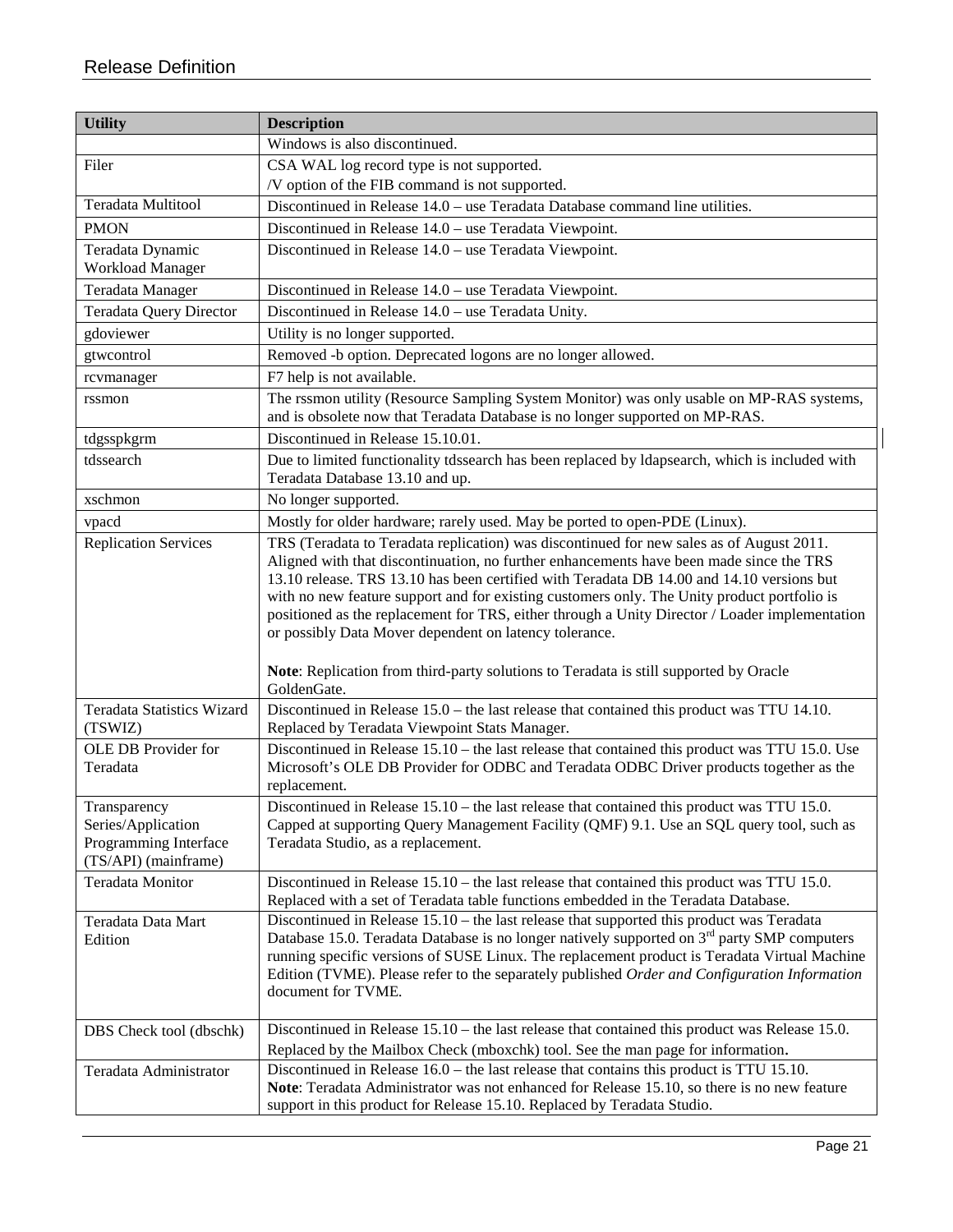| <b>Utility</b>       | <b>Description</b>                                                                                 |
|----------------------|----------------------------------------------------------------------------------------------------|
| <b>SQL</b> Assistant | Future – Release 15.10 is the last release to contain this product. It will be discontinued in TTU |
|                      | 16.0 and replaced by Teradata Studio and/or Teradata Studio Express.                               |
|                      | Note: Teradata SQL Assistant Web Edition was discontinued in Release 14.0.                         |
| Dultape              | Future – Release 15.10 is the last release to contain this product. It will be discontinued in     |
|                      | Release 16.0.                                                                                      |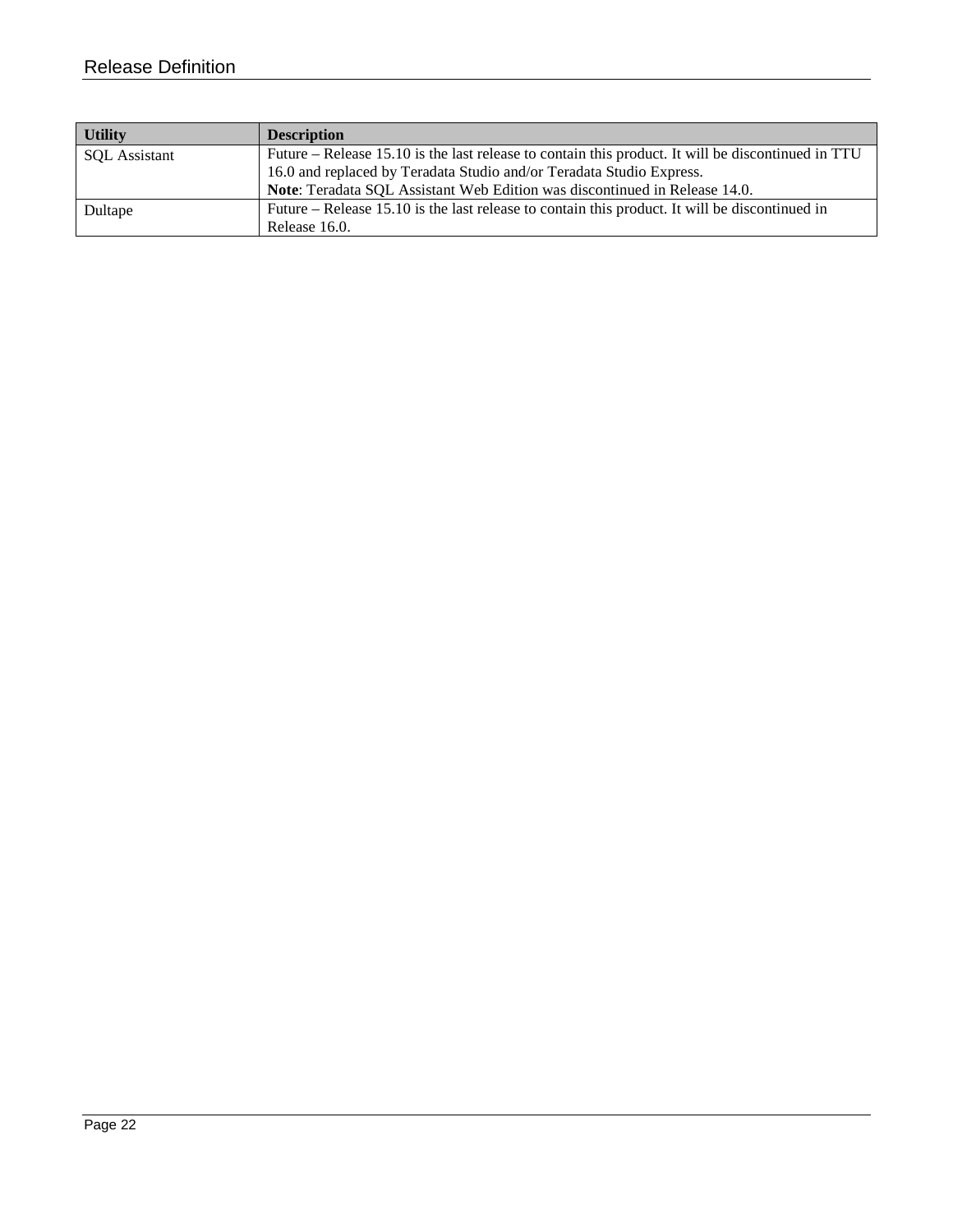# **Changes in System Behavior**

### <span id="page-22-1"></span><span id="page-22-0"></span>*Default Feature Status*

In previous releases some features were activated by default and others were manually activated, depending on whether the Teradata Database system had a fresh installation (sysinit) or an upgrade.

Release 15.10 features do not require a sysinit to be enabled. Features in earlier releases that required a sysinit still require a sysinit (see the 15.0 *Release Definition* for details).

| <b>Feature</b>                                        | <b>Upgrade</b>  | <b>Sysinit</b>  | <b>Effects and Comments</b>                                                                                                         |
|-------------------------------------------------------|-----------------|-----------------|-------------------------------------------------------------------------------------------------------------------------------------|
| In-Memory Optimizations                               | <b>Disabled</b> | <b>Disabled</b> | To enable, contact Teradata Support.                                                                                                |
| Columnar Primary AMP<br><b>Index or Primary Index</b> | <b>Disabled</b> | <b>Disabled</b> | Columnar must be enabled and NoDot0backdown=true to get<br>full functionality. To enable, contact Teradata Support.                 |
| Teradata Secure Zones                                 | Disabled        | <b>Disabled</b> | Teradata Secure Zones must be enabled and<br>NoDot0backdown=true to get full functionality. To enable,<br>contact Teradata Support. |
| <b>PMPC</b> Enhancements for<br>Release 15.10         | Enabled         | <b>Disabled</b> | The PMPC Enhancements must be enabled and<br>NoDot0backdown=true to get full functionality.                                         |
| Block loads between RLS<br>tables and non-RLS tables  | <b>Disabled</b> | <b>Disabled</b> | To enable, contact Teradata Support.                                                                                                |
| <b>JSON UDF</b> and external<br>stored procedures     | Enabled         | Enabled         | Prior to backing down, remove Java UDFs and external stored<br>procedures that have a JSON type parameter.                          |

**Note:** For upgrades set NoDot0Backdown=true to use the full functionality of Release 15.10 features.

Default activation may cause changes in system behavior compared to previous releases. Even after activation, some features may require additional configuration.

Features in prior releases that required the DBS Control NoDot0Backdown flag no longer check the flag because you cannot back down from Release 15.10. If enabling a particular feature required a special method, then that method must still be followed for that feature.

An upgrade to Teradata Database 15.10 is allowed from the following versions:

- TDBMS/PDE/PDEGPL 14.00.06.09
- TDBMS/PDE/PDEGPL 14.10.01.01
- TDBMS/PDE/PDEGPL 15.00.00.02

**Note**: An upgrade is supported across one major release (*xx*.0); for example, to upgrade a Release 13.00 system to Release 15.10 requires a two-step upgrade: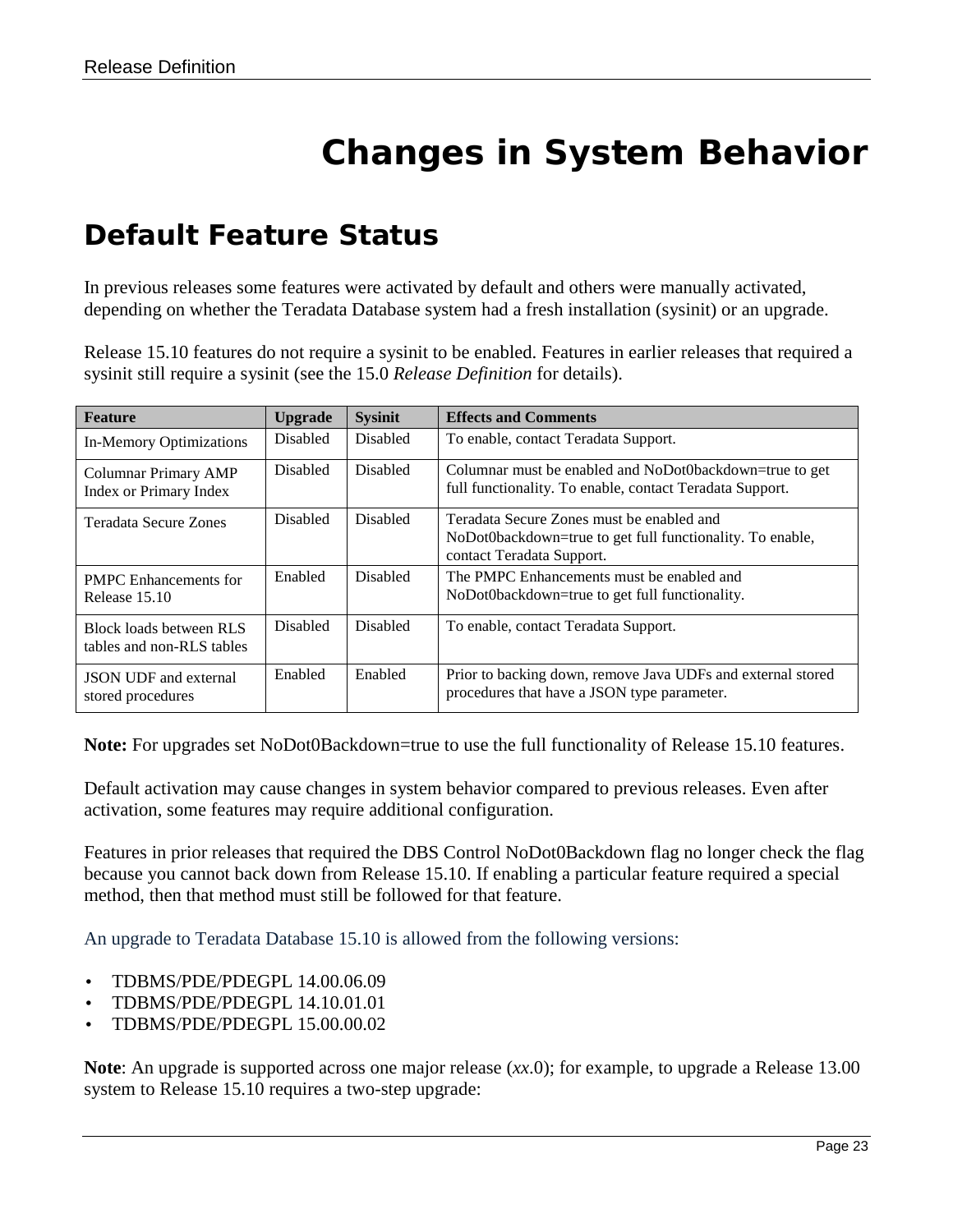- 1. 13.00 to 14.10
- 2. 14.10 to 15.10

## <span id="page-23-0"></span>*Checksum Settings*

You cannot change the checksum settings for different classes of tables as you used to be able to do using the DBS Control utility. By default all checksumming is turned off. To enable checksumming, contact the Teradata Support Center. Additionally, checksumming sampling levels no longer exist; checksumming can only be ON (equivalent to previous setting of ALL) or OFF (equivalent to previous setting of NONE).

The CHECKSUM option for CREATE TABLE and ALTER TABLE has changed from multiple levels (ALL, HIGH, MEDIUM, LOW, NONE) to a simple ON or OFF choice.

## <span id="page-23-1"></span>*DBS Check Tool Replaced*

The DBS Check tool (dbschk) has been replaced by a more capable Mailbox Check (mboxchk) tool. See the man page for information.

## <span id="page-23-2"></span>*Java Runtime Environment (JRE 1.8)*

Java 8.0 is required before installing Teradata Database. Users can now run Java UDFs and external stored procedures compiled with JDK 8.0 on Teradata JRE 1.8

## <span id="page-23-3"></span>*JSONExtractValue and JSONExtractLargeValue Now Extract a Single Value*

In accordance with the Proposed JSON standard, the Teradata methods JSONExtractValue and JSONExtractLargeValue now extract a single scalar value or JSON null. If more than one value matches the JSONPath query expression, a warning and a default string (signifying multiple results were found) are returned. See *Teradata JSON* for details.

## <span id="page-23-4"></span>*New Scalar Subquery Restriction*

Scalar sub-queries (SSQ) are sub-queries that result in a single value. SSQ is not supported in table operators with multiple ON clauses or ON clauses using PARTITION BY or HASH BY.

## <span id="page-23-5"></span>*Profile Query Band*

A profile query band has been added in addition to transaction and session query bands. When using the Query Band APIs, the return value includes the profile query band as well as the transaction and session query bands.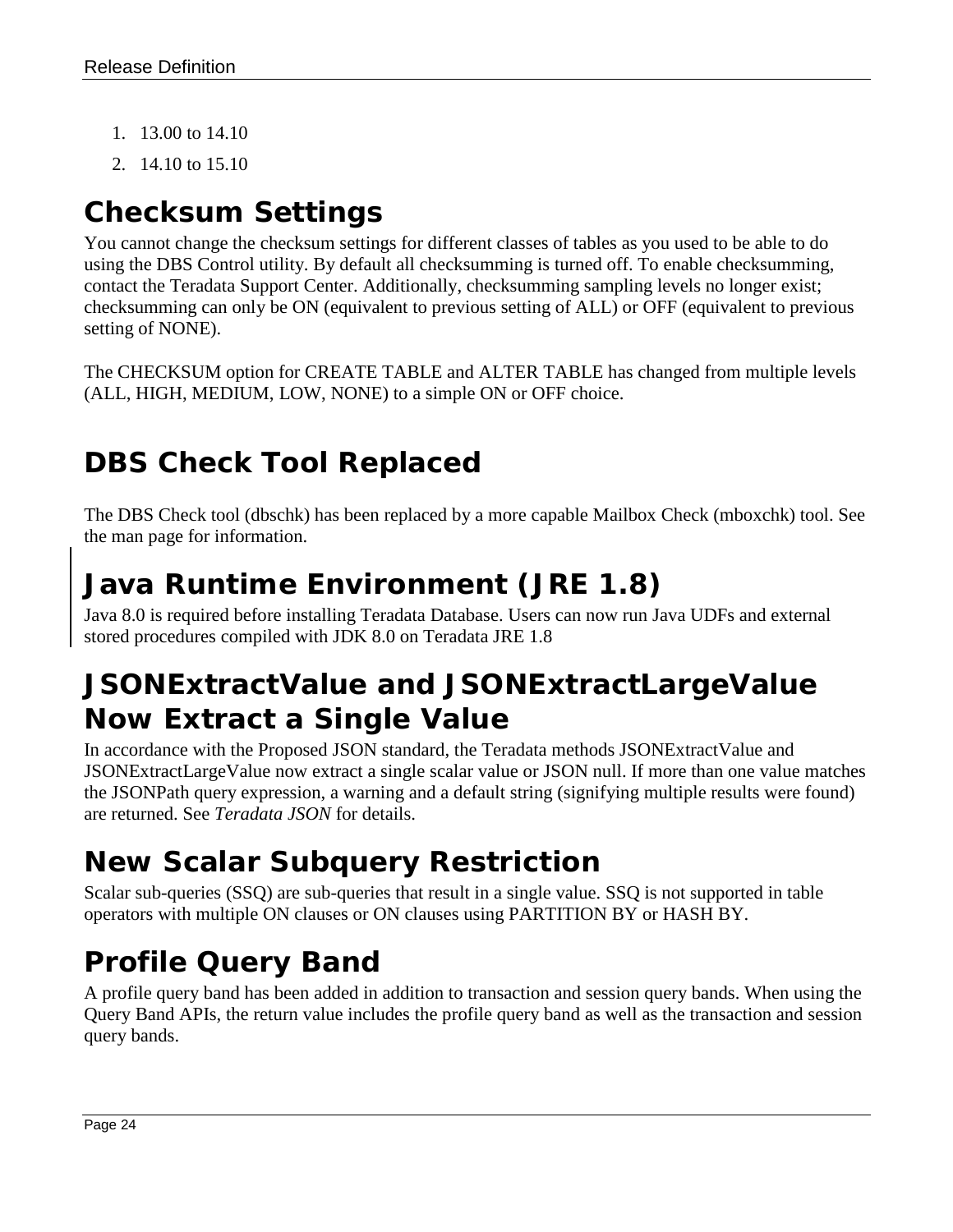## <span id="page-24-0"></span>*Recovery Manager*

In the Recovery Manager utility, DBC and Permanent Journal (PJ) tables are no longer excluded from the list of rollback tables.

## <span id="page-24-1"></span>*Teradata Secure Zones*

For sites using this feature:

- SELECT privilege on DBQL tables is revoked from PUBLIC. Users can access DBQL table information through DBC.QryLog\* views only, to prevent zone users from accessing information not related to their zones. See *Security Administration* and *Data Dictionary*.
- The DBC user has system-wide dictionary access including access to zone restricted dictionary data.

### <span id="page-24-2"></span>*Session Collection Rate*

The sample rate must be non-zero for SET SESSION RATE and SetSessionRate. In previous releases it could be set to zero. See *Application Programming Reference*.

## <span id="page-24-3"></span>*SQL Interface to Ferret SHOWWHERE*

A new feature, SQL Interface to Ferret SHOWWHERE, is available. When using SHOWWHERE with PopulateFsysInfoTable or PopulateFsysInfoTable\_ANSI, the input\_class is only supported for SHOWWHERE.

The input\_class option is not available if the macro is used to generate SHOWBLOCKS information, due to high resource utilization.

<span id="page-24-4"></span>SHOWWHERE is documented in *SQL Functions, Operators, Expressions, and Predicates*.

## *Trusted Sessions*

For a permanent proxy user, if the user is logged on directly and running queries and is also logged on to a middle tier application with queries being run as a proxy, the SPOOL and TEMP usage accumulation includes both. An individual user's query fails when the collective usage exceeds the individual user's limits.

### <span id="page-24-5"></span>*Recommendations for Update DBC and Database Window*

- Only run the Update DBC utility on a quiescent system (no one logged in).
- Do not use the Database Window (CNS) STOP command to abort a run of Update DBC.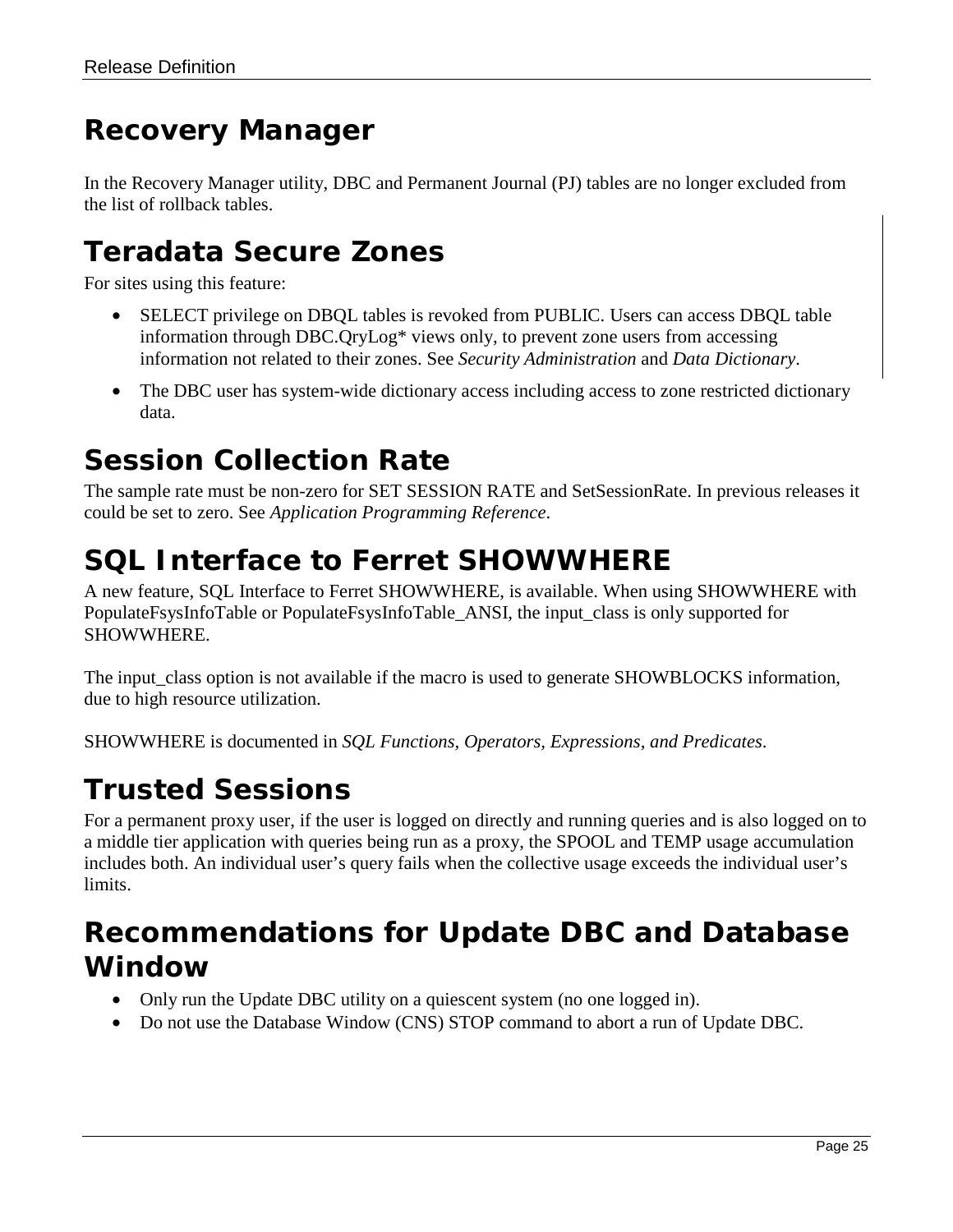## <span id="page-25-0"></span>*Teradata GSS Client Software Package (TeraGSS)*

Starting with Teradata Tools and Utilities 15.10.04, only a single version of TeraGSS is allowed to be installed and run on the client at one time. The 15.10.01 version of TeraGSS cannot be installed until all pre-15.10.04 versions of TTU software have been uninstalled. This restriction applies to installations, but does not apply to upgrades, because an upgrade removes the previous versions automatically.

## <span id="page-25-1"></span>*User Selectable Installation Directory for TeraGSS*

Users may now select their own directory structure for TeraGSS installations; a default directory structure is provided, if one is not specified during installation. The following is changed:

- The default installation directories are different than previous TeraGSS directories
- The installation process is changed. The run\_tdgssconfig utility will not be run automatically during installation. It must be run manually when changes are made to the TdgssUserConfigFile.xml file.
- The tdgsspkgrm utility is removed
- The tdgssversion utility no longer supports version switching

## <span id="page-25-2"></span>*Changes to the TeraGSS Configuration in TTU*

Installation of Teradata Tools and Utilities (TTU) client software includes installation of the TeraGSS security module. For 14.00.xx and previous versions of TTU software, the install process sometimes failed during the creation of the tdgssconfig.bin file.

Beginning with TTU 14.10 the TTU install process only creates a tdgssconfig.bin file when required. As a result of the new install procedure, additional action may be required on some clients to avoid:

- Causing the system to ignore any custom configuration settings in the TdgssUserConfigFile.xml.
- Possible future upgrade failures related to the tdgssconfig.bin file.

The effects of the TTU 14.10.xx install process and further required action vary with the TTU/TeraGSS pre-upgrade and post-upgrade versions, and whether the TdgssUserConfigFile.xml has custom settings.

**Note:** Actions shown in the table below are required whenever you install one of the listed post-upgrade TTU versions on a client that is currently running a listed pre-upgrade version.

| Pre-Upgrade         | Post-Upgrade                         | <b>Status of Tdgss</b>  | <b>Required Action</b> |
|---------------------|--------------------------------------|-------------------------|------------------------|
| <b>TTU Version</b>  | <b>TTU Version</b>                   | UserConfigFile          |                        |
| <b>TTU 14.00.xx</b> | TTU 14.10.00                         | Without custom          | No action required.    |
| and previous        | through                              | settings                |                        |
|                     | 14.10.02<br>(TeraGSS<br>14.10.00.00) | With custom<br>settings | No action required.    |
| <b>TTU 14.00.xx</b> | TTU 14.10.03                         | Without custom          | No action required.    |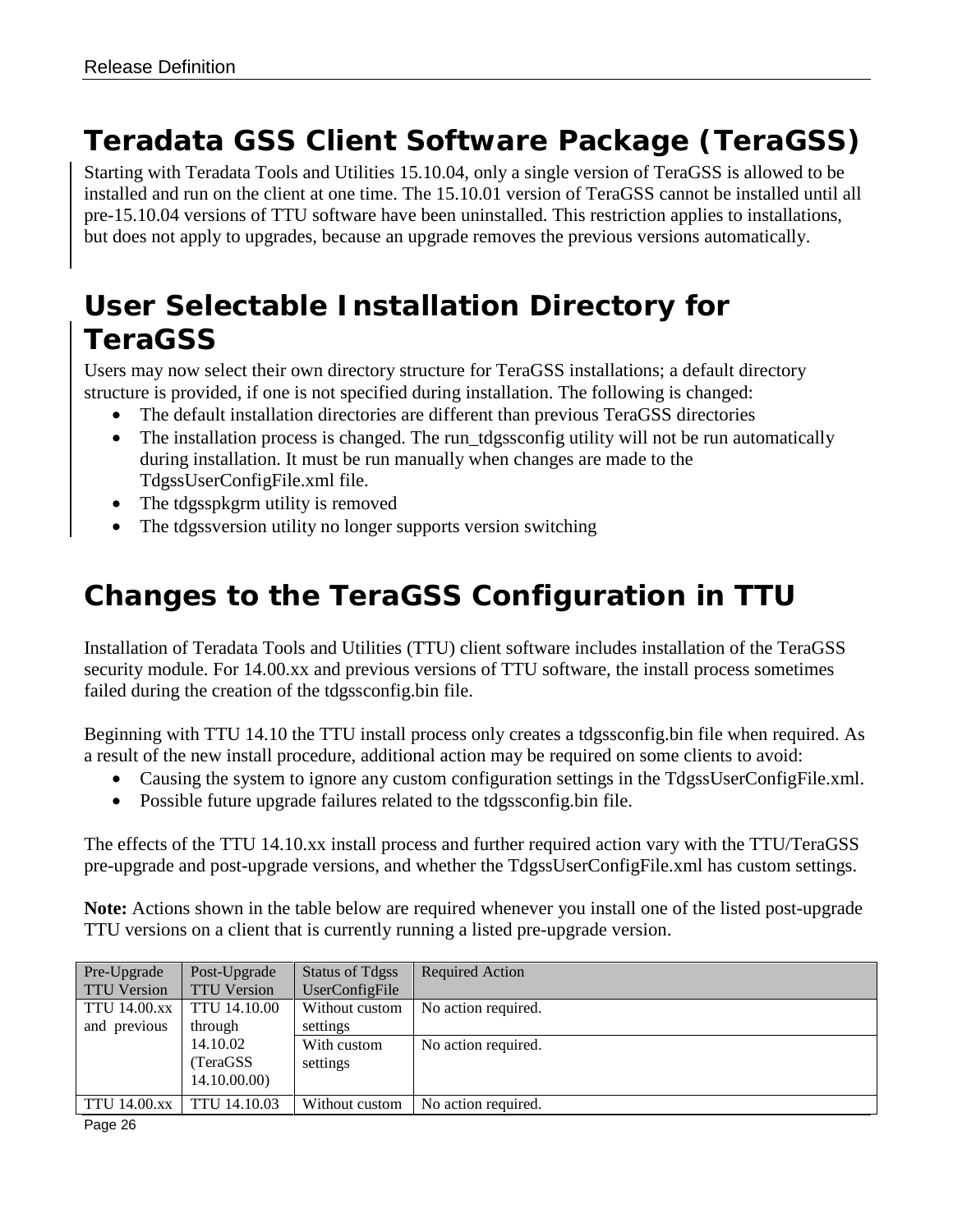| and previous                                                                                                                                            | and up                                                                     | settings                                                                                                                                                                                                                                          |                                                                                                                                                                                                                                                                                                                                                                                                                                                                                                                                                                          |  |
|---------------------------------------------------------------------------------------------------------------------------------------------------------|----------------------------------------------------------------------------|---------------------------------------------------------------------------------------------------------------------------------------------------------------------------------------------------------------------------------------------------|--------------------------------------------------------------------------------------------------------------------------------------------------------------------------------------------------------------------------------------------------------------------------------------------------------------------------------------------------------------------------------------------------------------------------------------------------------------------------------------------------------------------------------------------------------------------------|--|
|                                                                                                                                                         | (TeraGSS)<br>14.10.00.01<br>and up)                                        | With custom<br>settings                                                                                                                                                                                                                           | Execute the "run_tdgssconfig" script manually after the TTU upgrade,<br>to automatically create tdgssconfig.bin files on future upgrades. If you<br>do not run the script, custom settings in TdgssUserConfigFile.xml are<br>no longer in effect.                                                                                                                                                                                                                                                                                                                        |  |
| <b>TTU 14.10.00</b><br>through<br>TTU 14.10.02<br>(TeraGSS)<br>14.10.00.00                                                                              | TTU 14.10.03<br>and up<br>(TeraGSS)<br>14.10.00.01<br>through<br>15.10.00) |                                                                                                                                                                                                                                                   | Without custom<br>After completing the upgrade to the new TTU version, remove the<br>tdgssconfig.bin file, if present. For details, see Deleting tdgssconfig.bin<br>Files on Teradata Clients.<br>Removing the file avoids creating a tdgssconfig.bin file (not needed if<br>there are no custom settings) which could cause problems in future<br>TTU upgrades.                                                                                                                                                                                                         |  |
|                                                                                                                                                         | With custom<br>settings                                                    | Execute the "run_tdgssconfig" script manually after the TTU upgrade,<br>to automatically create tdgssconfig.bin files on future upgrades. If you<br>do not run the script, custom settings in TdgssUserConfigFile.xml are<br>no longer in effect. |                                                                                                                                                                                                                                                                                                                                                                                                                                                                                                                                                                          |  |
| <b>TTU 14.00.00</b><br>TTU 15.10.04<br>through<br>and up<br>15.10.03<br>(TeraGSS<br>15.10.01 and<br>(TeraGSS<br>14.00.00<br>up)<br>through<br>15.10.00) | Without custom<br>settings                                                 | Remove the old version of TeraGSS.<br>$\bullet$<br>Install the new version of TeraGSS (version 15.10.01 or later) in a<br>$\bullet$<br>user selected directory.                                                                                   |                                                                                                                                                                                                                                                                                                                                                                                                                                                                                                                                                                          |  |
|                                                                                                                                                         |                                                                            | With custom<br>settings                                                                                                                                                                                                                           | Save the custom configuration file (TdgssUserConfigFile.xml).<br>$\bullet$<br>Remove the old version of TeraGSS.<br>$\bullet$<br>Install the new version of TeraGSS (version 15.10.01 or later) in a<br>$\bullet$<br>user selected directory or in the default directory.<br>Create the client/etc/site directory in the new installation by<br>$\bullet$<br>running client/version/bin/run_tdgssconfig.<br>Copy the saved custom configuration file to the site directory.<br>$\bullet$<br>Execute run_tdgssconfig to initialize the custom configuration.<br>$\bullet$ |  |

<span id="page-26-0"></span>For more information on run\_tdgssconfig, see "Changing the TDGSS Configuration" in *Security Administration*. For installation information, see the Teradata Tools and Utilities installation guide for your operating system at [http://www.info.teradata.com.](http://www.info.teradata.com/)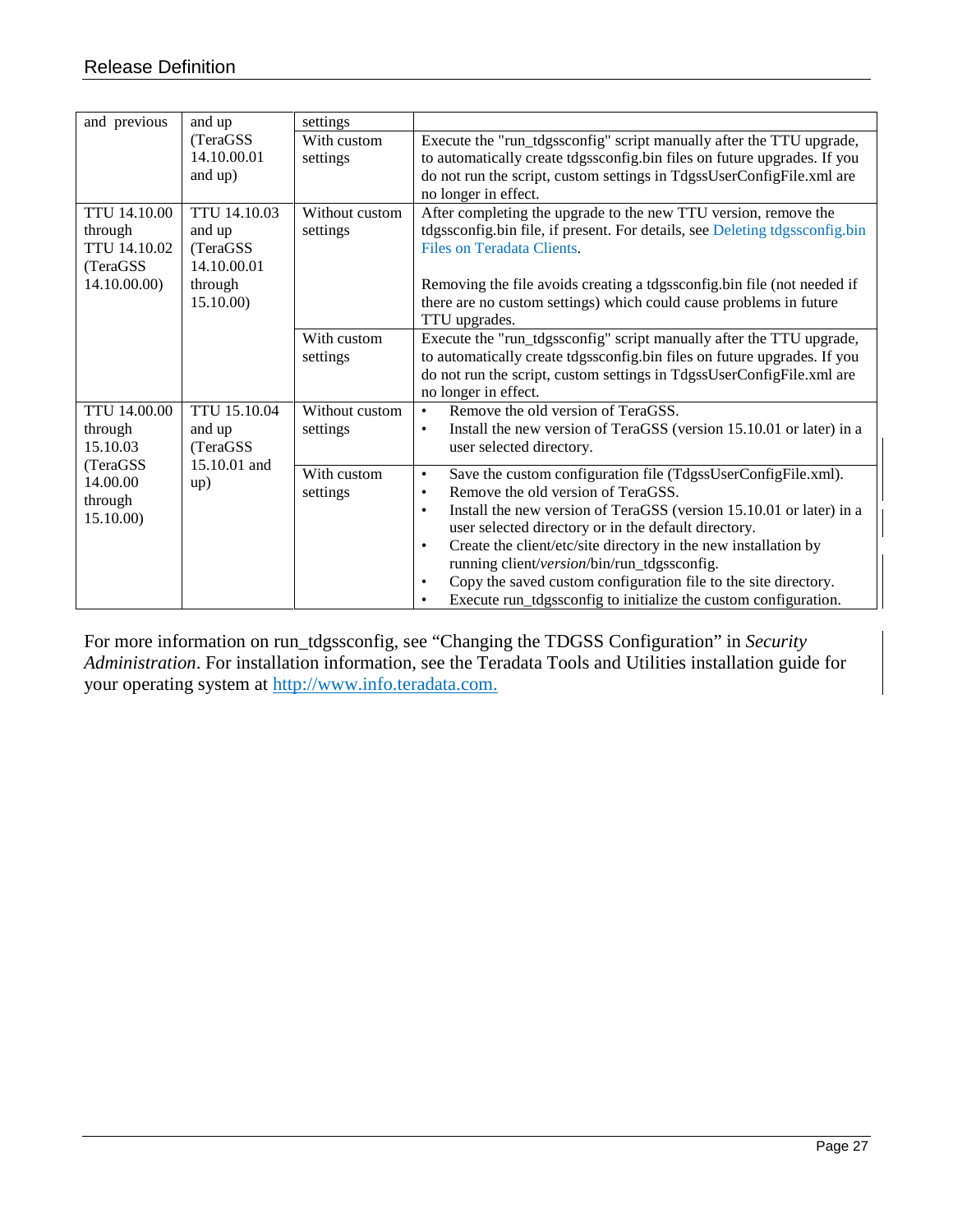#### <span id="page-27-0"></span>**Deleting tdgssconfig.bin Files on Teradata Clients**

After completing the upgrade to the new TTU version, if required by the rules in [Changes to the](#page-25-2)  [TeraGSS Configuration in TTU,](#page-25-2) remove the tdgssconfig.bin file, if present in the following locations.

**Note:** The <*version*> to be removed is always 14.10.00.01 or higher.

Affected 64-bit Teradata clients contain both 32-bit and 64-bit tdgssconfig.bin files. You must remove both the 32-bit and 64-bit files.

**Note:** For upgrades to TeraGSS 15.10.01, the older version is removed entirely as part of the installation, which includes removing the tdgssconfig.bin file, so the following does not apply.

For upgrades to TeraGSS 15.10.00 and before, remove the tdgssconfig.bin file from the following locations depending on your operating system:

| <b>Client Operating System</b> | File to Be Removed                                                                                                                                                           |  |  |
|--------------------------------|------------------------------------------------------------------------------------------------------------------------------------------------------------------------------|--|--|
| Windows 32-bit                 | \Program Files\Teradata\Teradata GSS\Site\nt-i386\ <version>\<br/><math display="inline">\bullet</math></version>                                                            |  |  |
| $(nt-i386)$                    | tdgssconfig.bin                                                                                                                                                              |  |  |
| Windows 64-bit                 | 32-bit file: \Program Files\Teradata\Teradata GSS\Site\nt-i386\ <version>\<br/><math display="inline">\bullet</math></version>                                               |  |  |
| $(nt-x8664)$                   | tdgssconfig.bin                                                                                                                                                              |  |  |
|                                | 64-bit file: \Program Files\Teradata\Teradata GSS\Site\nt-x8664\ <version>\<br/><math>\bullet</math></version>                                                               |  |  |
|                                | tdgssconfig.bin                                                                                                                                                              |  |  |
| UNIX 32-bit                    | Linux: /opt/teradata/teragss/site/ <operating_system-cpu_type>/<version>/<br/><math display="inline">\bullet</math></version></operating_system-cpu_type>                    |  |  |
|                                | tdgssconfig.bin                                                                                                                                                              |  |  |
|                                | HP-UX and AIX: /usr/teragss/site/ <operating_system-cpu_type>/<version>/<br/><math display="inline">\bullet</math></version></operating_system-cpu_type>                     |  |  |
|                                | tdgssconfig.bin                                                                                                                                                              |  |  |
|                                | Solaris: Path is similar to either Linux or HP-UX/AIX, depending on file options used.                                                                                       |  |  |
|                                | Where the <i><operating_system-cpu_type></operating_system-cpu_type></i> can be: linux-i386, aix-power.32, hpux-ia64.32, hpux-                                               |  |  |
|                                | pa.32, solaris-sparc.32, solaris-i386, or linux-390.32.                                                                                                                      |  |  |
| <b>UNIX 64-bit</b>             | 32-bit files:                                                                                                                                                                |  |  |
|                                | Linux:/opt/teradata/teragss/site/ <operating_system-cpu_type>/<version>/<br/><math display="inline">\bullet</math></version></operating_system-cpu_type>                     |  |  |
|                                | tdgssconfig.bin                                                                                                                                                              |  |  |
|                                | HP-UX and AIX: /usr/teragss/site/ <operating_system-cpu_type>/<version>/</version></operating_system-cpu_type>                                                               |  |  |
|                                | tdgssconfig.bin                                                                                                                                                              |  |  |
|                                | Path is similar to either Linux or HP-UX/AIX, depending on file options used.<br>$\bullet$                                                                                   |  |  |
|                                | Where <operating_system-cpu_type> can be: linux-i386, aix-power.32, hpux-ia64.32, hpux-</operating_system-cpu_type>                                                          |  |  |
|                                | pa.32, solaris-sparc.32, solaris-i386, or linux-390.32.                                                                                                                      |  |  |
|                                | 64-bit files:                                                                                                                                                                |  |  |
|                                |                                                                                                                                                                              |  |  |
|                                | Linux:/opt/teradata/teragss/site/ <operating_system-cpu_type>/<version>/<br/><math display="inline">\bullet</math><br/>tdgssconfig.bin</version></operating_system-cpu_type> |  |  |
|                                | HP-UX and AIX: /usr/teragss/site/ <operating_system-cpu_type>/<version>/</version></operating_system-cpu_type>                                                               |  |  |
|                                | tdgssconfig.bin                                                                                                                                                              |  |  |
|                                | Path is similar to either Linux or HP-UX/AIX, depending on file options used.                                                                                                |  |  |
|                                | Where < <i>operating_system-cpu_type&gt;</i> can be: linux-x8664, aix-power, hpux-ia, hpux-pa, solaris-                                                                      |  |  |
|                                | sparc, solaris-x8664, or linux-390.                                                                                                                                          |  |  |
| Mac OS                         |                                                                                                                                                                              |  |  |
|                                | /Library/Application Support/teradata/teragss/ <version>/etc/tdgssconfig.bin</version>                                                                                       |  |  |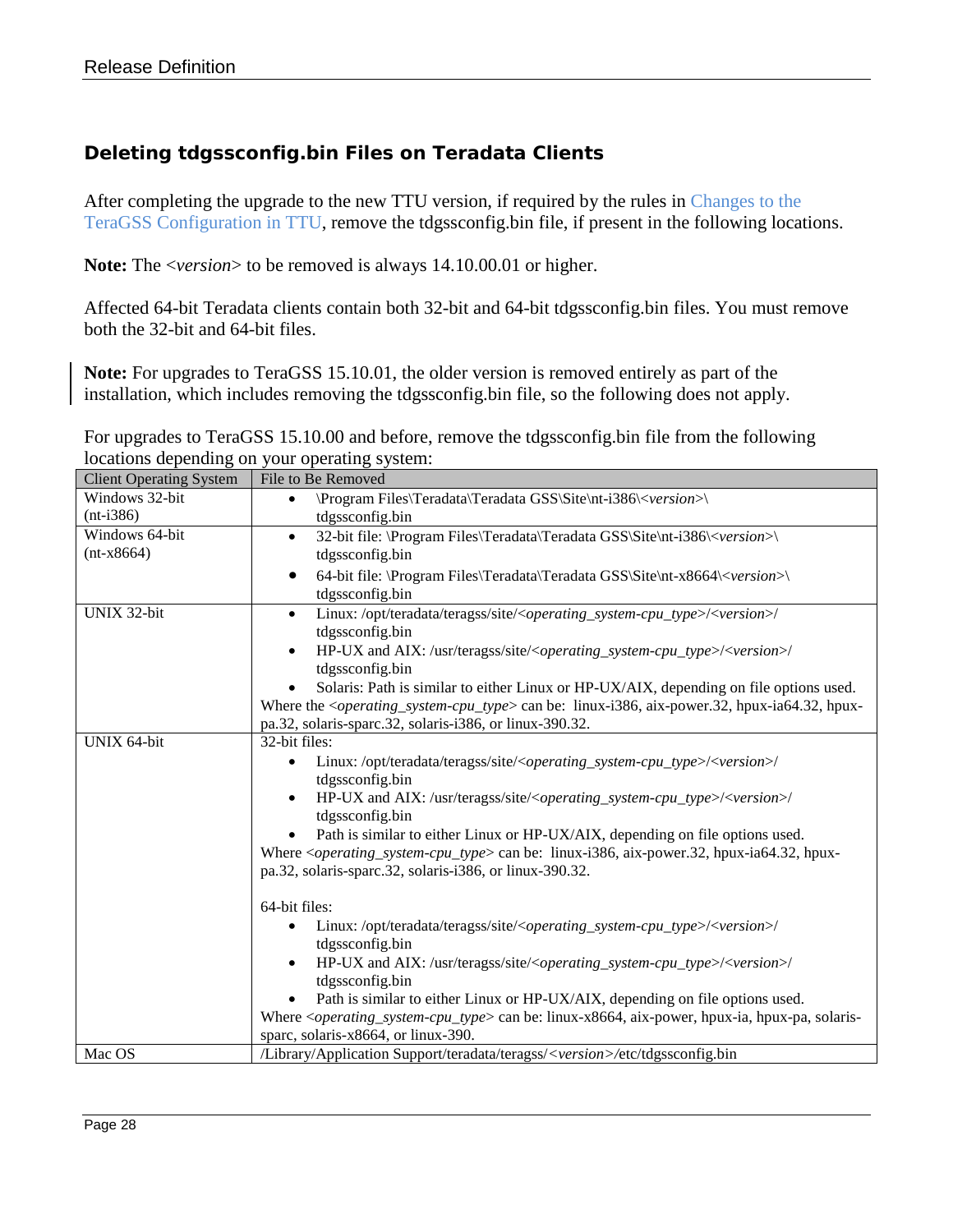## <span id="page-28-0"></span>*System Views*

Some Teradata Database releases make changes to system views. See "Changes to This Book" in *Data Dictionary* for a list of changes to system views for this release.

## <span id="page-28-1"></span>*Space Requirements for 4K Disk Sector Size*

As part of the 4K Disk Alignment feature, the system uses 4K disk sectors instead of the previous 512 byte sector size. Use of this feature requires increased space. For big tables the space is a very small percentage of overall space and may not be noticeable. For small tables, the change may represent a significant percentage increase in space consumption.

## <span id="page-28-2"></span>*Recompiling Stored Procedures*

When you upgrade to or across a major Teradata Database release, for example, when upgrading or migrating to Release 15.0 from any previous release, including 14.10, you must recompile stored procedures.

## <span id="page-28-3"></span>*System Limits*

The following system limits are increased for Teradata Database 15.0 and later:

- $\bullet$  1024 nodes
- 16,200 AMP VPROCs
- 30,720 total VPROCs

Other system limit increases may apply when a specific new 15.10 feature is enabled. For a comprehensive list of system limits, see *Database Design*.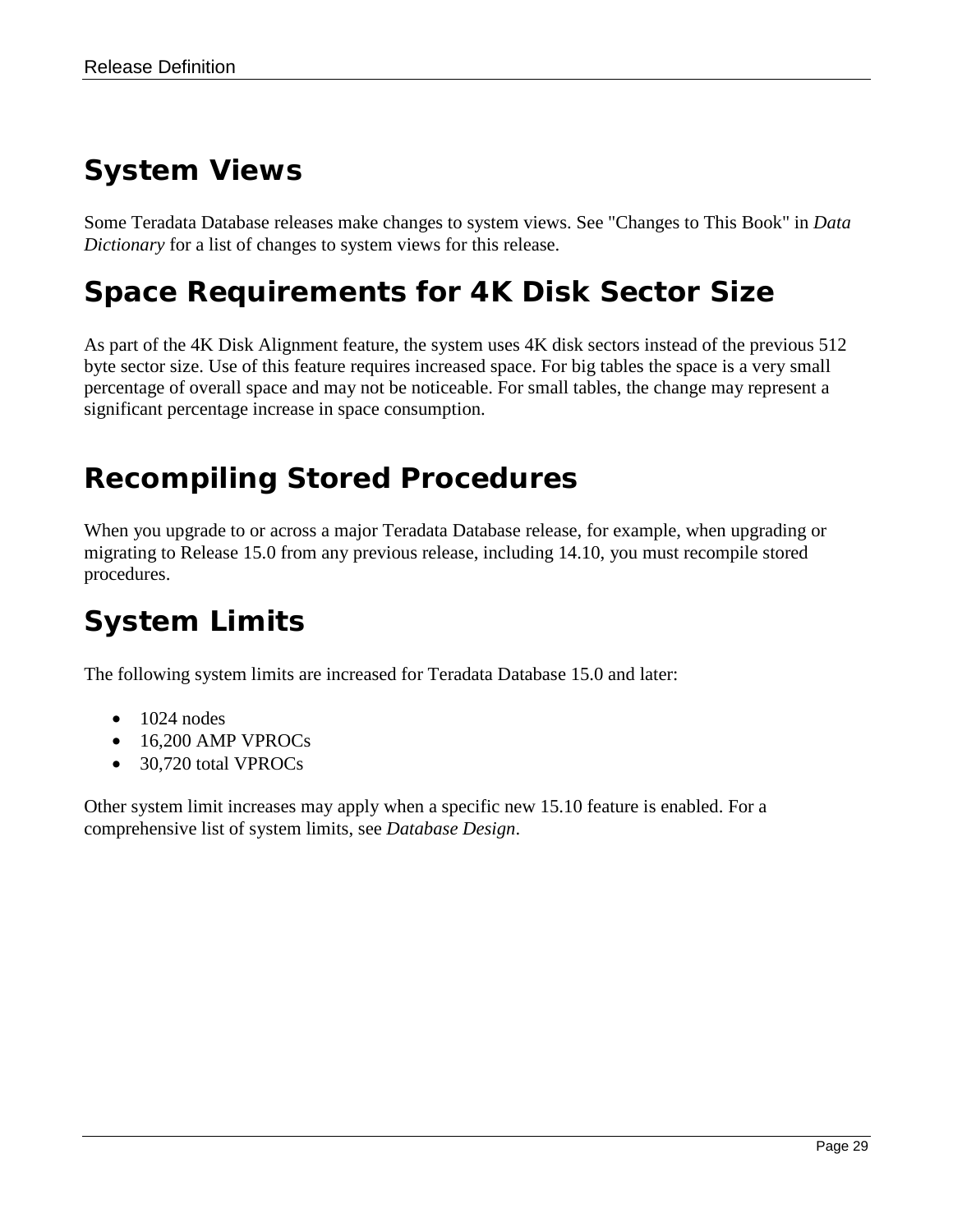## **Documentation Changes**

<span id="page-29-0"></span>This section lists additions and changes to the released user documentation, until the documentation is updated to include the changes. This section also includes changes that happened from the previous release to the current release.

• *Utilities 1* and *Utilities 2* are merged into one book called *Utilities.*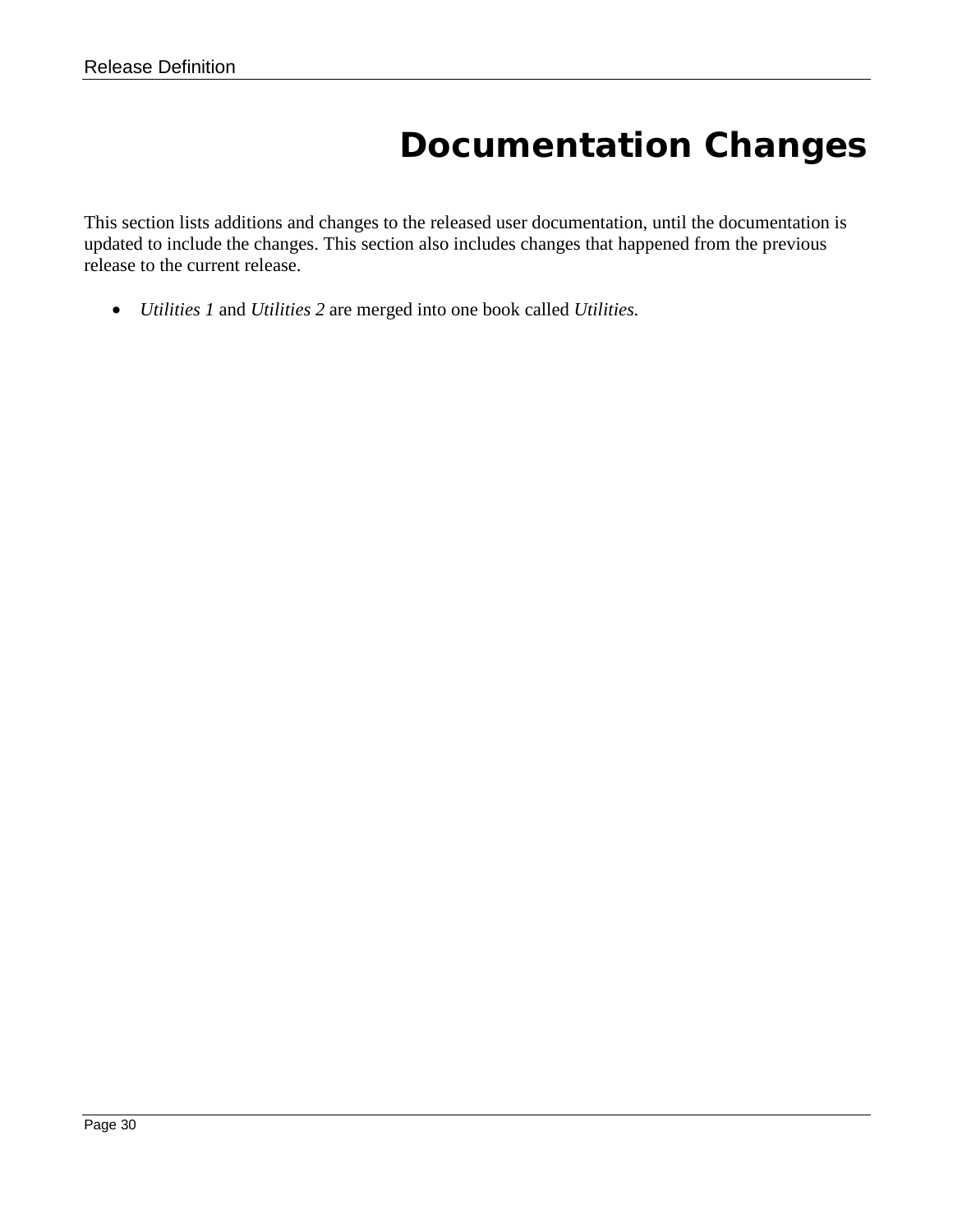# <span id="page-30-0"></span>**Installation, Upgrade, Migration, and Backdown (IUMB)**

Teradata supports customer-performed maintenance and patch upgrades. Contact your sales or customer support representative (CSR) for questions.

<span id="page-30-1"></span>For changes in behavior that impact upgrade or migration, see [Changes in System Behavior.](#page-22-0)

## *Supported IUMB Operations*

Teradata Database 15.10 supports the following IUMB operations:

- Installation of Teradata Database 15.10 on all supported platforms and operating systems.
- Upgrade to Teradata Database 15.10 from the releases shown in Knowledge Article IDA00108C82, available from Teradata @ Your Service [\(https://tays.teradata.com\)](https://tays.teradata.com/). If your current Teradata Database version is not listed as an approved upgrade starting version, you must first upgrade to an approved starting version before upgrading to this release. Contact the Teradata Support Center for details.

For information on upgrades from older releases, see [Upgrading from Older Releases.](#page-31-3)

• Migration from Release 13.x and later.

## <span id="page-30-2"></span>*IUMB Planning*

- Upgrade scripts and the upgrade estimator tool are available in the PUTTools package. Always get the latest version, which, as of this document, is 02.00.00.02. For all IUMB Change Controls obtain PUTTools from the patch server at [https://tays.teradata.com.](https://tays.teradata.com/) Click the Software Downloads tab, and then click the Certified tab.
- Teradata @ Your Service [\(https://tays.teradata.com\)](https://tays.teradata.com/) provides access to copies of other items required for IUMB procedures such as:
	- o The Certified List of software packages for each supported Teradata Database version, including recently updated versions of software packages.
	- o Required application and operating system software patches, firmware, drivers, service packs and hotfixes.
- You must upgrade your Teradata Client software to at least the minimum supported release before or at the same time as you upgrade to this release.
- Some features are enabled by default during a sysinit when upgrading or migrating and may affect system behavior. To see if the current release is affected, see [Default Feature Status.](#page-22-1)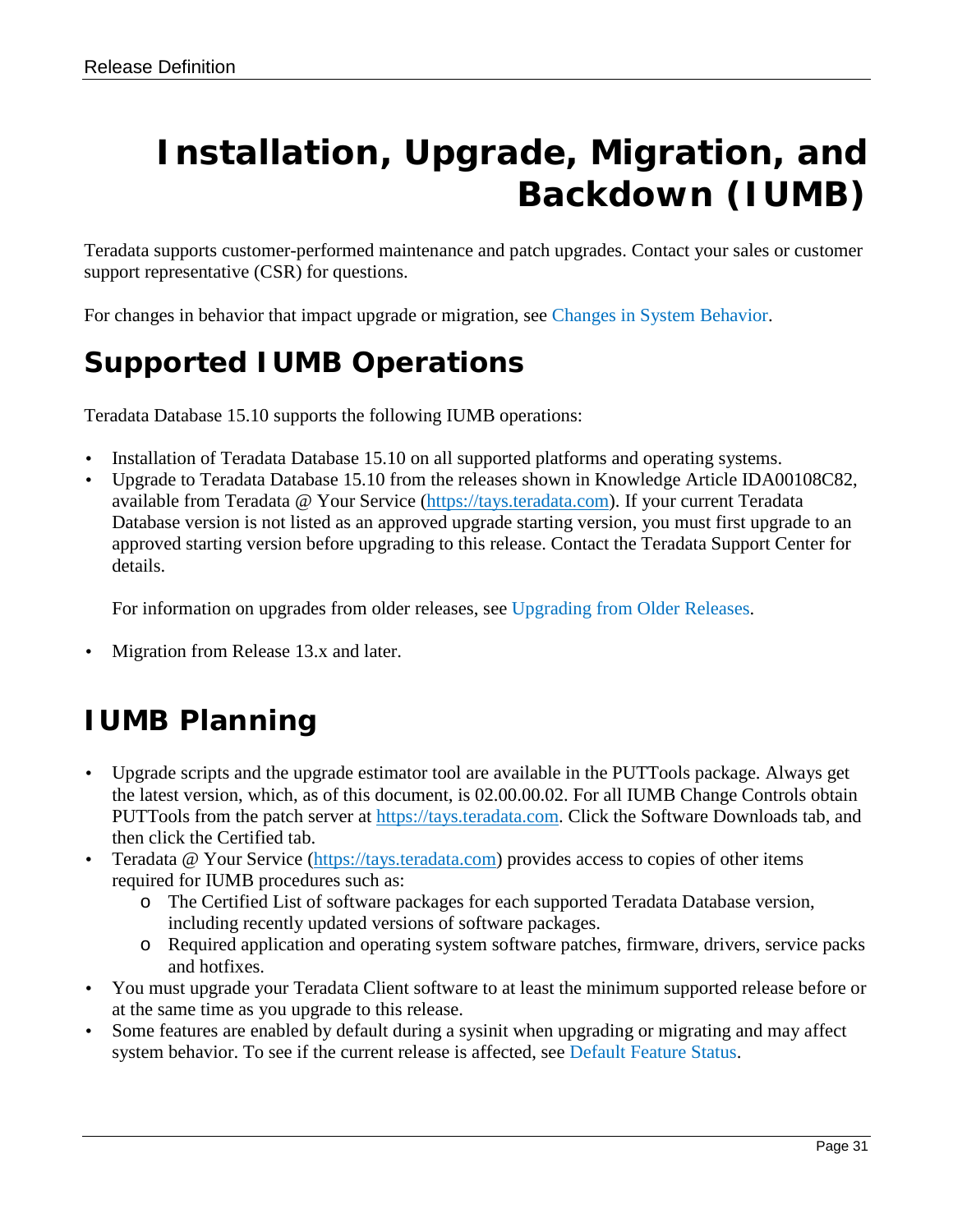#### <span id="page-31-0"></span>**Upgrading Teradata Temporal Tables**

Teradata originally introduced support for creating and manipulating temporal tables before an ANSI/ISO standard had been developed. Consequently the original Teradata Temporal Tables and SQL syntax do not conform to the ANSI standard. If you upgrade from a Teradata Database release prior to 15.0, and you were using Teradata Temporal Tables, you can choose to either continue using them or convert to using ANSI standard temporal tables and syntax.

For more information on the differences and ramifications, see the *Utilities* manual, **DBS Control** chapter description of the Temporal Behavior DBS Control field, and read the **ANSI Temporal Tables** appendix in the *Temporal Table Support* manual.

#### <span id="page-31-1"></span>**Parallel Upgrade Utility (PUT)**

Use PUT to install or upgrade Teradata Database and other software, as well as install and configure the Teradata Database.

PUT is provided with each copy of this release, but you should download the latest version of PUT from [http://tssprod.teradata.com:8080/TSFS/home.do.](http://tssprod.teradata.com:8080/TSFS/home.do) Click the Certified tab, and select PUT from the left menu.

You can download the document *Parallel Upgrade Tool (PUT) Reference* from [http://www.info.teradata.com/.](http://www.info.teradata.com/)

## <span id="page-31-2"></span>*Replacing Unsupported Operating Systems*

If your system runs on an unsupported OS (MP-RAS, SLES 9, or Windows), you must replace the unsupported operating system with a supported version of SLES before upgrading or migrating to Teradata Database 14.10 or higher. See [Supported Software Releases and Operating Systems.](#page-5-2)

**Note:** Installation of SLES 11 changes the workload management options available on the system.

## <span id="page-31-3"></span>*Upgrading from Older Releases*

To upgrade to Release 15.10 from an older release, perform a multi-stage upgrade process. For example, to upgrade from Release 13.00 requires two upgrades:

- 13.00 to 14.10
- 14.10 to  $15.10$

All customers upgrading or migrating to Release 15.10 from 13.10 or higher automatically receive a copy of the necessary intermediate version(s) of Teradata Database to use during the upgrade process. Customers are licensed to use the intermediate software CD only as part of the upgrade process.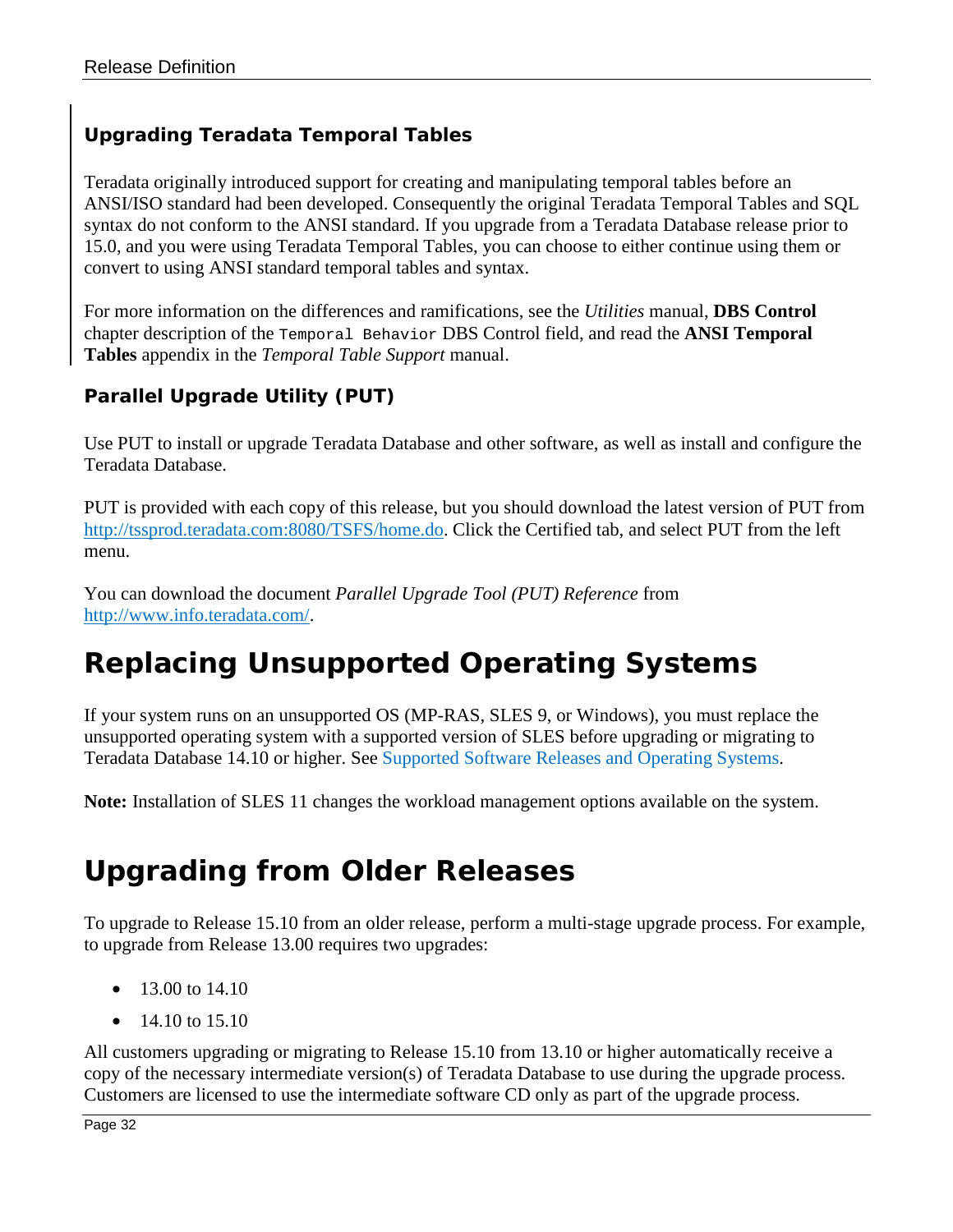After the upgrade is complete, customers should dispose of the intermediate software CD, while retaining the Release 15.10 CD.

<span id="page-32-0"></span>Contact Teradata Support if you are upgrading from a version that is more than two major releases back.

## *About Returning to an Older Release*

Although moving to a new Teradata Database release is automated, there is no automated way to reverse the process and the required conversions to move to a previous release. Backing down across a major release (*xx*.0), such as Release 15.0, is not supported.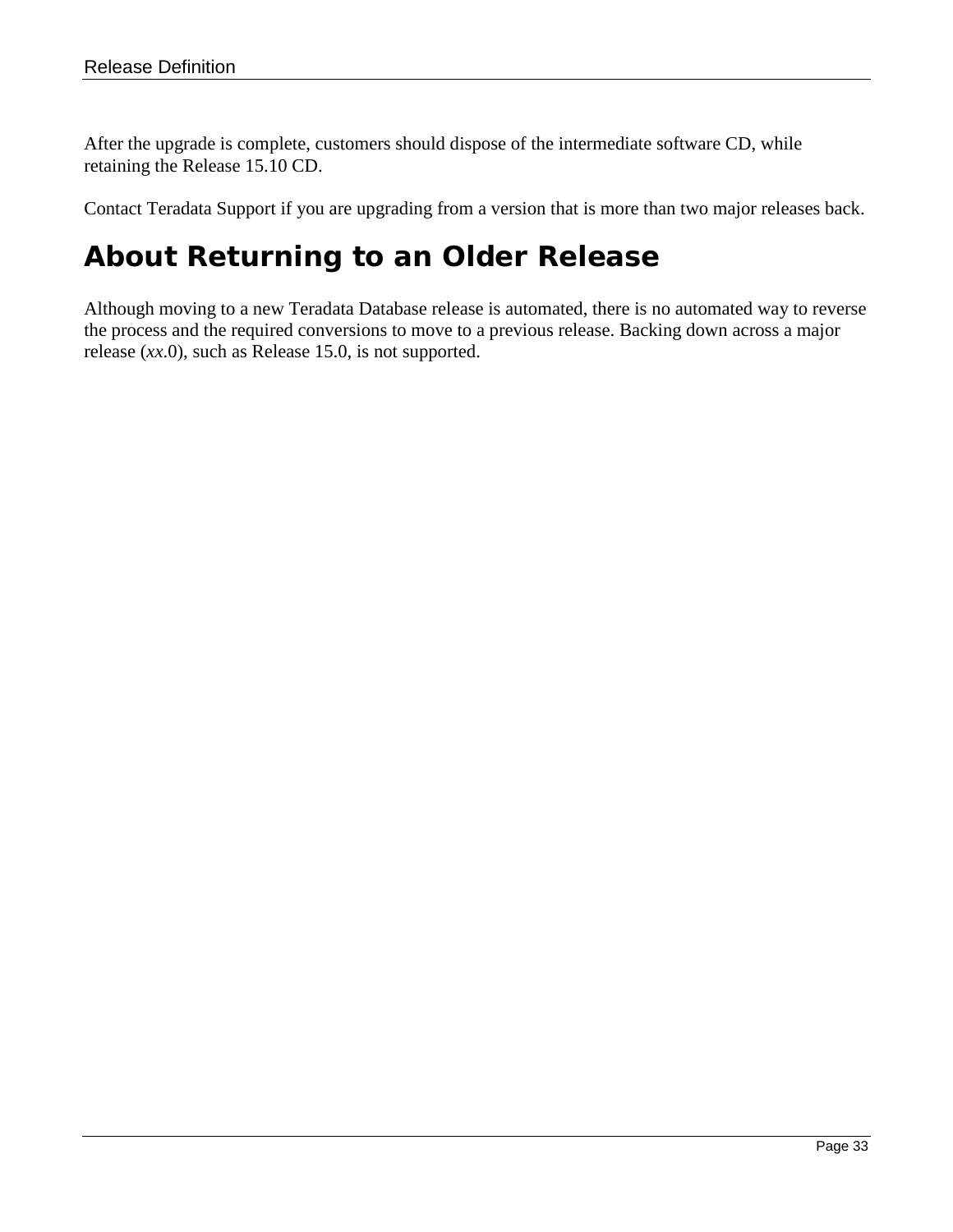# **System Performance**

#### <span id="page-33-1"></span><span id="page-33-0"></span>*Performance Regressions*

Any regressions that Teradata identifies, either by further testing or in field-deployed systems, are fixed as soon as possible. To find out the latest information about performance regressions that have been identified for the new release and how they may affect your system, see: [https://tays.teradata.com.](https://tays.teradata.com/)

### <span id="page-33-2"></span>*Use of Recoverable Network Protocol and Redrive*

If Recoverable Network Protocol is enabled, the extra message communication between the client and Teradata Database may slow the performance of tactical queries.

If Redrive is also on, PJSK queries are further slowed by the overhead of creating persistent spools for response spool.

### <span id="page-33-3"></span>*SLES 10 to SLES 11 Migration - Performance*

When migrating from SLES 10 to SLES 11, the system may experience decreased performance. SLES 11 uses more CPU capacity and CPU power than SLES 10 for the same workload.

- Workloads that are CPU-bound on SLES10 may be negatively impacted on SLES11.
- The increase in CPU consumption is due largely to the new priority scheduler mechanism. Although the new priority scheduler consumes more CPU, it provides excellent benefits for tactical workload SLA control.
- The increase in CPU consumption is also due to more accurate CPU accounting in SLES 11, as it tabulates usage that was not counted in SLES 10.

**Note**: The new SLES11 compiler and enabling AMFS helps to reduce the performance impact.

<span id="page-33-4"></span>With SLES 11, Linux offers a new operating system scheduler, the Completely Fair Scheduler (CFS). Leveraging this new feature of SLES 11, Teradata has built a new Priority Scheduler on top of the CFS to improve workload management.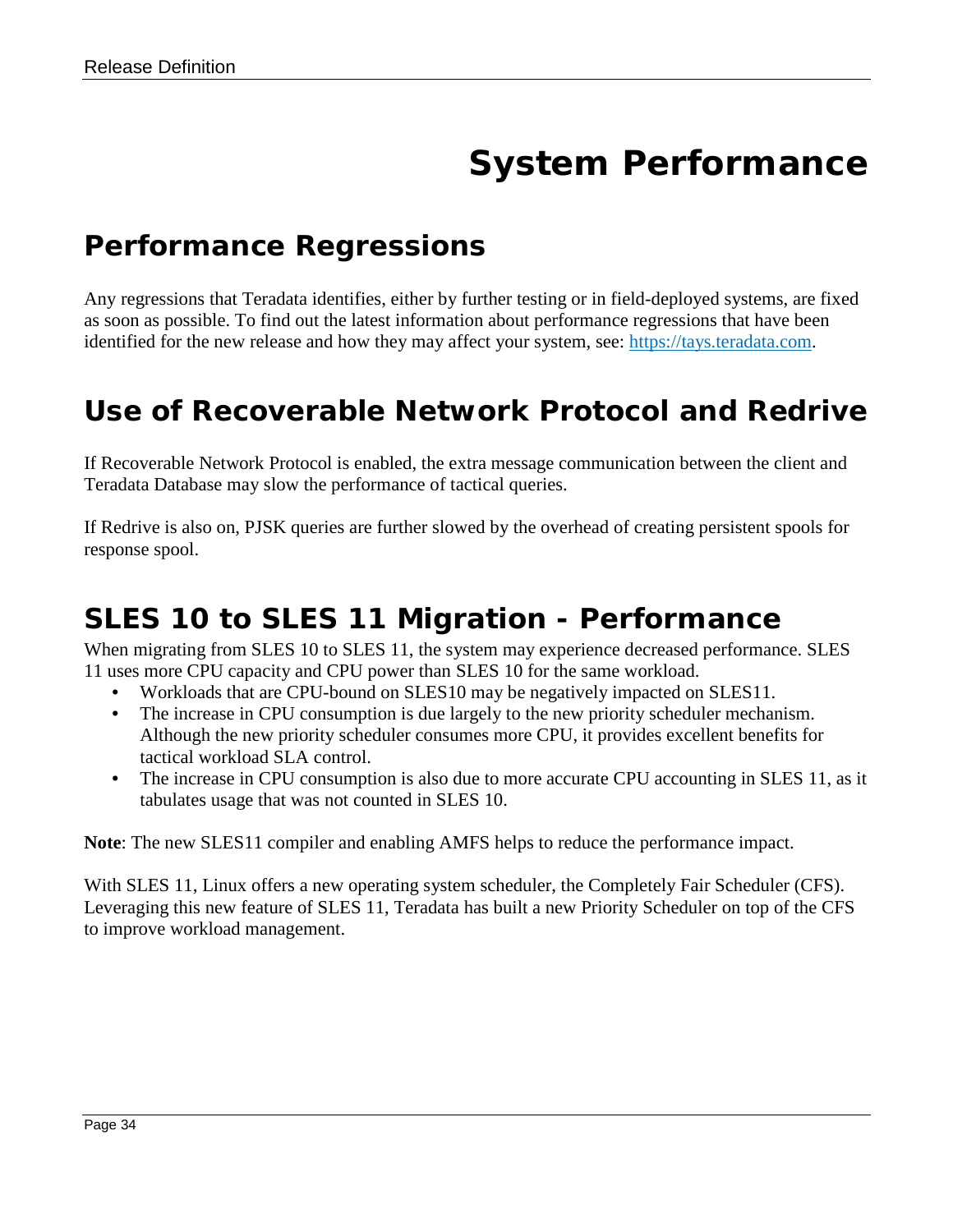## <span id="page-34-0"></span>*Running Teradata Database with Other Applications*

Other applications (including Teradata applications) may execute concurrently with the Teradata Database on approved system platforms. However, this is not encouraged, as it may negatively impact database:

- Throughput and response time performance
- **Availability**

It is strongly recommended that you do not run applications that are large consumers of system resources (such as other databases) concurrently without understanding the performance and availability impact to both the applications and Teradata Database.

If you do run applications on the same system or node as the Teradata Database:

- The system or node may need additional hardware (for example, memory) to support the applications.
- Monitoring and tuning the system may be more complex.
- Compromises (for example, in the settings of tuning parameters) may need to be made to provide satisfactory and consistent performance for both Teradata Database and applications.
- If a problem does occur, it may be necessary to determine whether the problem also occurs in isolation.

If an application does not run properly or interferes with Teradata Database, it may be necessary to move it to another node or system. For instance, such applications may:

- Require a different version of the operating system
- Require a different set of operating system-level patches
- Require different settings of tuning parameters
- Be unable to obtain adequate system resources, or obtain too many system resources due to the UNIX scheduler or other OS-specific resource limitations.
- Adversely affect performance
- Require significant use of the BYNET bandwidth

Reliability and availability may be a concern if an application failure tends to bring down UNIX and thereby bring down Teradata Database, or vice versa.

By default, the Teradata memory allocation algorithms are based on Teradata Database using 100% of the memory on a node. If other applications use a significant amount of node memory, you may need to add memory, and you should adjust the option controlling this percentage. For these reasons, avoid running non-Teradata applications on nodes running Teradata Database, if possible, as shown in the table that follows.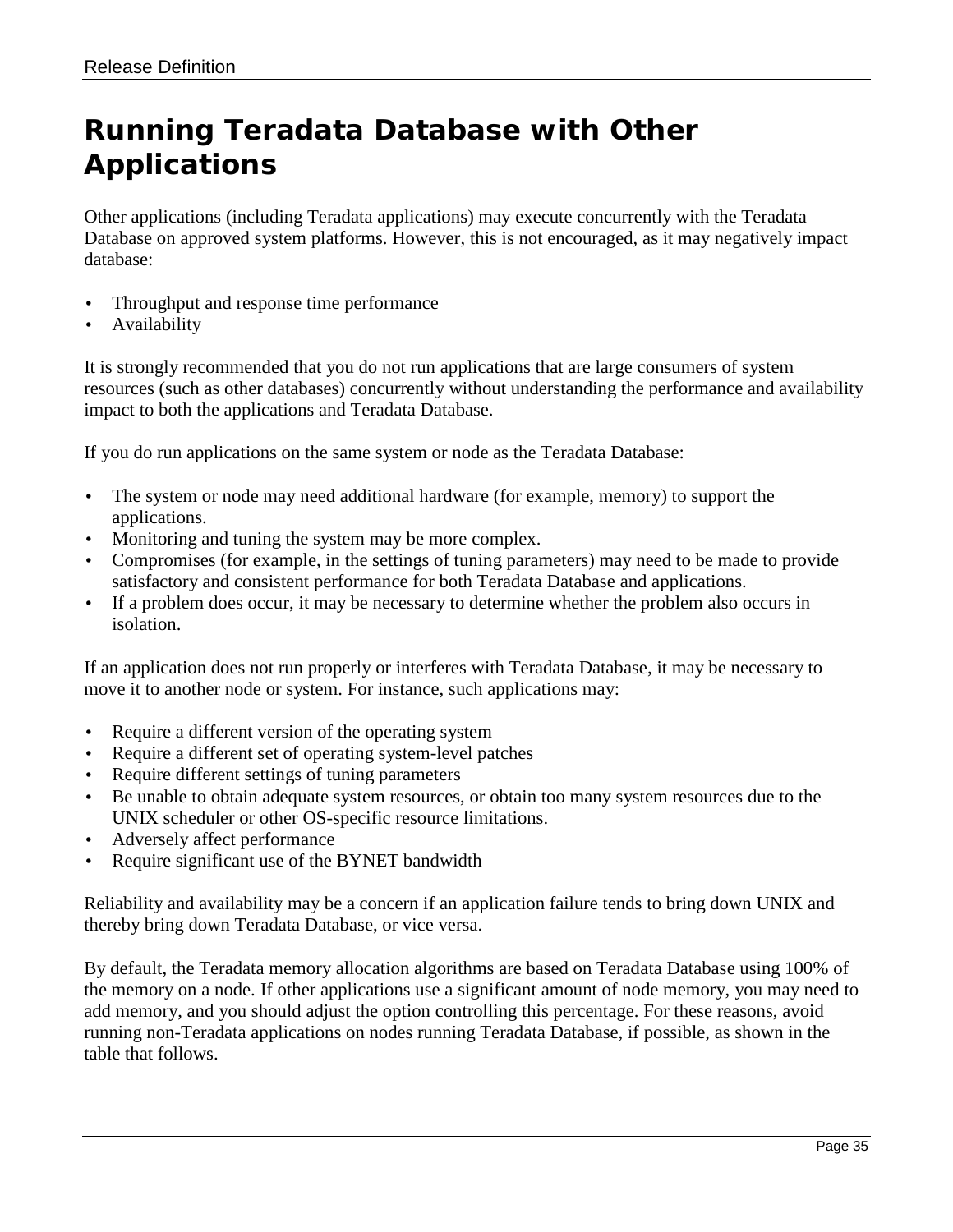| <b>Software Type</b>                                  | <b>Runs on Nodes That Run</b><br><b>Teradata Database?</b> | <b>Considerations</b>                                                                                                                                                                                                                                                                                                                                                                                                       |
|-------------------------------------------------------|------------------------------------------------------------|-----------------------------------------------------------------------------------------------------------------------------------------------------------------------------------------------------------------------------------------------------------------------------------------------------------------------------------------------------------------------------------------------------------------------------|
| Non-Teradata applications                             | No                                                         | Run on nodes that do not run Teradata Database,<br>so that:<br>Expected throughput, expected response<br>time, and parallel efficiency are not<br>impacted.<br>Detrimental impact on the system is reduced.<br>Problems can be more easily isolated.<br>Fixes needed by one application can be made<br>without having to apply them to nodes that<br>do not need those fixes (or for which those<br>fixes are detrimental). |
| Teradata applications and Teradata<br>client software | Yes                                                        | Run on nodes that run Teradata Database if the<br>software:<br>Puts a very small load on a system.<br>Evenly distributes the workload across the<br>c<br>nodes.<br>Is used periodically for system maintenance.<br>$\epsilon$<br>Has an impact that is well-understood and<br>acceptable.                                                                                                                                   |

**Note:** Even if applications are run on separate nodes (non-TPA nodes), they may still share the BYNET and thereby potentially interfere with Teradata Database or vice versa.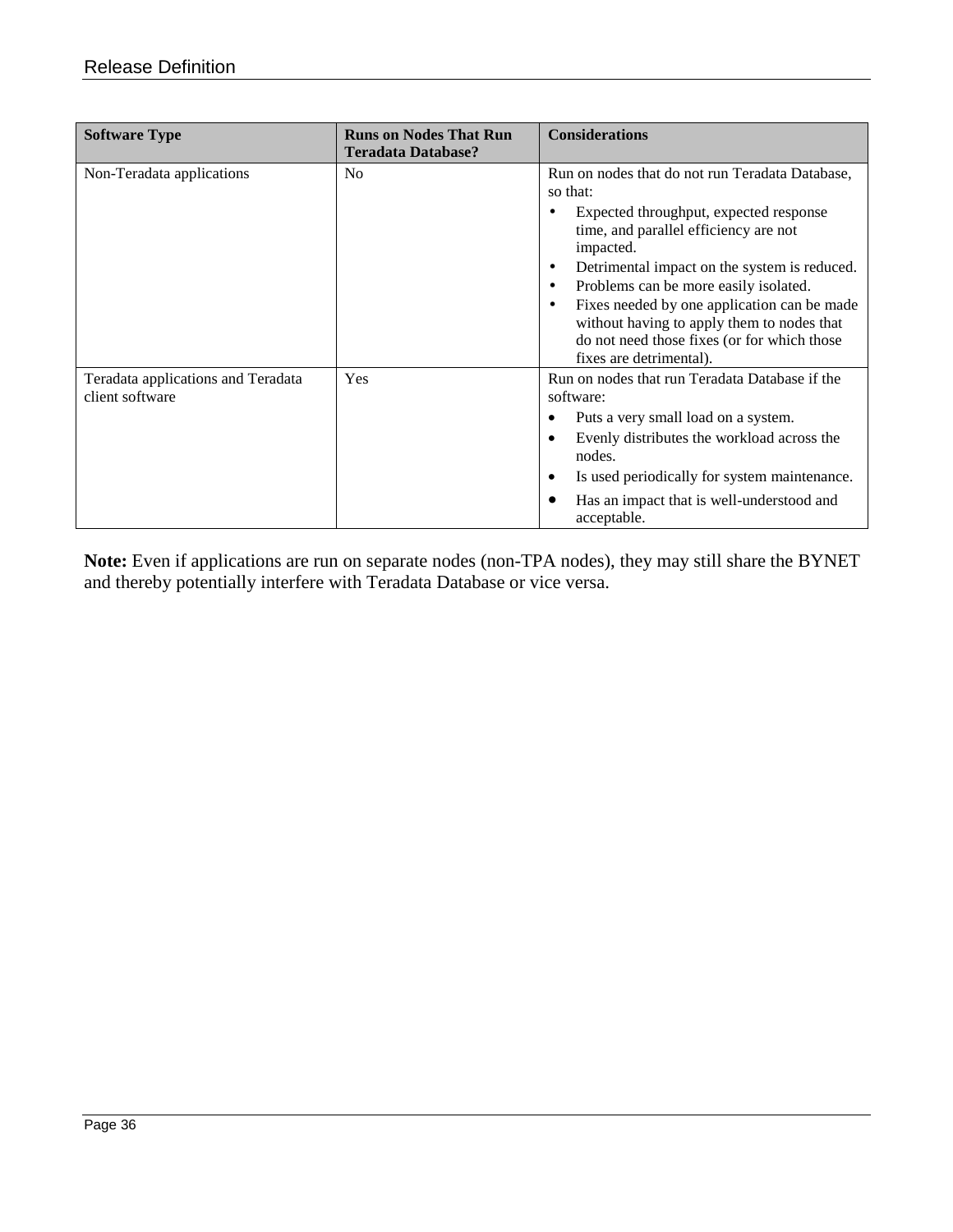# **Software Maintenance Schedule**

<span id="page-36-0"></span>Purchasers of Teradata Database software are entitled to a period of continuing support after initial installation or upgrade.

## <span id="page-36-1"></span>*Teradata Database Maintenance Roadmap*

The Teradata Maintenance Release Roadmap shows the detailed code-level remedy and support for each Teradata Database version. The times shown for code-level remedies are defined in terms of maintenance releases. Longer periods of support may be offered depending on the schedule for subsequent releases and whether they are delayed.

Customers with active Service Agreements can find the Teradata Maintenance Release Roadmap on Teradata @ Your Service [\(https://tays.teradata.com\)](https://tays.teradata.com/).

Customers without support agreements should contact their sales or support team.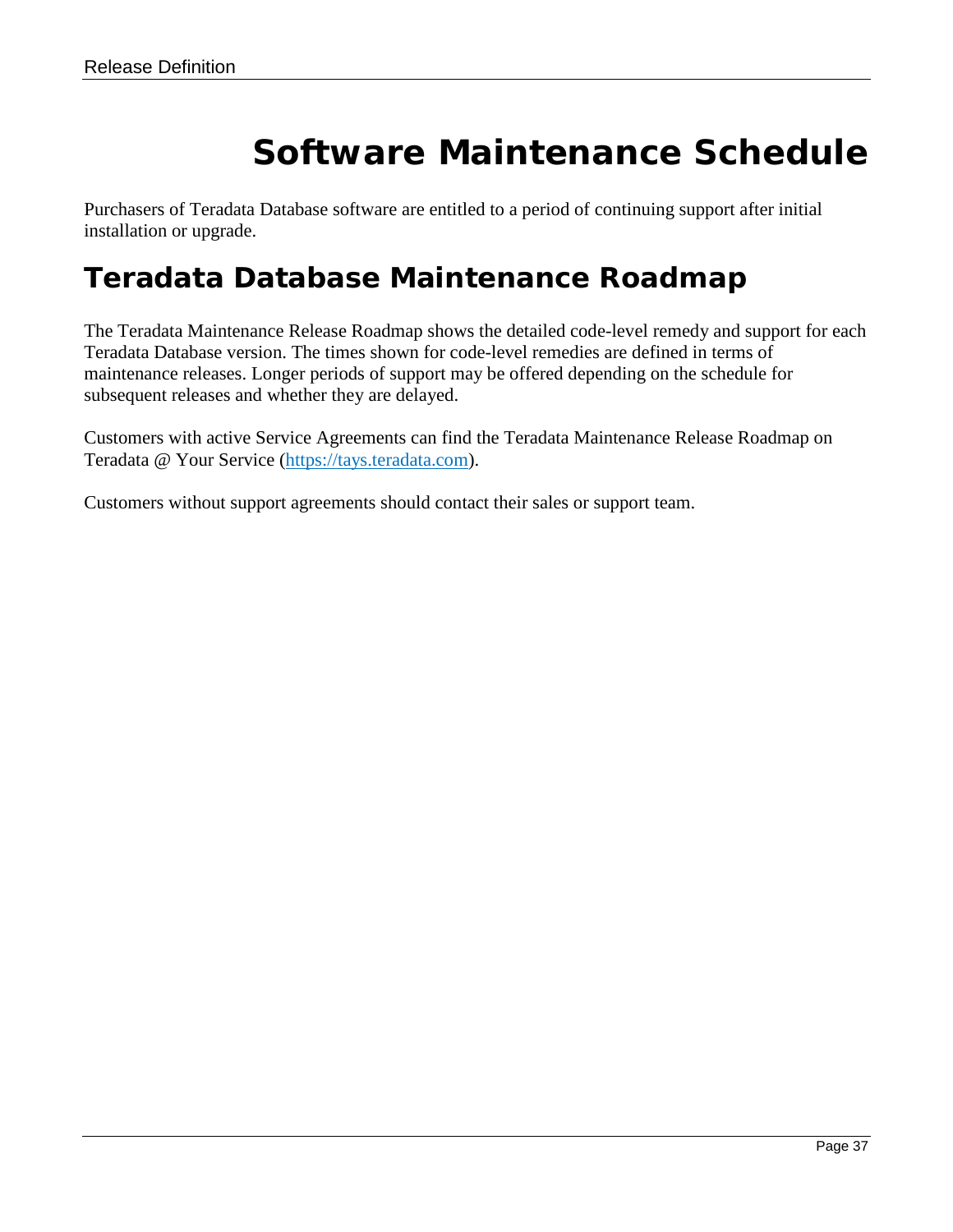# **User Documentation**

<span id="page-37-0"></span>Software orders include, free of charge, the following:

- PDF versions of individual user documents, and user documentation CD-ROM image downloadable from the Teradata Information Products website at: [http://www.info.teradata.com.](http://www.info.teradata.com/)
- HTML documentation accessible from the Teradata Information Products website at: [http://www.info.teradata.com](http://www.info.teradata.com/)
- Physical copy of fully indexed and searchable CD-ROM, when software is ordered in physical format.

Documentation on IUMB is not part of the standard user documentation set. It is available to Teradata personnel at:<http://infocentral.daytonoh.teradata.com/tsd-library/isupr.cfm>

## <span id="page-37-1"></span>*Downloading a Document*

To download a document for the current release from the Teradata Information Products website:

- 1. Go to: [http://www.info.teradata.com](http://www.info.teradata.com/)
- 2. Select **Data Warehousing**.
- 3. Select **Teradata Database**.
- 4. Select the current release.
- <span id="page-37-2"></span>5. Select the desired document.

## *Reserved Words*

Teradata Database reserved words cannot be used as identifiers to name host variables, correlations, local variables in stored procedures, objects (such as databases, tables, columns, or stored procedures), or parameters (such as macro or stored procedure parameters).

The new reserved words for Teradata Database 15.10 can be found in Appendix A of *Release Summary*.

For instructions on how to generate the complete list of reserved words, see Appendix B in *SQL Fundamentals*.

<span id="page-37-3"></span>Both are available at [http://www.info.teradata.com.](http://www.info.teradata.com/)

## *DRs and RFCs*

Discrepancy Reports (DRs) document areas of the Teradata Database software that require change. DRs exist for two basic reasons:

- To fix an identified software problem
- To record a Request for Change (RFC) that adds a new feature to the software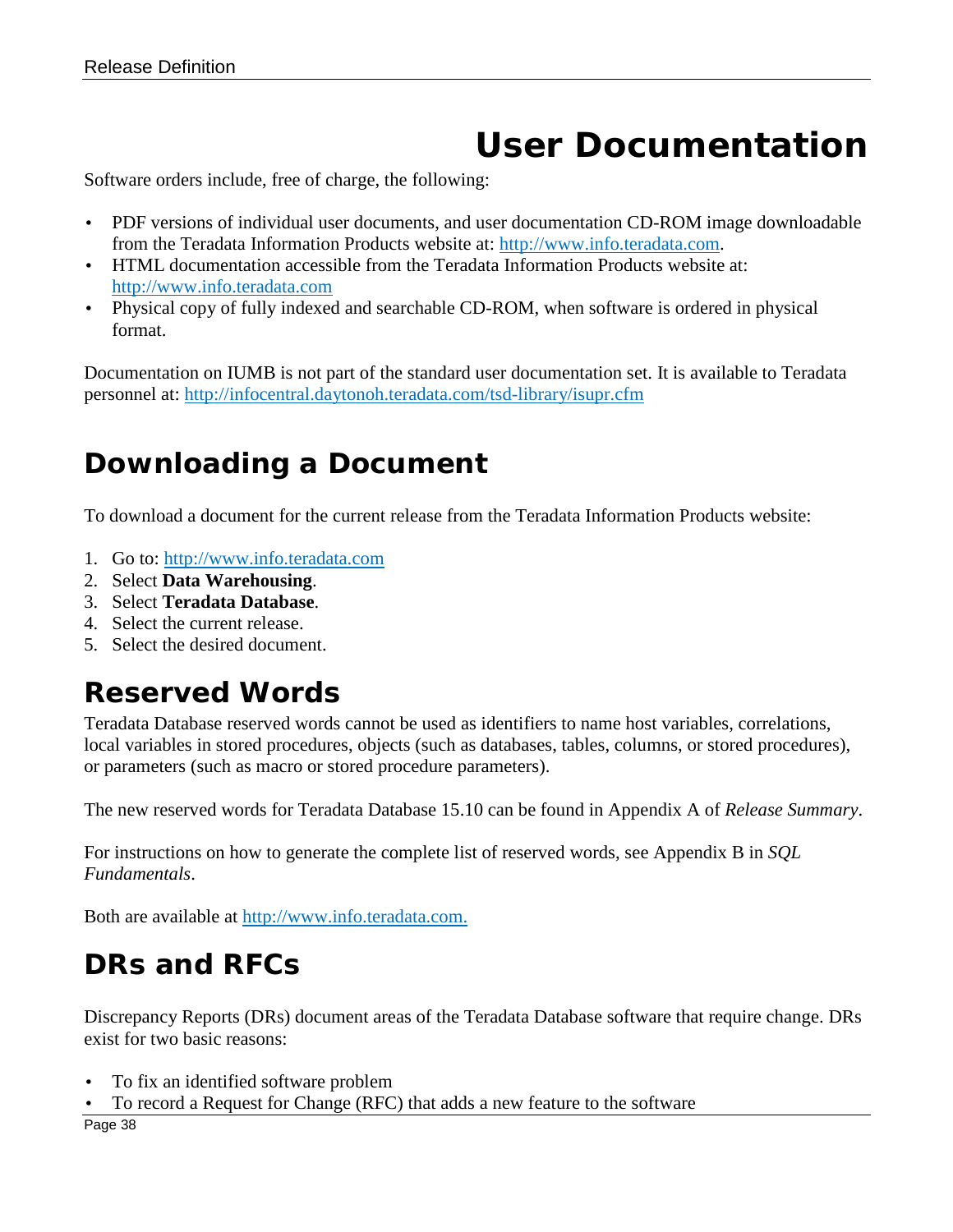*Teradata Database Discrepancy Reports Summary* lists the DRs and RFCs that were incorporated into this release. Go to:

• <http://infoportal.daytonoh.teradata.com/discrepancy-reports/pD-reports.cfm> (note that this site is available to Teradata personnel only).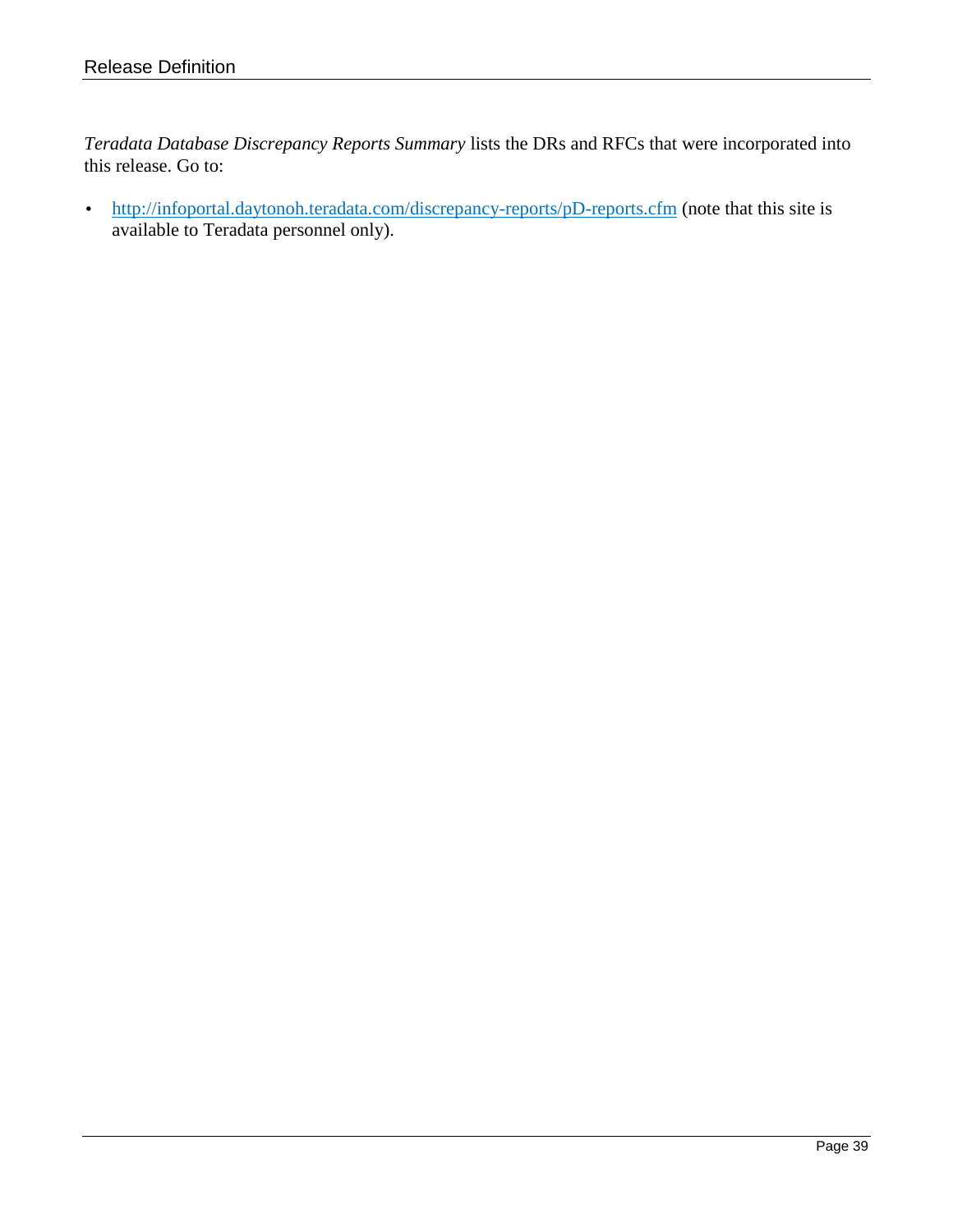# **Customer Education**

<span id="page-39-0"></span>Teradata Customer Education delivers training for your global workforce - from scheduled public courses, customized on-site training, to the latest E-learning solutions. For more information on the latest classes, schedules, the Teradata Certification Program, and to enroll in classes online, go to the Teradata Customer Education website at: <http://www.teradata.com/TEN/>

The representative for your region can also assist you. To find the representative for your region, use the Contact Us link at the bottom of the Teradata Education Network page.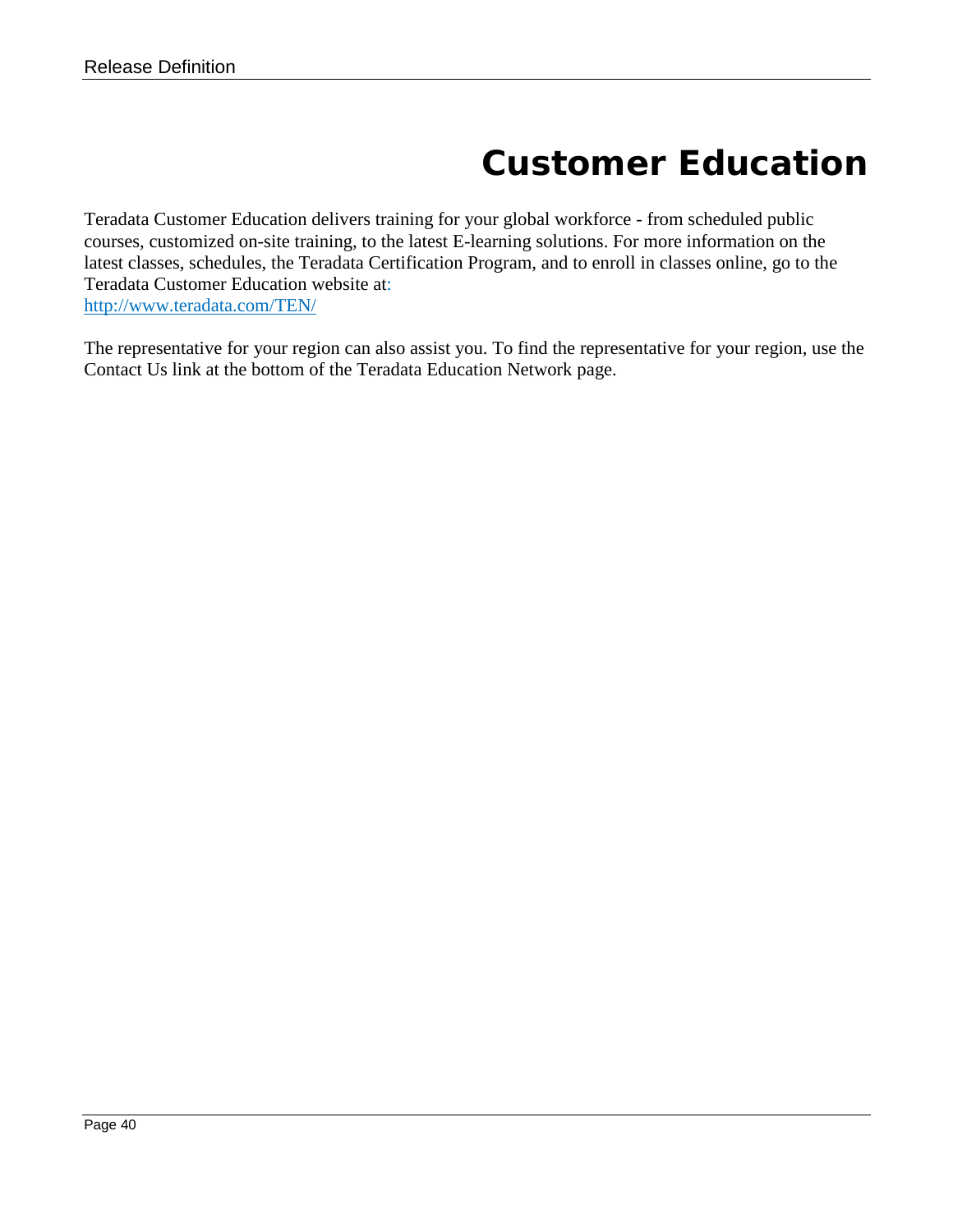# **Customer Support**

<span id="page-40-0"></span>Customer support is available at all hours, seven days a week. Trained professionals at a Remote Services Center (RSC) are available to assist you. To learn more about Teradata Customer Services, go to Teradata @ Your Service: [https://tays.teradata.com](https://tays.teradata.com/)

If you purchased an ESS support contract, a customized support plan was created for you. Please refer to your support plan for contact information. In addition, a unique PIN (Personal Identification Number) was given to your site. If you are an ESS customer, you must contact the regional RSC to request support and you must use your PIN.

PINs are not published. If you inadvertently misplace your PIN, contact your account representative.

## <span id="page-40-1"></span>*Technical Alerts, Knowledge Articles, and Orange Books*

Customers can access technical alerts, knowledge articles, and Orange Books on Teradata @ Your Service: [https://tays.teradata.com](https://tays.teradata.com/)

## <span id="page-40-2"></span>*White Papers*

White papers are executive level documents that target business or technical management, and address why a feature is valuable for an active data warehouse.

Customers can access white papers at: [http://www.teradata.com/Resources/White-Papers/.](http://www.teradata.com/Resources/White-Papers/)